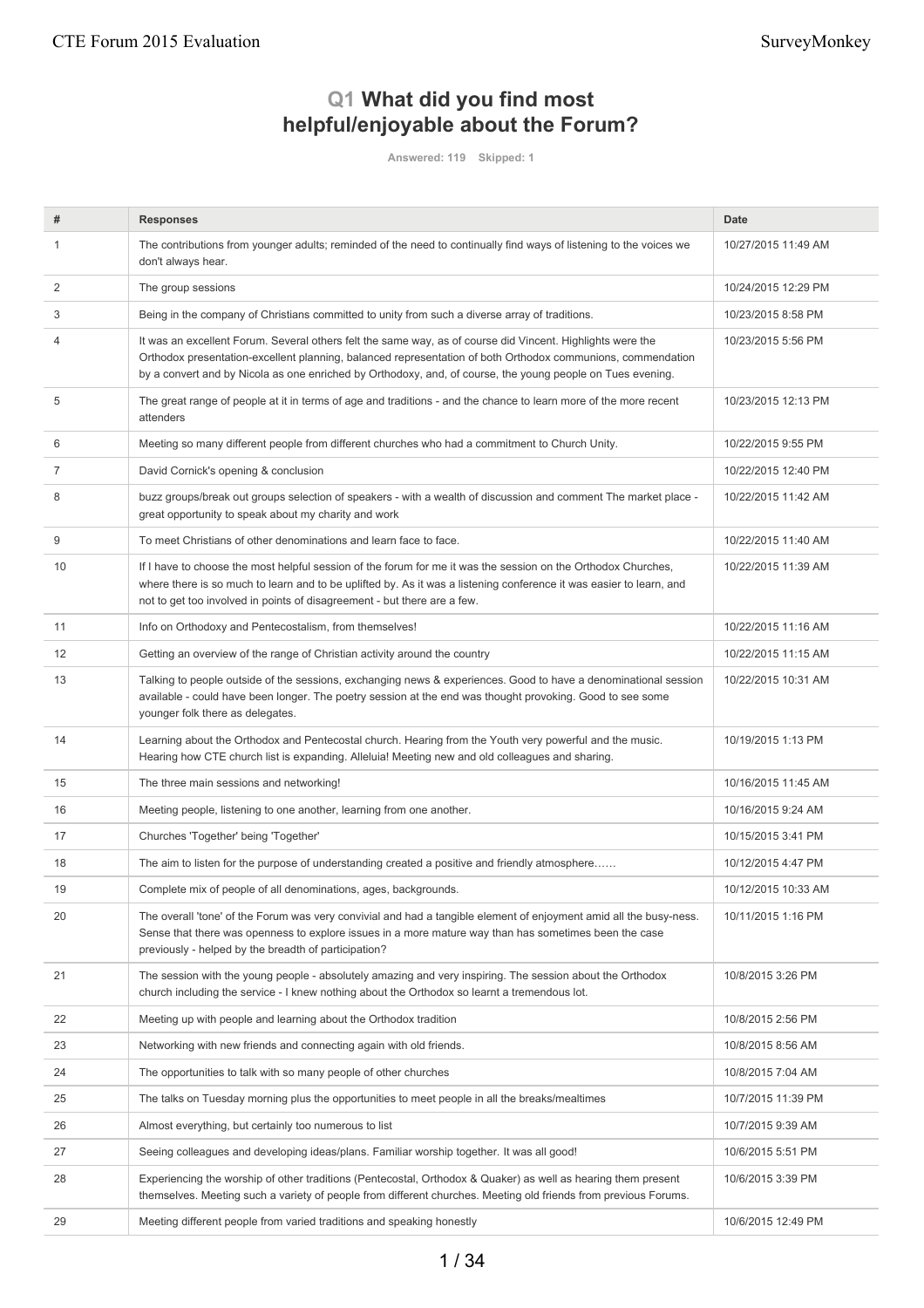| 30 | Liveliness of the Forum, the input of the Young People felt like a breath of fresh air. Presentation of ecumenical<br>projects, like Birmingham, Cumbria, etc. The breadth of presentation from Orthodoxy to Pentecostalism, the many<br>personal conversations; rules during group sessions allowed everyone to express themselves. The title of the<br>Forum was well chosen.                                                                                                                                                     | 10/6/2015 10:20 AM |
|----|-------------------------------------------------------------------------------------------------------------------------------------------------------------------------------------------------------------------------------------------------------------------------------------------------------------------------------------------------------------------------------------------------------------------------------------------------------------------------------------------------------------------------------------|--------------------|
| 31 | Fellowship and catching up with people                                                                                                                                                                                                                                                                                                                                                                                                                                                                                              | 10/5/2015 6:57 PM  |
| 32 | 'Listening to young adults' Also: David Cornick's 'Gathering up the threadsetc' (Thank goodness we got his<br>thinking in the end!)                                                                                                                                                                                                                                                                                                                                                                                                 | 10/5/2015 5:43 PM  |
| 33 | There was much that was enjoyable: the general mood which honoured and accepted everyone; the quality of the<br>inputs, which seemed just right for the participant mix; the pace of the event; the mixture of sessions; the young<br>people were a highlight, but did not stand out massively above other sessions.                                                                                                                                                                                                                | 10/5/2015 12:29 PM |
| 34 | The opportunity to network with others, and share ideas. Was also very informative.                                                                                                                                                                                                                                                                                                                                                                                                                                                 | 10/5/2015 11:45 AM |
| 35 | Spending time talking to others. the small groups. The young people on Tuesday evening                                                                                                                                                                                                                                                                                                                                                                                                                                              | 10/5/2015 11:16 AM |
| 36 | I enjoyed meeting and sharing with people from many varied backgrounds. I appreciated the contributions of the<br>Orthodox, Pentecostals and Young People.                                                                                                                                                                                                                                                                                                                                                                          | 10/5/2015 11:02 AM |
| 37 | Experience a wide range of church traditions - love the Orthodox worship being myself a Pentecostal. Loved time to<br>meet in the bar after the sessions.                                                                                                                                                                                                                                                                                                                                                                           | 10/5/2015 5:58 AM  |
| 38 | Meeting and worshipping together continuously throughout the 3 days. Connecting with old contacts and making<br>new ones.                                                                                                                                                                                                                                                                                                                                                                                                           | 10/4/2015 1:54 PM  |
| 39 | Sessions on Orthodoxy, Pentecostalism and the session with Young Adults                                                                                                                                                                                                                                                                                                                                                                                                                                                             | 10/4/2015 12:19 PM |
| 40 | Meeting new people who also have ecumenical hearts. Learning about different traditions and meeting folk from<br>them, especially Lutherans. The inspiring and challenging comments from some of the speakers.                                                                                                                                                                                                                                                                                                                      | 10/3/2015 5:31 PM  |
| 41 | The opportunity of meeting so many friendly and interesting people and to talk to them informally in a relaxed and<br>comradely setting                                                                                                                                                                                                                                                                                                                                                                                             | 10/3/2015 3:07 PM  |
| 42 | papers & presentations, groups & little groups for sharing thoughts and experiences; prayers; open-minded<br>character of the Forum; music                                                                                                                                                                                                                                                                                                                                                                                          | 10/3/2015 2:15 PM  |
| 43 | The General Secretary's Report format incorporating regional Ecumenical Groups is novel and informative. The<br>sessions punctuated by melodious songs was spneid.                                                                                                                                                                                                                                                                                                                                                                  | 10/3/2015 12:35 PM |
| 44 | The excellent presentations and the chance to meet others in the small groups and at meals.                                                                                                                                                                                                                                                                                                                                                                                                                                         | 10/3/2015 12:00 PM |
| 45 | Sense of warmth and unity                                                                                                                                                                                                                                                                                                                                                                                                                                                                                                           | 10/3/2015 9:59 AM  |
| 46 | Talking, Talking, Talking. It was a great encouragement to meet with & talk to so many different people. Slightly<br>different emphases but all united in Christ.                                                                                                                                                                                                                                                                                                                                                                   | 10/2/2015 8:25 PM  |
| 47 | 1. The diversity of the participants, especially the high number of Orthodox, Pentecostal, Charismatic and<br>independent church members; 2. The solid input from the Orthodox contingent; 3. The young people's session on<br>the second evening - so uplifting and moving at times; 4. David Cornick's excellent theological reflections; 5. Small<br>group discussions on first and third day, with their clear ground rules; 6. Catching up with friends over meals and<br>breaks; 7. Denominational meeting (URC) was helpful; | 10/2/2015 4:03 PM  |
| 48 | The enthusiasm of participants from a wide spectrum of age and ethnicity. I really like the visuals on the walls in<br>the conference room and the banner and the flowers. I liked the marketplace.                                                                                                                                                                                                                                                                                                                                 | 10/2/2015 1:18 PM  |
| 49 | Being together with, and hearing the views of so many committed Christians from diverse backgrounds.                                                                                                                                                                                                                                                                                                                                                                                                                                | 10/2/2015 12:27 PM |
| 50 | I loved making connections with people from different traditions, hearing from the young people and the<br>Presidents' slot.                                                                                                                                                                                                                                                                                                                                                                                                        | 10/2/2015 12:08 PM |
| 51 | Meeting people from different traditions, learning from them, and hopefully them from me.                                                                                                                                                                                                                                                                                                                                                                                                                                           | 10/2/2015 12:00 PM |
| 52 | Meeting friends – one from 15 years ago! Checking our local experience against the wider picture.                                                                                                                                                                                                                                                                                                                                                                                                                                   | 10/2/2015 11:34 AM |
| 53 | A willingness to listen deeply to one another.                                                                                                                                                                                                                                                                                                                                                                                                                                                                                      | 10/2/2015 11:31 AM |
| 54 | Easy encounter of so many diverse people.                                                                                                                                                                                                                                                                                                                                                                                                                                                                                           | 10/2/2015 11:23 AM |
| 55 | Meeting people from different walks of life.                                                                                                                                                                                                                                                                                                                                                                                                                                                                                        | 10/2/2015 11:20 AM |
| 56 | Spreading the forum's wings to include orthodox and Pentecostal and especially young people.                                                                                                                                                                                                                                                                                                                                                                                                                                        | 10/2/2015 11:20 AM |
| 57 | Opportunity to meet with Christians from a variety of traditions and from all over England                                                                                                                                                                                                                                                                                                                                                                                                                                          | 10/2/2015 11:17 AM |
| 58 | Clear instructions in advance. The two papers on orthodoxy and Pentecostalism on the website were very helpful<br>for preparation. The music. The food and the very helpful staff, both CTE and Swanwick. Good website information.                                                                                                                                                                                                                                                                                                 | 10/2/2015 11:10 AM |
| 59 | Friendliness of the other delegates and the generosity of such a beautiful location, delicious food and acceptance<br>of everyone. It had a positive feel, however this had a flip side, please see next answer                                                                                                                                                                                                                                                                                                                     | 10/2/2015 11:05 AM |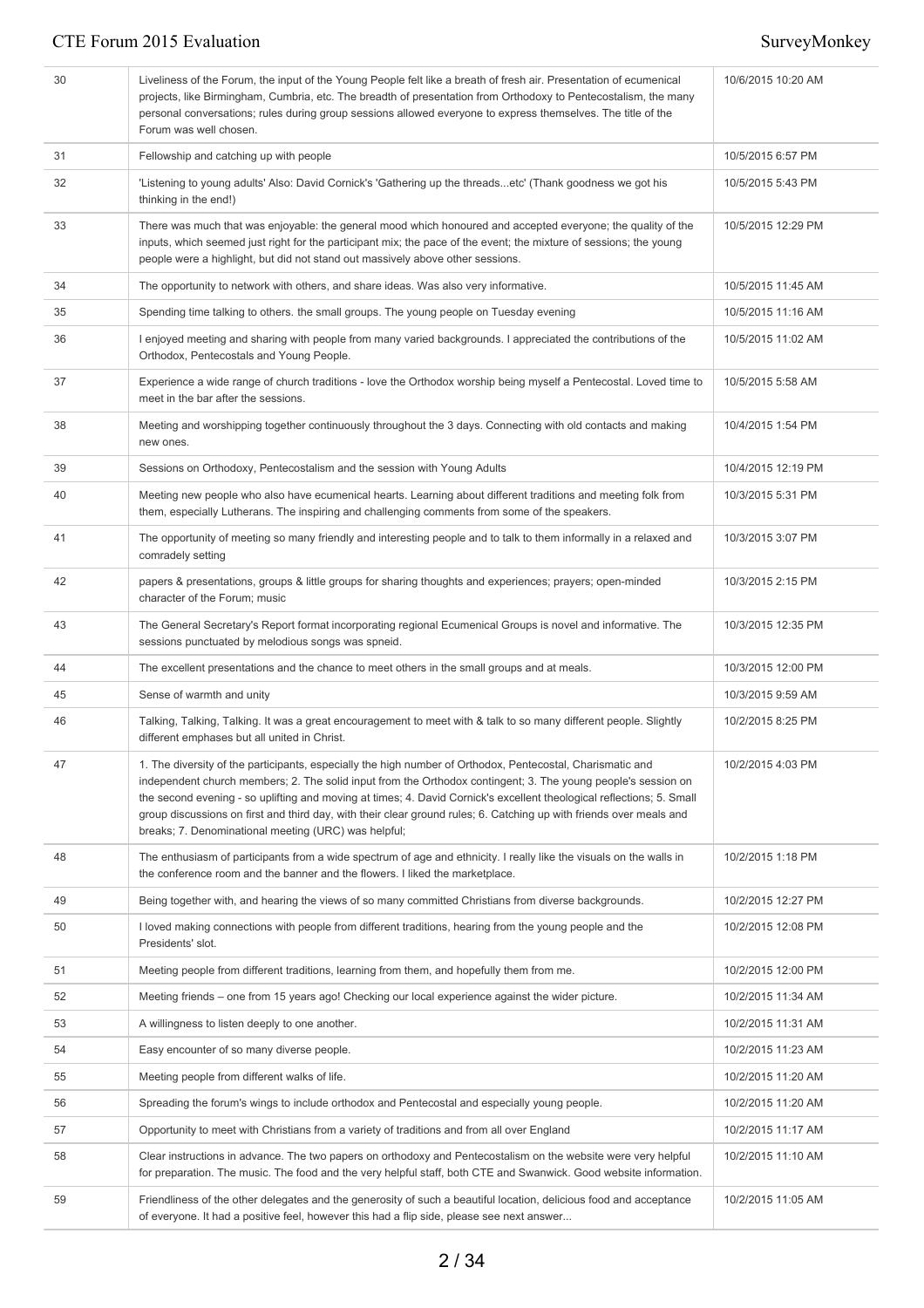| 60 | Meeting people and sharing together                                                                                                                                                                                                                                                                                                                                   | 10/2/2015 10:52 AM |
|----|-----------------------------------------------------------------------------------------------------------------------------------------------------------------------------------------------------------------------------------------------------------------------------------------------------------------------------------------------------------------------|--------------------|
| 61 | Meeting such a variety of people committed to Unity. The summary of denominations on the first evening. The<br>young people's presentation. Hearing from the presidents.                                                                                                                                                                                              | 10/2/2015 9:43 AM  |
| 62 | the worship and small group questions                                                                                                                                                                                                                                                                                                                                 | 10/1/2015 9:02 PM  |
| 63 | Meeting people from different Christian traditions. I also found the presentations about different Christian churches<br>and denominations insightful.                                                                                                                                                                                                                | 10/1/2015 8:52 PM  |
| 64 | Helpful: Increased insight into the Orthodox traditions. Enjoyable: Meeting friends old and new.                                                                                                                                                                                                                                                                      | 10/1/2015 8:32 PM  |
| 65 | Helpful: the information about Orthodox and Pentecostals. Enjoyable: the friendliness of everyone I spoke to:<br>sharing, and listening to each other                                                                                                                                                                                                                 | 10/1/2015 7:28 PM  |
| 66 | The youth, hearing from a variety of Churches                                                                                                                                                                                                                                                                                                                         | 10/1/2015 5:57 PM  |
| 67 | The diversity of attendance/participation. Learning about the orthodox tradition. Interaction with friends old and<br>new. Excellent food and accommodation.                                                                                                                                                                                                          | 10/1/2015 4:50 PM  |
| 68 | Meeting with Christians of different traditions. Gaining new understanding of those traditions. Hearing from young<br>people about their hopes & dreams.                                                                                                                                                                                                              | 10/1/2015 4:32 PM  |
| 69 | It seemed much more inclusive and the programme much more effective than one I attended in 2009. Enjoyed<br>opportunity to exhibit our organisation.                                                                                                                                                                                                                  | 10/1/2015 3:37 PM  |
| 70 | The informal discussions over mealtimes were in some ways the most beneficial                                                                                                                                                                                                                                                                                         | 10/1/2015 3:29 PM  |
| 71 | networking                                                                                                                                                                                                                                                                                                                                                            | 10/1/2015 2:44 PM  |
| 72 | Spending time with other denominations                                                                                                                                                                                                                                                                                                                                | 10/1/2015 2:29 PM  |
| 73 | The Tuesday evening session with the 12 'young people' - very inspiring, moving and challenging.                                                                                                                                                                                                                                                                      | 10/1/2015 1:16 PM  |
| 74 | The opportunity to have conversations between sessions with folks from so many different Christian cultures; the<br>chance in the small groups to discuss in a more structured way                                                                                                                                                                                    | 10/1/2015 12:57 PM |
| 75 | Meeting other Christians of all backgrounds.                                                                                                                                                                                                                                                                                                                          | 10/1/2015 12:40 PM |
| 76 | The youth focused evening                                                                                                                                                                                                                                                                                                                                             | 10/1/2015 11:48 AM |
| 77 | The positive mood. David's thoughtful theological reflections.                                                                                                                                                                                                                                                                                                        | 10/1/2015 11:41 AM |
| 78 | Young people's session                                                                                                                                                                                                                                                                                                                                                | 10/1/2015 11:37 AM |
| 79 | Sense of being a gathered Church in a way not possible when we meet in our own expression of church. A more<br>complete Body.                                                                                                                                                                                                                                         | 10/1/2015 10:51 AM |
| 80 | the input from the young people - but would prefer to see more young people as delegates (in URC Assembly we<br>ring-fence so many spaces for young people). There was no sense of patronising them - didn't they do well as<br>young people. Quite the opposite - the deep faith, commitment and love for one another radiated as sisters and<br>brothers in Christ. | 10/1/2015 10:30 AM |
| 81 | Meeting others.                                                                                                                                                                                                                                                                                                                                                       | 10/1/2015 10:18 AM |
| 82 | As this was my first forum I found all the session helpful and enjoyable. In particular the networking that went on<br>and the small group discussions.                                                                                                                                                                                                               | 10/1/2015 10:02 AM |
| 83 | The session with the Young People                                                                                                                                                                                                                                                                                                                                     | 10/1/2015 9:58 AM  |
| 84 | I am very pleased to have been nominated to attend the Forum as a Quaker representative. It is difficult to pick out<br>one thing because for me it was all good (apart from one aspect, see 2 below). I think the high quality of the<br>organisation both by CTE and the Hayes should be noted. So in this section, simply, 'Thank you'.                            | 10/1/2015 9:38 AM  |
| 85 | Meeting lots of people from different denominations Learning about the Orthodox and Pentecostal Churches<br>Learning more about the landscape of Christianity in England. The opportunities to experience worship from<br>different traditions.                                                                                                                       | 10/1/2015 9:36 AM  |
| 86 | The presentations by the Orthodox, the Pentecostals and the young people were all helpful.                                                                                                                                                                                                                                                                            | 10/1/2015 9:10 AM  |
| 87 | Presentations into Orthodox and Pentecostal Churches. They where inspirational.                                                                                                                                                                                                                                                                                       | 10/1/2015 8:45 AM  |
| 88 | The organisation and running was first rate and helped the whole event run both smoothly and coherently.                                                                                                                                                                                                                                                              | 10/1/2015 7:22 AM  |
| 89 | people listening and being open to new ideas and insights.                                                                                                                                                                                                                                                                                                            | 9/30/2015 10:59 PM |
| 90 | Amazing worship, great selection of denominations to learn from, the differences and similarities. the 12 young<br>people                                                                                                                                                                                                                                             | 9/30/2015 10:25 PM |
| 91 | Understanding more about the Orthodox and Pentecostal traditions                                                                                                                                                                                                                                                                                                      | 9/30/2015 9:27 PM  |
| 92 | Meeting with people of other traditions                                                                                                                                                                                                                                                                                                                               | 9/30/2015 9:09 PM  |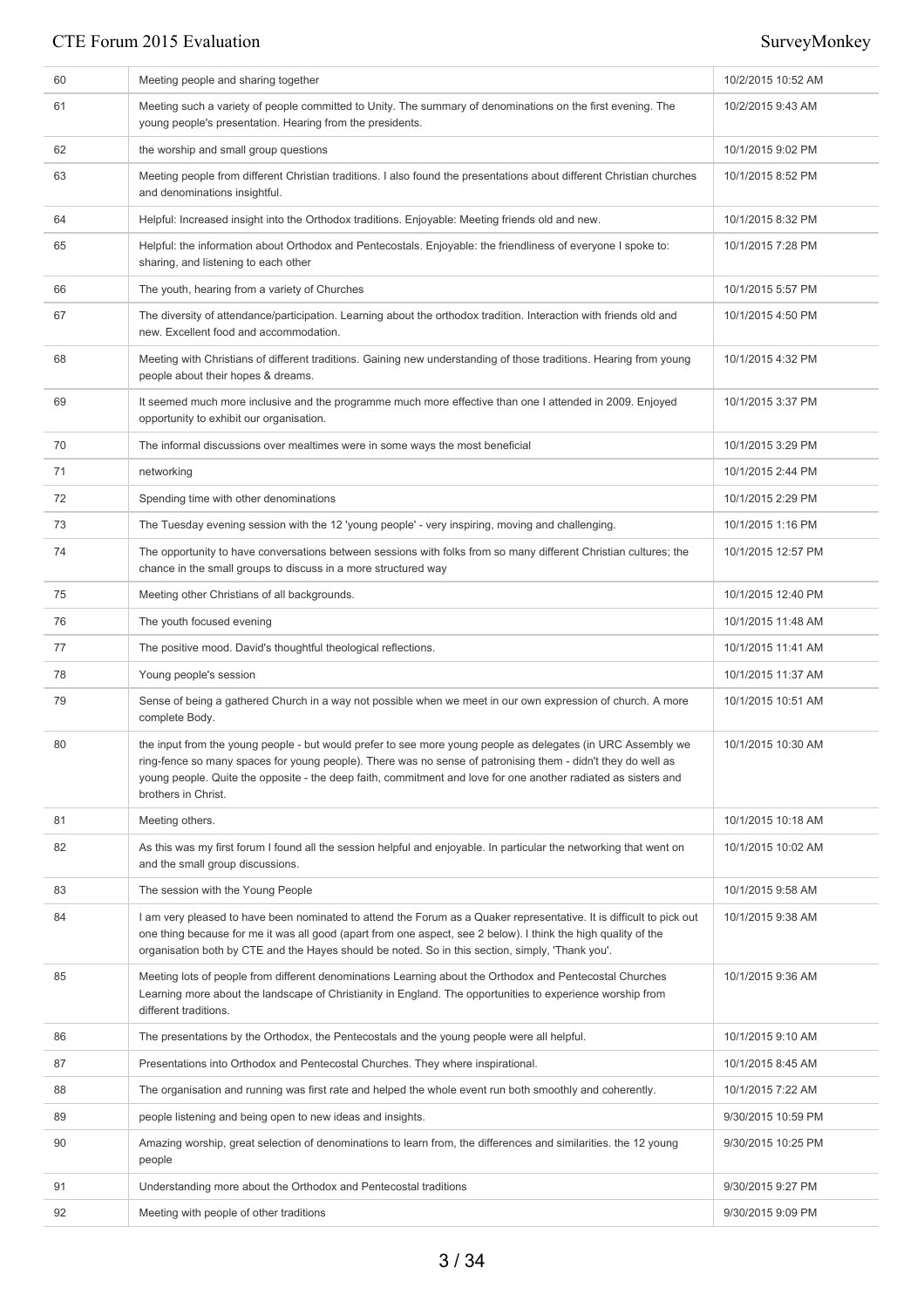| 93  | To see God's children together & experience a sense of belonging and joy                                                                                                                                                                                                                                                               | 9/30/2015 8:40 PM  |
|-----|----------------------------------------------------------------------------------------------------------------------------------------------------------------------------------------------------------------------------------------------------------------------------------------------------------------------------------------|--------------------|
| 94  | time to get to know some new people in a relaxed atmosphere were everyone was valued, regardless of their<br>tradition or theology                                                                                                                                                                                                     | 9/30/2015 8:30 PM  |
| 95  | The involvement of young people                                                                                                                                                                                                                                                                                                        | 9/30/2015 7:07 PM  |
| 96  | The diversity of input from widely different churches, often saying similar things. None of the speakers were too<br>difficult to understand.                                                                                                                                                                                          | 9/30/2015 6:07 PM  |
| 97  | I enjoyed the interview with the young people (Pentecostal session); I thought they were brilliant, especially the<br>young woman from RCCG. I'm sure it probably felt a little bit scarey for her! I also found the Orthodox session<br>helpful and refreshing. (NB. I only attended on Tuesday, up to 6.30pm.)                       | 9/30/2015 5:44 PM  |
| 98  | All main sessions were good though sometimes breaking down to two or threes didn't produce much.                                                                                                                                                                                                                                       | 9/30/2015 5:14 PM  |
| 99  | The relaxed, informal leadership of the forum, yet kept things moving. The information on Orthodoxy and<br>Pentecostalism                                                                                                                                                                                                              | 9/30/2015 4:44 PM  |
| 100 | Meeting other ecumenists                                                                                                                                                                                                                                                                                                               | 9/30/2015 4:21 PM  |
| 101 | I liked the format and particularly the sessions on the Orthodox Churches and with the young people                                                                                                                                                                                                                                    | 9/30/2015 4:20 PM  |
| 102 | There was a lot I enjoyed about the Forum. It was amazing to meet with so many different denominations and<br>speaking with them to help build unity between our traditions. I was really taken back by the passion of so many<br>who want to "walk together". And most of all - Archbishop Gregorios' videos really made me chuckle!! | 9/30/2015 3:54 PM  |
| 103 | The opportunity to meet diverse others; keeping up to date with the ecumenical journey nationally; space for<br>reflection.                                                                                                                                                                                                            | 9/30/2015 1:34 PM  |
| 104 | The conversations around the meals and the time in small groups                                                                                                                                                                                                                                                                        | 9/30/2015 1:24 PM  |
| 105 | Community Spirit; orthodox presentation; the young people                                                                                                                                                                                                                                                                              | 9/30/2015 1:09 PM  |
| 106 | The amount I learned about various denominations through both the talks and social interaction.                                                                                                                                                                                                                                        | 9/30/2015 1:09 PM  |
| 107 | Meeting Christians of other traditions.                                                                                                                                                                                                                                                                                                | 9/30/2015 12:55 PM |
| 108 | Pentecostal insights. But the CofE paid for me to come due to its desire to relate better to these churches so my<br>ears were tuned                                                                                                                                                                                                   | 9/30/2015 12:43 PM |
| 109 | Learning about the Orthodox Church. Opportunity to network with and learn from others, especially over the coffee<br>breaks.                                                                                                                                                                                                           | 9/30/2015 12:33 PM |
| 110 | The praise band and conversations between sessions with my Christian brothers and sisters                                                                                                                                                                                                                                              | 9/30/2015 12:29 PM |
| 111 | The variety of voices and comments from the front. The small group discussions both in the main venue and in<br>separate rooms. The worship band.                                                                                                                                                                                      | 9/30/2015 12:28 PM |
| 112 | Time to reflect on the journey together ecumenical engagement                                                                                                                                                                                                                                                                          | 9/30/2015 12:17 PM |
| 113 | Young adults evening Small groups                                                                                                                                                                                                                                                                                                      | 9/30/2015 12:15 PM |
| 114 | Be able to be a Christian with differences                                                                                                                                                                                                                                                                                             | 9/30/2015 12:15 PM |
| 115 | The young people. The times to talk together in 2a and 3a and after the listening sessions in our small groups.                                                                                                                                                                                                                        | 9/30/2015 12:13 PM |
| 116 | Meeting people, friends old and new.                                                                                                                                                                                                                                                                                                   | 9/30/2015 12:13 PM |
| 117 | The theme as it worked out in practice.                                                                                                                                                                                                                                                                                                | 9/30/2015 12:11 PM |
| 118 | Being so accepted                                                                                                                                                                                                                                                                                                                      | 9/30/2015 12:11 PM |
| 119 | Meeting representatives of other denominations and getting to know them.                                                                                                                                                                                                                                                               | 9/30/2015 12:06 PM |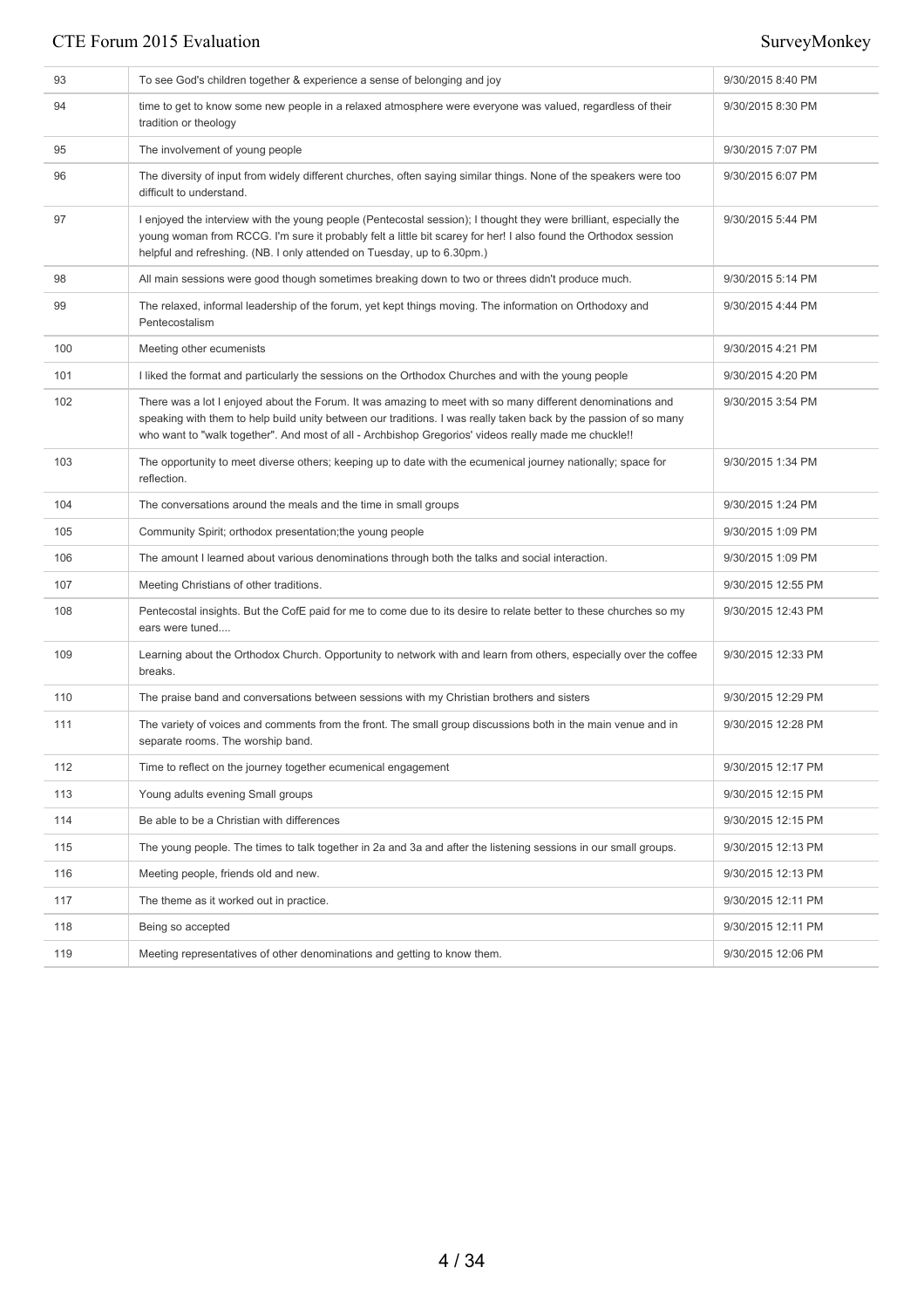# **Q2 What did you find least helpful/enjoyable?**

**Answered: 116 Skipped: 4**

| #  | <b>Responses</b>                                                                                                                                                                                                                                                                                                                                                                                                                                                                                                                                                                         | <b>Date</b>         |
|----|------------------------------------------------------------------------------------------------------------------------------------------------------------------------------------------------------------------------------------------------------------------------------------------------------------------------------------------------------------------------------------------------------------------------------------------------------------------------------------------------------------------------------------------------------------------------------------------|---------------------|
|    | The time in small groups was insufficient - either longer sessions or an additional one would have made a huge<br>difference.                                                                                                                                                                                                                                                                                                                                                                                                                                                            | 10/27/2015 11:49 AM |
| 2  | The question and answer session. Very staged managed                                                                                                                                                                                                                                                                                                                                                                                                                                                                                                                                     | 10/24/2015 12:29 PM |
| 3  | The Presidents Forum of questions and answers came over as managed and planned. Lack of spontaneity meant<br>that authenticity was not communicated. It is the second forum where the Archbishop of Canterbury was not<br>present in person raising questions of commitment to CTE and the Forum.                                                                                                                                                                                                                                                                                        | 10/23/2015 8:58 PM  |
| 4  | Only one slight snag: buzz groups in a crowded hall are not easy in terms of hearing each other - should more<br>discussion in future go to small groups sessions? Of course, its those decaying of old age and deafness that suffer<br>most!                                                                                                                                                                                                                                                                                                                                            | 10/23/2015 5:56 PM  |
| 5  | Worship band leader more sensitive than many (and I really unjoyed most of their repertoire), but it was<br>unnecessarily loud for the room size                                                                                                                                                                                                                                                                                                                                                                                                                                         | 10/23/2015 12:13 PM |
| 6  | I found the music good, but overwhelming at times and would have welcomed more quiet reflective times. I would<br>have welcomed a return to the small group on day 2.                                                                                                                                                                                                                                                                                                                                                                                                                    | 10/22/2015 9:55 PM  |
| 7  | The less tuneful & loudest music - But much was good, esp "No more strangers"                                                                                                                                                                                                                                                                                                                                                                                                                                                                                                            | 10/22/2015 12:40 PM |
| 8  | being on my own - would have loved to be matched up with a buddy - just to have someone to go to at break times<br>-until I got to know more people                                                                                                                                                                                                                                                                                                                                                                                                                                      | 10/22/2015 11:42 AM |
| 9  | It was my first time, I enjoyed it all.                                                                                                                                                                                                                                                                                                                                                                                                                                                                                                                                                  | 10/22/2015 11:40 AM |
| 10 | A person who spoke about her denomination as though it was clearly "right", but everyone else seemed to speak<br>without that attitude                                                                                                                                                                                                                                                                                                                                                                                                                                                   | 10/22/2015 11:16 AM |
| 11 | No thinking about how we achieve visible unity (for example, between some member Churches, even if not with<br>all). The Presidents' session needs re-thinking. It is good to have them involved, but perhaps not in that way.                                                                                                                                                                                                                                                                                                                                                           | 10/22/2015 11:15 AM |
| 12 | The presidents' panel was a bit frustrating - it would have been good to ask them more challenging questions.<br>There was a very long session where each denominational rep spoke. If Justin Welby thinks this is so important, he<br>should show up, even for one session.                                                                                                                                                                                                                                                                                                             | 10/22/2015 10:31 AM |
| 13 | The Presidents' panel.                                                                                                                                                                                                                                                                                                                                                                                                                                                                                                                                                                   | 10/16/2015 11:45 AM |
| 14 | presidents session- too long, too repetitive, questions not incisive enough. Not sure what aim of session was.                                                                                                                                                                                                                                                                                                                                                                                                                                                                           | 10/16/2015 9:24 AM  |
| 15 | Not enough time for Q/A and the 'listening' part of the aim                                                                                                                                                                                                                                                                                                                                                                                                                                                                                                                              | 10/15/2015 3:41 PM  |
| 16 | therefore the observation that we did not deal with things on which we disagree (this arose in our small<br>group) was somewhat below the belt, although true.                                                                                                                                                                                                                                                                                                                                                                                                                           | 10/12/2015 4:47 PM  |
| 17 | Probably the old fashioned traditional meet the Presidents type of session (see 7 below)                                                                                                                                                                                                                                                                                                                                                                                                                                                                                                 | 10/12/2015 10:33 AM |
| 18 | First night felt a bit too busy and would have preferred to start earlier in the afternoon to have time to reflect more<br>on content before small group session. President's panel was least inspiring session - perhaps that could be more<br>challenging if based on scriptural response to questions/issues as a thread through the whole Forum and taken up<br>in small groups to allow wider/more focused reflection on where some the key questions or issues are coming from<br>- and also then built into worship somehow - realise that is not so straightforward to plan for! | 10/11/2015 1:16 PM  |
| 19 | On the first 2 days the worship group was far too loud for the hall and at time very intrusive - there were times<br>when a few moments quiet would have been so much more appropriate then another chorus at full volume (by the<br>3rd day it was more acceptable) On 2 occasions, I had to leave the hall - I have 2 hearing aids and taking them out<br>did not work meant I couldn't hear the things I wanted to!                                                                                                                                                                   | 10/8/2015 3:26 PM   |
| 20 | Small groups and loudness of music on occasions . Presidents@ Panel seemed a wasted opportunity - it felt as if it<br>was managed to ensure no one had to address difficult questions. Why not the same question for all to address and<br>discuss? Sometimes whole process seemed over managed.                                                                                                                                                                                                                                                                                         | 10/8/2015 2:56 PM   |
| 21 | Breaking into pairs and triplets in the main hall was a nightmare. I have poor hearing and the buzz of so many<br>people in close proximiy made it difficult/painful to hear what those in my pair/triplet were saying                                                                                                                                                                                                                                                                                                                                                                   | 10/8/2015 8:56 AM   |
| 22 | Two things: The President's panel. The shortness of the times when we broke into 2 or 3s to discuss something<br>and responses to the matters that arose from these was poor.                                                                                                                                                                                                                                                                                                                                                                                                            | 10/8/2015 7:04 AM   |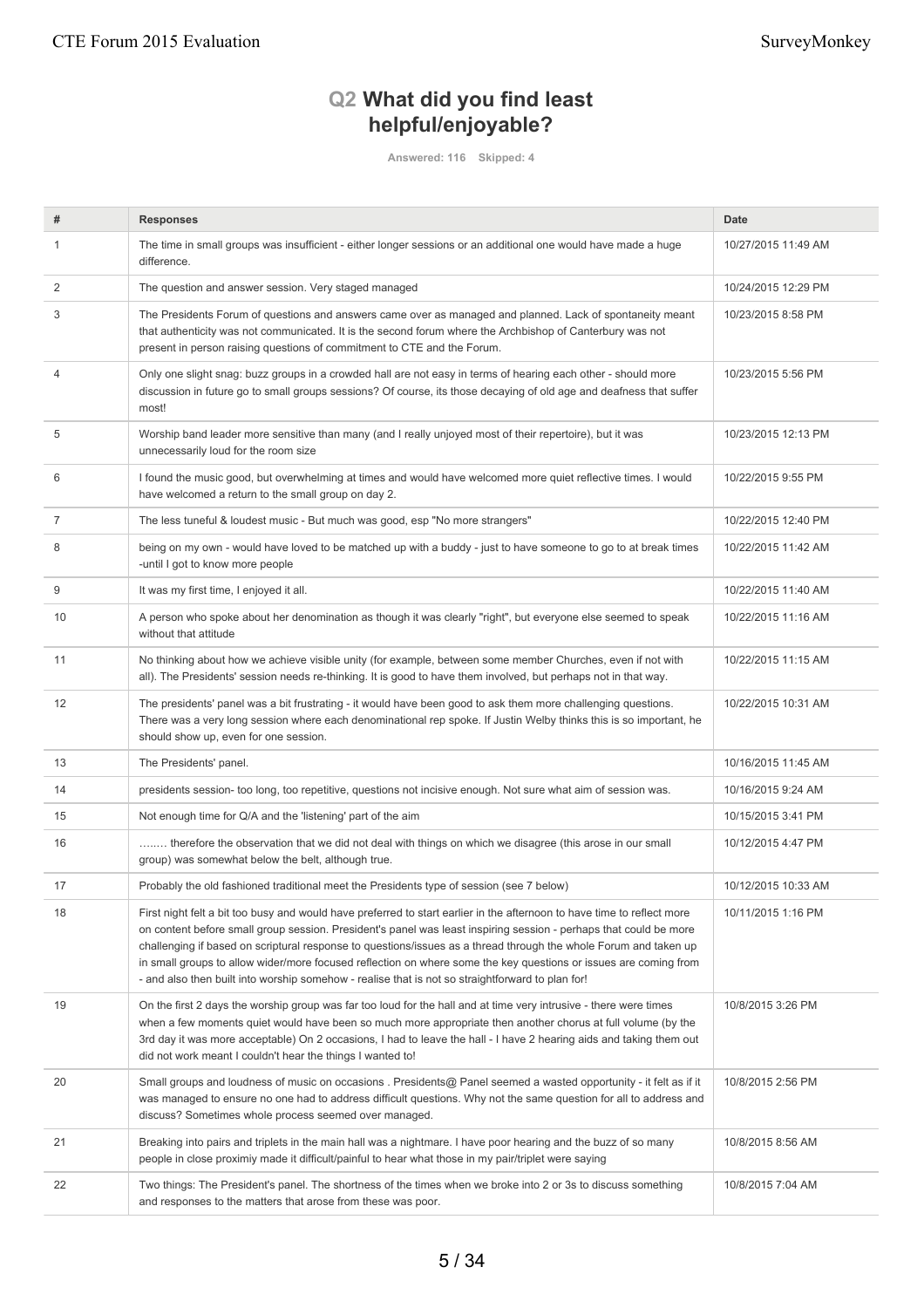| 23 | My first group meeting on Monday evening                                                                                                                                                                                                                                                                                                                                                                                                                                                                                                                                                                                                                                                                                                                                                                                                                                                                                                                                                                                                                                                                                                                                                                                                                                                                                                  | 10/7/2015 11:39 PM |
|----|-------------------------------------------------------------------------------------------------------------------------------------------------------------------------------------------------------------------------------------------------------------------------------------------------------------------------------------------------------------------------------------------------------------------------------------------------------------------------------------------------------------------------------------------------------------------------------------------------------------------------------------------------------------------------------------------------------------------------------------------------------------------------------------------------------------------------------------------------------------------------------------------------------------------------------------------------------------------------------------------------------------------------------------------------------------------------------------------------------------------------------------------------------------------------------------------------------------------------------------------------------------------------------------------------------------------------------------------|--------------------|
| 24 | Trying to engage with so many people that I didn't know - I'm an introvert and engaging with so many people at so<br>many differing events over 3 days was exhausting. Trying to remember names and dismally failing                                                                                                                                                                                                                                                                                                                                                                                                                                                                                                                                                                                                                                                                                                                                                                                                                                                                                                                                                                                                                                                                                                                      | 10/7/2015 9:39 AM  |
| 25 | Hard to say  some of the reflections on ecumenism felt a bit navel-gazing - I think most participants would say<br>they are there to serve God and bring him glory, not to work on ecumenicum per se. On that note, there were some<br>queries in the final small group and "gathering threads" session as to what it was for, what do we expect to achieve<br>or change, specifically, after Forum.                                                                                                                                                                                                                                                                                                                                                                                                                                                                                                                                                                                                                                                                                                                                                                                                                                                                                                                                      | 10/6/2015 5:51 PM  |
| 26 | Whilst I enjoyed the music I found it too noisy and this deterred from it being prayerful. I did not find the buzz<br>groups helpful during the talks as I couldn't digest everything so quickly to have a worthwhile conversation. I was<br>disappointed at the Presidents' panel. The theme of the Forum was Churches listening but this wasn't a listening<br>exercise but us being talked to by the leader. It would have been better with groups of questions from the floor so<br>that the answers were not scripted but spontaneous and there was an opportunity for follow up questions.                                                                                                                                                                                                                                                                                                                                                                                                                                                                                                                                                                                                                                                                                                                                          | 10/6/2015 3:39 PM  |
| 27 | Nothing!                                                                                                                                                                                                                                                                                                                                                                                                                                                                                                                                                                                                                                                                                                                                                                                                                                                                                                                                                                                                                                                                                                                                                                                                                                                                                                                                  | 10/6/2015 12:49 PM |
| 28 | Denominational meeting felt a bit stiff - seating? Market place                                                                                                                                                                                                                                                                                                                                                                                                                                                                                                                                                                                                                                                                                                                                                                                                                                                                                                                                                                                                                                                                                                                                                                                                                                                                           | 10/6/2015 10:20 AM |
| 29 | singing of repetitive songs/choruses                                                                                                                                                                                                                                                                                                                                                                                                                                                                                                                                                                                                                                                                                                                                                                                                                                                                                                                                                                                                                                                                                                                                                                                                                                                                                                      | 10/5/2015 6:57 PM  |
| 30 | The music group. (Sorry!)                                                                                                                                                                                                                                                                                                                                                                                                                                                                                                                                                                                                                                                                                                                                                                                                                                                                                                                                                                                                                                                                                                                                                                                                                                                                                                                 | 10/5/2015 5:43 PM  |
| 31 | There was nothing that jarred                                                                                                                                                                                                                                                                                                                                                                                                                                                                                                                                                                                                                                                                                                                                                                                                                                                                                                                                                                                                                                                                                                                                                                                                                                                                                                             | 10/5/2015 12:29 PM |
| 32 | I had to wait 3 years since the last forum ;-)                                                                                                                                                                                                                                                                                                                                                                                                                                                                                                                                                                                                                                                                                                                                                                                                                                                                                                                                                                                                                                                                                                                                                                                                                                                                                            | 10/5/2015 11:45 AM |
| 33 | The presidents questions. I'm not really sure in many cases they said anything we hadn't already heard and the<br>video links at times were very difficult to hear. I personally didn't find the first session very helpful                                                                                                                                                                                                                                                                                                                                                                                                                                                                                                                                                                                                                                                                                                                                                                                                                                                                                                                                                                                                                                                                                                               | 10/5/2015 11:16 AM |
| 34 | I realise that this was meant to be more a time of discussion rather than of decision making and perhaps it could<br>not be otherwise. I wonder about the outcomes and what difference our discussions will make in practice.                                                                                                                                                                                                                                                                                                                                                                                                                                                                                                                                                                                                                                                                                                                                                                                                                                                                                                                                                                                                                                                                                                             | 10/5/2015 11:02 AM |
| 35 | Probably the presidents session. It all felt a little formal.                                                                                                                                                                                                                                                                                                                                                                                                                                                                                                                                                                                                                                                                                                                                                                                                                                                                                                                                                                                                                                                                                                                                                                                                                                                                             | 10/5/2015 5:58 AM  |
| 36 | The sound system needs improvement.                                                                                                                                                                                                                                                                                                                                                                                                                                                                                                                                                                                                                                                                                                                                                                                                                                                                                                                                                                                                                                                                                                                                                                                                                                                                                                       | 10/4/2015 1:54 PM  |
| 37 | Presidents' Panel Small group                                                                                                                                                                                                                                                                                                                                                                                                                                                                                                                                                                                                                                                                                                                                                                                                                                                                                                                                                                                                                                                                                                                                                                                                                                                                                                             | 10/4/2015 12:19 PM |
| 38 | The music - it was OK on Monday but by Tues and Wed far too loud and repetitive. They were a good band but<br>maybe needed more direction & management?                                                                                                                                                                                                                                                                                                                                                                                                                                                                                                                                                                                                                                                                                                                                                                                                                                                                                                                                                                                                                                                                                                                                                                                   | 10/3/2015 5:31 PM  |
| 39 | The feeling that the formal sessions of the forum were being stage-managed to avoid open discussion and<br>controversy. Too little opportunity for the platform speakers to 'listen' to the rank and file participants.                                                                                                                                                                                                                                                                                                                                                                                                                                                                                                                                                                                                                                                                                                                                                                                                                                                                                                                                                                                                                                                                                                                   | 10/3/2015 3:07 PM  |
| 40 |                                                                                                                                                                                                                                                                                                                                                                                                                                                                                                                                                                                                                                                                                                                                                                                                                                                                                                                                                                                                                                                                                                                                                                                                                                                                                                                                           | 10/3/2015 2:15 PM  |
| 41 | Optional Denominational meetings could have been better grouped around the constituencies of the six Presidents<br>so as to include every denomination                                                                                                                                                                                                                                                                                                                                                                                                                                                                                                                                                                                                                                                                                                                                                                                                                                                                                                                                                                                                                                                                                                                                                                                    | 10/3/2015 12:35 PM |
| 42 | The discussions in twos and threes were fine but perhaps rather too many.                                                                                                                                                                                                                                                                                                                                                                                                                                                                                                                                                                                                                                                                                                                                                                                                                                                                                                                                                                                                                                                                                                                                                                                                                                                                 | 10/3/2015 12:00 PM |
| 43 | Not enough time to discuss - too much time given over to listening and probably too much time given to hearing the<br>things folks appreciated about their denomination - perhaps we are getting to a point of maturity to wrestle with<br>some of the more difficult areas                                                                                                                                                                                                                                                                                                                                                                                                                                                                                                                                                                                                                                                                                                                                                                                                                                                                                                                                                                                                                                                               | 10/3/2015 9:59 AM  |
| 44 | Slightly rushed discussion groups before we were called back to attention. The buzz around the room just got<br>louder & louder as the Forum progressed.                                                                                                                                                                                                                                                                                                                                                                                                                                                                                                                                                                                                                                                                                                                                                                                                                                                                                                                                                                                                                                                                                                                                                                                  | 10/2/2015 8:25 PM  |
| 45 | 1. Very packed programme, especially on the final morning, with little time to clear the room; also because<br>breakfast was served a little later than usual; 2. It might be useful to shift the Wednesday's worship to after<br>breakfast (?); 3. I found the constant 'buzzing' times, especially by the end of the second day, extremely tedious!<br>These weren't helped by the loud music played as a warning to stop talking; 4. The fact that there wasn't any<br>constructive Q&A times built into any of the sessions! Instead of buzzing, we should have had some Q&A times<br>during the sessions and to hear the views of participants during the plenary sessions; 5. As a result, I felt very<br>patronised by the 'answers' that two panel speakers 'gave' during the Pentecostal session; in fact I knew some of<br>the answers but my question was meant to draw out the discussion for the benefit of others at the Forum; 5. Too<br>much input; insufficient engagement; 6. The Presidents' session was most bland and anodyne - simply a waste of<br>time; what did they say that we did not already know? 7. Session chaired by Bp Foster was pretty dismal - only<br>saved by David's theological reflections! 8. I didn't benefit from the Poet in Residence; she could have said<br>something on the second day; | 10/2/2015 4:03 PM  |
| 46 | The volume of the music from the worship band was way too loud for me. I could not stay in the room. I am always<br>sad that Swanwick does not have access to a bath but I know everyoine else prefers showers!                                                                                                                                                                                                                                                                                                                                                                                                                                                                                                                                                                                                                                                                                                                                                                                                                                                                                                                                                                                                                                                                                                                           | 10/2/2015 1:18 PM  |
| 47 | I found the music rather loud and too repetitive. It did not reflect the diversity of the whole group. It could have<br>been used to reveal typical characteristics of denominations and to create varied atmospheres.                                                                                                                                                                                                                                                                                                                                                                                                                                                                                                                                                                                                                                                                                                                                                                                                                                                                                                                                                                                                                                                                                                                    | 10/2/2015 12:27 PM |
| 48 | Perhaps feeling a little rushed - but not much.                                                                                                                                                                                                                                                                                                                                                                                                                                                                                                                                                                                                                                                                                                                                                                                                                                                                                                                                                                                                                                                                                                                                                                                                                                                                                           | 10/2/2015 12:08 PM |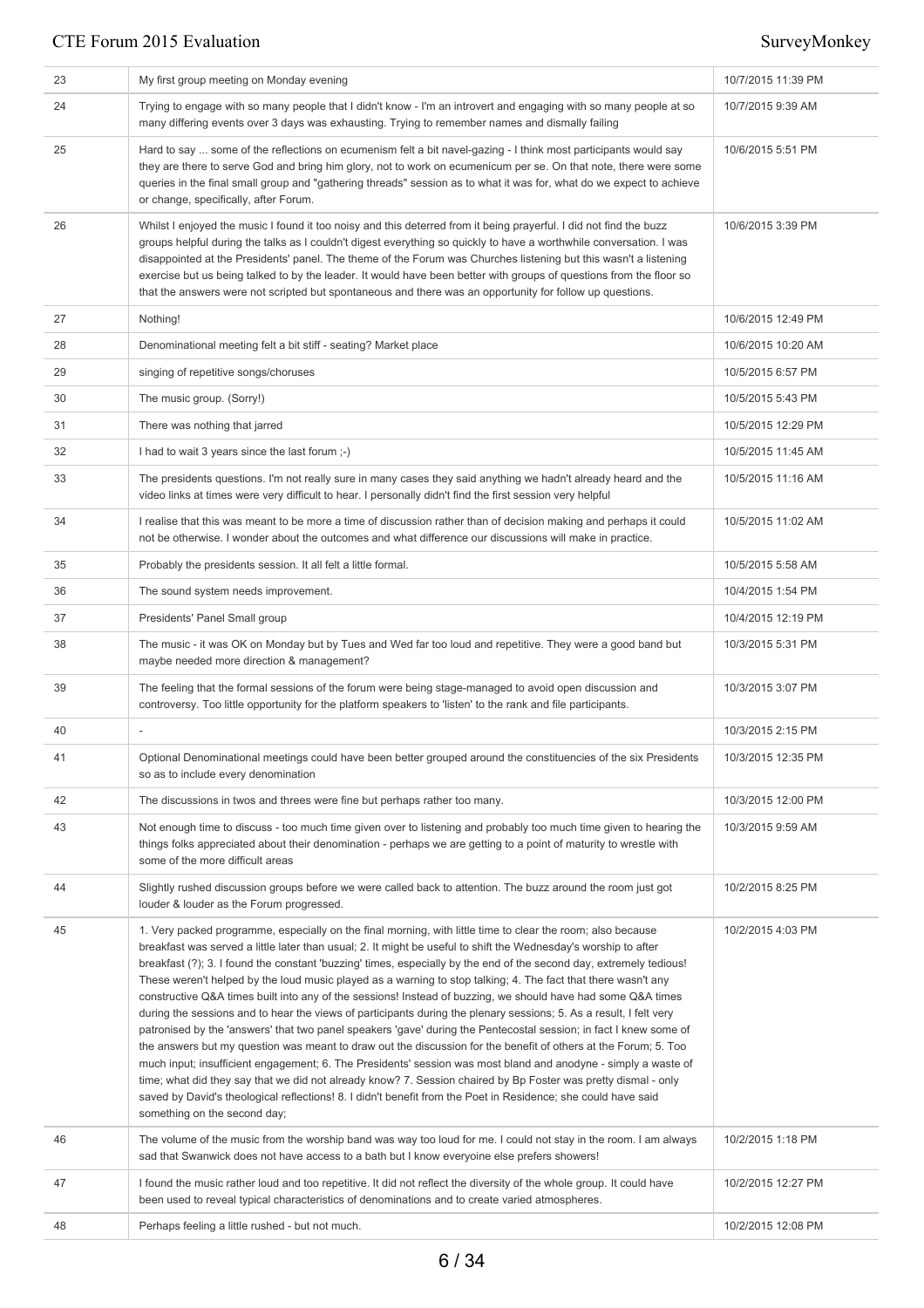| 49 | I think the Panel discussion of the final session felt flat.                                                                                                                                                                                                                                                                                                                                                                                                                                                                                                                                                                                                                                                                                                                                                           | 10/2/2015 12:00 PM |
|----|------------------------------------------------------------------------------------------------------------------------------------------------------------------------------------------------------------------------------------------------------------------------------------------------------------------------------------------------------------------------------------------------------------------------------------------------------------------------------------------------------------------------------------------------------------------------------------------------------------------------------------------------------------------------------------------------------------------------------------------------------------------------------------------------------------------------|--------------------|
| 50 | The music group – sorry, I did not share the general enthusiasm. Too loud, too repetitive.                                                                                                                                                                                                                                                                                                                                                                                                                                                                                                                                                                                                                                                                                                                             | 10/2/2015 11:34 AM |
| 51 | Early 8 AM start.                                                                                                                                                                                                                                                                                                                                                                                                                                                                                                                                                                                                                                                                                                                                                                                                      | 10/2/2015 11:23 AM |
| 52 | The programme, which I felt lacked substance.                                                                                                                                                                                                                                                                                                                                                                                                                                                                                                                                                                                                                                                                                                                                                                          | 10/2/2015 11:20 AM |
| 53 | The presidents' panel – perhaps I was tired! However, individual presidents said some very helpful things at other<br>times.                                                                                                                                                                                                                                                                                                                                                                                                                                                                                                                                                                                                                                                                                           | 10/2/2015 11:20 AM |
| 54 | I felt that there wasn't much opportunity to produce practical outcomes of the conference                                                                                                                                                                                                                                                                                                                                                                                                                                                                                                                                                                                                                                                                                                                              | 10/2/2015 11:17 AM |
| 55 | The empty space between 2 PM and 4:30 PM on Monday.                                                                                                                                                                                                                                                                                                                                                                                                                                                                                                                                                                                                                                                                                                                                                                    | 10/2/2015 11:10 AM |
| 56 | Seemed to avoid the difficult issues. Why gather 6 of the most influential Christians in the country and ask them<br>what their favourite Bible verse is?! Much more important things to talk about and would have felt more real to<br>acknowledge the 'elephant in the room' regarding how to deal with the fundamental differences between our<br>churches.                                                                                                                                                                                                                                                                                                                                                                                                                                                         | 10/2/2015 11:05 AM |
| 57 | Constant reference to the team of 12, as though they were the only young people of value present. Unfair on the<br>other young people attending                                                                                                                                                                                                                                                                                                                                                                                                                                                                                                                                                                                                                                                                        | 10/2/2015 10:52 AM |
| 58 | The music group was good but they only had one volume - loud! I would have appreciated more time of prayer<br>and'or reflection.                                                                                                                                                                                                                                                                                                                                                                                                                                                                                                                                                                                                                                                                                       | 10/2/2015 9:43 AM  |
| 59 | no formal welcome and clicky at beginning                                                                                                                                                                                                                                                                                                                                                                                                                                                                                                                                                                                                                                                                                                                                                                              | 10/1/2015 9:02 PM  |
| 60 | I was surprised by the need of some individuals to "preach" at other Christian traditions about the truth of their own<br>tradition and its distinctive elements.                                                                                                                                                                                                                                                                                                                                                                                                                                                                                                                                                                                                                                                      | 10/1/2015 8:52 PM  |
| 61 | The need for so much sustained concentration listening to the platform, with little opportunity to engage with what<br>was being said. Two minutes with the people next to you is not a good formula. Very tiring.                                                                                                                                                                                                                                                                                                                                                                                                                                                                                                                                                                                                     | 10/1/2015 8:32 PM  |
| 62 | The lack of time between sessions/meals/sessions; we seem to be rushing all the time; especially difficult for those<br>needing medication before meals e.g. insulin                                                                                                                                                                                                                                                                                                                                                                                                                                                                                                                                                                                                                                                   | 10/1/2015 7:28 PM  |
| 63 | Having the music drown out conversation. While I enjoyed the Presidents' session, I felt more could have been<br>made of it.                                                                                                                                                                                                                                                                                                                                                                                                                                                                                                                                                                                                                                                                                           | 10/1/2015 5:57 PM  |
|    |                                                                                                                                                                                                                                                                                                                                                                                                                                                                                                                                                                                                                                                                                                                                                                                                                        | 10/1/2015 4:50 PM  |
| 64 | The presidents' panel - bland, merely saying the blindingly obvious.                                                                                                                                                                                                                                                                                                                                                                                                                                                                                                                                                                                                                                                                                                                                                   |                    |
| 65 | There was nothing I found unhelpful or not enjoyable.                                                                                                                                                                                                                                                                                                                                                                                                                                                                                                                                                                                                                                                                                                                                                                  | 10/1/2015 4:32 PM  |
| 66 | Not much!                                                                                                                                                                                                                                                                                                                                                                                                                                                                                                                                                                                                                                                                                                                                                                                                              | 10/1/2015 3:37 PM  |
| 67 | The Q&A with the presidents I felt was a missed opportunity, with a lack of depth and challenge in many of the<br>questions.                                                                                                                                                                                                                                                                                                                                                                                                                                                                                                                                                                                                                                                                                           | 10/1/2015 3:29 PM  |
| 68 | Monday afternoon not utilised between 2.30 and 5. Presentation was over dominant form of engagement                                                                                                                                                                                                                                                                                                                                                                                                                                                                                                                                                                                                                                                                                                                    | 10/1/2015 2:44 PM  |
| 69 | Whilst I enjoyed the vitality of the music - the drums were too loud. A little more variety of types of music would<br>have been good.                                                                                                                                                                                                                                                                                                                                                                                                                                                                                                                                                                                                                                                                                 | 10/1/2015 2:29 PM  |
| 70 | There was nothing I thought was bad, but I found the Presidents panel the least helpful session. I thought the ratio<br>of hearing from the Presidents in the room and those on video was wrong and that we therefore didn't make tyhe<br>most of having Archbishop Vincent, in particular, with us.                                                                                                                                                                                                                                                                                                                                                                                                                                                                                                                   | 10/1/2015 1:16 PM  |
| 71 | Some of the 'listening' times were pretty long. The questions to the Presidents was an example. Someone<br>suggested a Radio4 type 'question Time' format, so we hear from panel members in discussion mode rather than<br>presentation mode (?)                                                                                                                                                                                                                                                                                                                                                                                                                                                                                                                                                                       | 10/1/2015 12:57 PM |
| 72 | The music - why does it have to be all one style of music, which quite a few people didn't really find congenial? Why<br>'jazz up' the last two songs, and why were some people singing them in a pseudo-American accent? Why do you<br>think this kind of music is bringing us together? Why not vary it? In particular, it would have been good to<br>intersperse the Orthodox session with some Orthodox music rather than what we had, we was completely<br>inappropriate. A second point: I know this was billed as a 'listening Forum' but the lack of plenary discussion was<br>not good. And the lack of looking into deeper issues was such a wasted opportunity. You can't paper over the<br>cracks with what you think is a 'common denominator' style of worship, which alienates some of us even further. | 10/1/2015 12:40 PM |
| 73 | unfortunately - the presidents session. it was a bit wooden and giving more time to the videoed presidents was<br>surely a mistake. with all due respect and deference it was a great pity that the Anglican president could not be<br>present especially for the reason given which has to surely count as normal rather than exceptional business                                                                                                                                                                                                                                                                                                                                                                                                                                                                    | 10/1/2015 11:48 AM |
| 74 | The Presidents' session with 7 males on the platform was imbalanced. Maybe that would have been a session for<br>Ruth to chair. Also, some of the q and a was a bit bland.                                                                                                                                                                                                                                                                                                                                                                                                                                                                                                                                                                                                                                             | 10/1/2015 11:41 AM |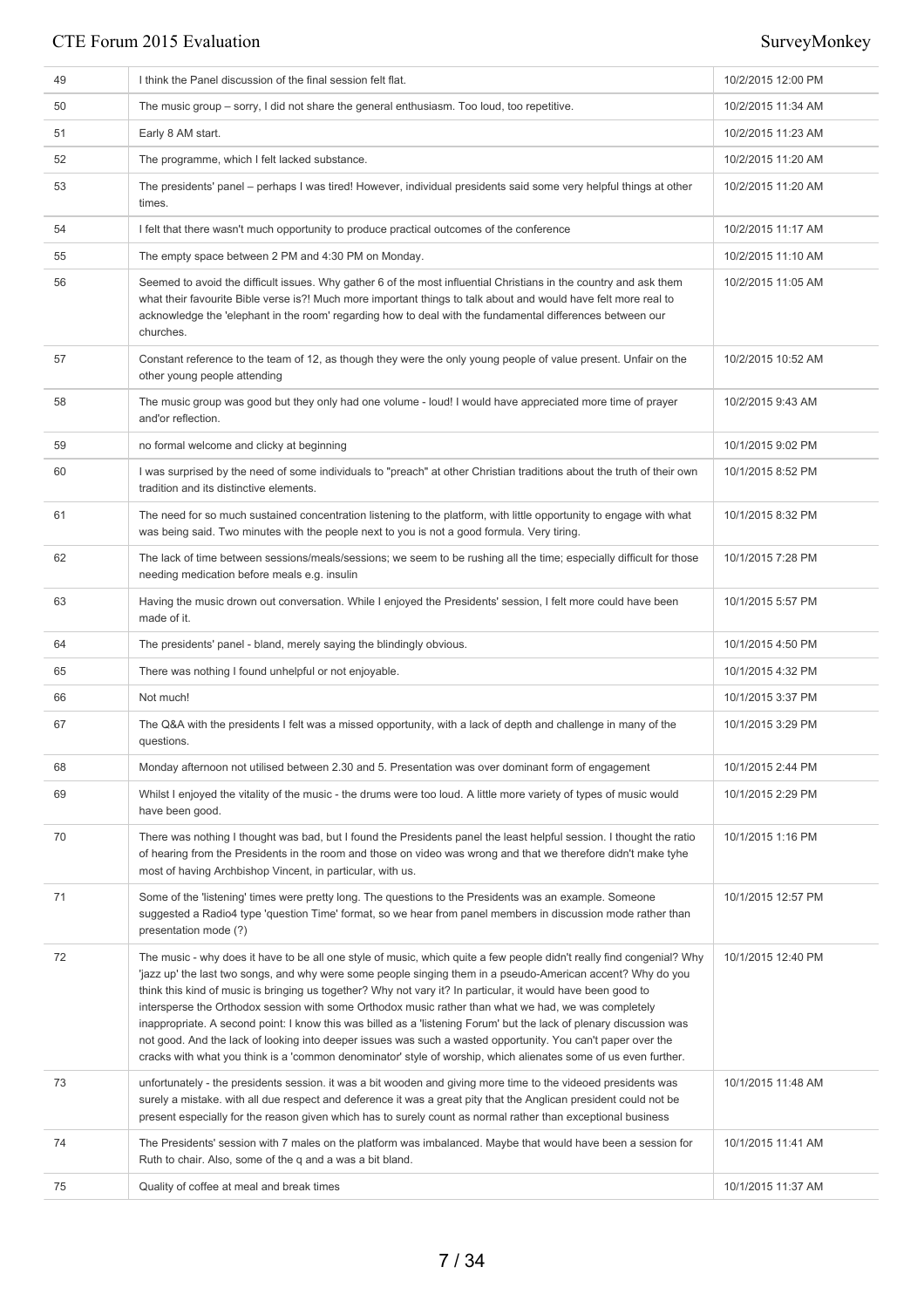| 76  | Dealing with the differences - being told what my attitude should be by a couple of delegates (representing 2)<br>different traditions to my own) who were older and male - that was a difficult moment.                                                                                                                                                                                                                                                                                                                                                    | 10/1/2015 10:51 AM |
|-----|-------------------------------------------------------------------------------------------------------------------------------------------------------------------------------------------------------------------------------------------------------------------------------------------------------------------------------------------------------------------------------------------------------------------------------------------------------------------------------------------------------------------------------------------------------------|--------------------|
| 77  | Nothing really. In our small group we did feel we needed more time and occasions to meet to develop ideas once<br>we had got over the meeting, introducing and trusting each other.                                                                                                                                                                                                                                                                                                                                                                         | 10/1/2015 10:30 AM |
| 78  | Buzz groups with rhetorical questions and no opportunity to channel responses. 'Music' far too much, especially the<br>response bits - far too long. Note: the most enthusiastic participation was to the 'proper' hymns                                                                                                                                                                                                                                                                                                                                    | 10/1/2015 10:18 AM |
| 79  | Nothing                                                                                                                                                                                                                                                                                                                                                                                                                                                                                                                                                     | 10/1/2015 10:02 AM |
| 80  | The session with the Presidents                                                                                                                                                                                                                                                                                                                                                                                                                                                                                                                             | 10/1/2015 9:58 AM  |
| 81  | There is no doubt in my mind about this. The worship group made the event very stressful for me. I know that lots<br>of people appreciated it greatly and that it is part of their tradition. However, I have a hearing difficulty which means<br>that I cannot filter sounds. Playing music while people speak (eg the poems and the buzz groups) means that I<br>cannot hear. There was no quiet except on the last day when there must have been some feedback. I also found<br>the words very difficult to engage with (of Wesley in the last session). | 10/1/2015 9:38 AM  |
| 82  | Panel discussions have their place but can be very boring and un-engaging 'No more strangers' as a worship song<br>was lovely but once I had heard it a couple of times, it became a bit dirgy.                                                                                                                                                                                                                                                                                                                                                             | 10/1/2015 9:36 AM  |
| 83  | The Tuesday afternoon gap. I felt this was dead space.                                                                                                                                                                                                                                                                                                                                                                                                                                                                                                      | 10/1/2015 9:10 AM  |
| 84  | Listening to the silence on difficult issues which were diplomatically glossed over. (Although I can understand why.)                                                                                                                                                                                                                                                                                                                                                                                                                                       | 10/1/2015 8:45 AM  |
| 85  | I felt that the Presidents interviews dragged a little and we didn't get the best use of their time.                                                                                                                                                                                                                                                                                                                                                                                                                                                        | 10/1/2015 7:22 AM  |
| 86  | Some of the panel discussions were a bit long and repetitive. Also would have been good to talk more about what<br>we might all be able to actually do back in the 'real world'.                                                                                                                                                                                                                                                                                                                                                                            | 9/30/2015 10:59 PM |
| 87  | One or two Spiky comments from the orthodox about evangelicals and lady who defined her non conformist by<br>what they are not                                                                                                                                                                                                                                                                                                                                                                                                                              | 9/30/2015 10:25 PM |
| 88  | Nothing. All was valuable.                                                                                                                                                                                                                                                                                                                                                                                                                                                                                                                                  | 9/30/2015 9:27 PM  |
| 89  | We never got to the questions that challenge and divide us                                                                                                                                                                                                                                                                                                                                                                                                                                                                                                  | 9/30/2015 9:09 PM  |
| 90  | It was sometimes hard to hear: the PA system & volume of music were not well balanced.                                                                                                                                                                                                                                                                                                                                                                                                                                                                      | 9/30/2015 8:40 PM  |
| 91  | The first session with 6 people talking about why they belong/what they value to their church. Too many stories to<br>take in. Last one too long.                                                                                                                                                                                                                                                                                                                                                                                                           | 9/30/2015 8:30 PM  |
| 92  | Too much concentration on a particular style of worship when we come from such a variety of styles of worship.                                                                                                                                                                                                                                                                                                                                                                                                                                              | 9/30/2015 7:07 PM  |
| 93  | A video interview that was difficult to make out the words.                                                                                                                                                                                                                                                                                                                                                                                                                                                                                                 | 9/30/2015 6:07 PM  |
| 94  | Actually, I found the day absolutely fantastic; warm people and beautiful music.                                                                                                                                                                                                                                                                                                                                                                                                                                                                            | 9/30/2015 5:44 PM  |
| 95  | Small group sessions - though they were OK                                                                                                                                                                                                                                                                                                                                                                                                                                                                                                                  | 9/30/2015 5:14 PM  |
| 96  | The frequent buzz groups which didn't feed into the sessions                                                                                                                                                                                                                                                                                                                                                                                                                                                                                                | 9/30/2015 4:44 PM  |
| 97  | Cannot think of anything!                                                                                                                                                                                                                                                                                                                                                                                                                                                                                                                                   | 9/30/2015 4:21 PM  |
| 98  | Nothing in particular                                                                                                                                                                                                                                                                                                                                                                                                                                                                                                                                       | 9/30/2015 4:20 PM  |
| 99  | I would say the least enjoyable aspect was the band. I come from a very Anglo-Catholic tradition, so the worship<br>band was something new to me. I did not know many of the songs; but tried my best to join in. However the volume<br>of the band was overpowering and I often found myself having a headache after the band had played.                                                                                                                                                                                                                  | 9/30/2015 3:54 PM  |
| 100 | Band were fantastic but a bit too loud at times - particularly when in buzz groups.                                                                                                                                                                                                                                                                                                                                                                                                                                                                         | 9/30/2015 1:34 PM  |
| 101 | The presidents panel as the questions answered were too basic and wishy washy. Also i would have liked more<br>chance to be heard during the sessions. It was great that the young people had a voice but there were other young<br>people there throughout and no chance for us to really speak.                                                                                                                                                                                                                                                           | 9/30/2015 1:24 PM  |
| 102 | The very loud music played far too often and totally Pentecostal orientated- my ears physically hurt at the end of<br>the day. The presidents panel was flat compared to previous forums, much better with live questions and an<br>opportunity to respond                                                                                                                                                                                                                                                                                                  | 9/30/2015 1:09 PM  |
| 103 | The small groups                                                                                                                                                                                                                                                                                                                                                                                                                                                                                                                                            | 9/30/2015 1:09 PM  |
| 104 | The tightly controlled process which did not allow for contributions from the floor. The dominance of one worship<br>style. The endorsement of one ecclesiological paradigm.                                                                                                                                                                                                                                                                                                                                                                                | 9/30/2015 12:55 PM |
| 105 | The uniformity of the collective worship: too loud and too bland.                                                                                                                                                                                                                                                                                                                                                                                                                                                                                           | 9/30/2015 12:43 PM |
| 106 | The Panel was a bit slow to get going - it took a long time to get through the first few questions, with them being<br>answered by all 6 presidents. Could maybe have kept all the questions to be answered by a couple of the<br>presidents like you did with the final few?                                                                                                                                                                                                                                                                               | 9/30/2015 12:33 PM |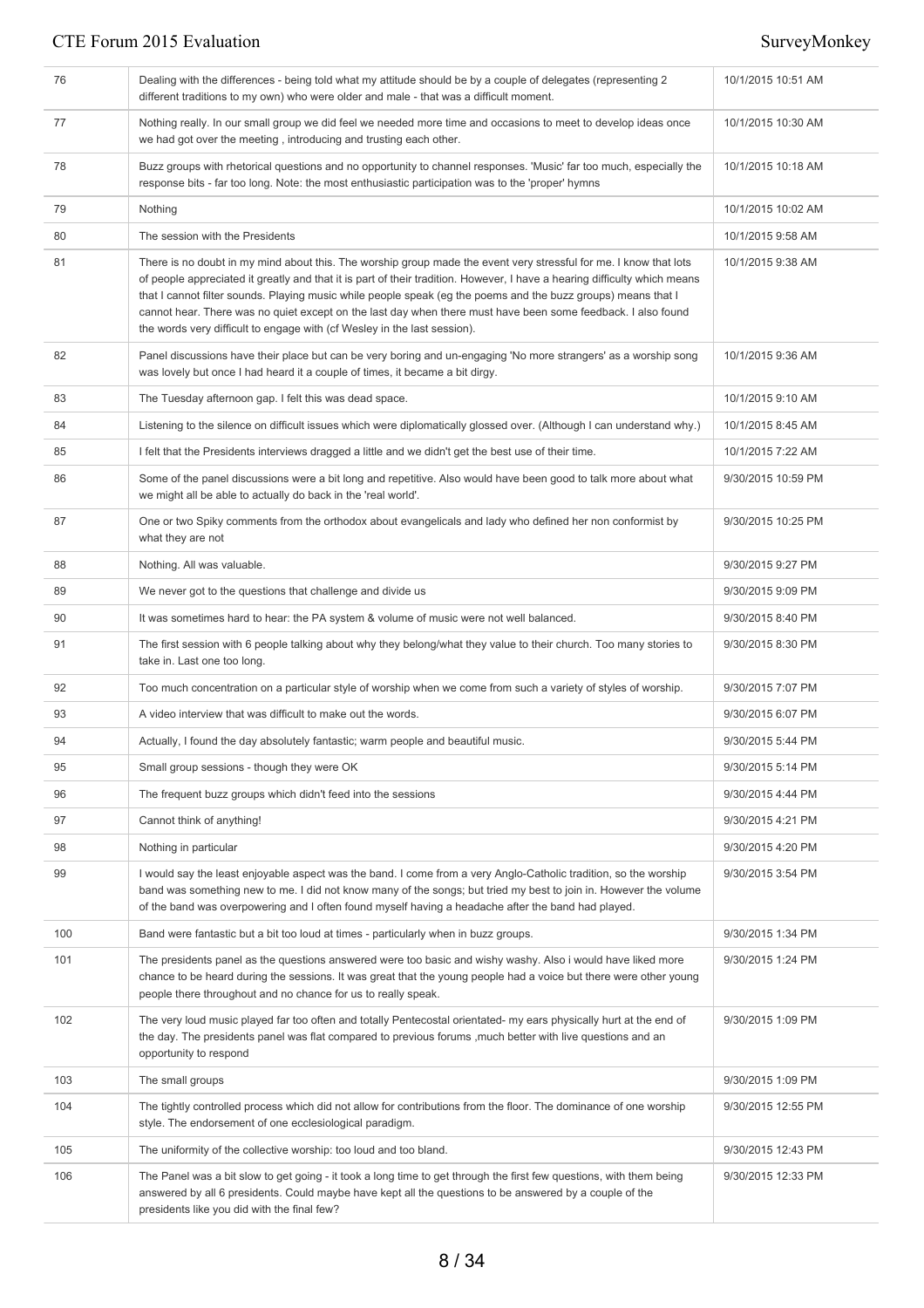| 107 | Least enjoyable was still helpful; being challenged by having to listen to some theologies I disagree with (Mary as<br>Mother of God, rather than Mary mother of Jesus, God incarnate), etc. | 9/30/2015 12:29 PM |
|-----|----------------------------------------------------------------------------------------------------------------------------------------------------------------------------------------------|--------------------|
| 108 | The breaks were a bit short. I felt we were rushing around.                                                                                                                                  | 9/30/2015 12:28 PM |
| 109 | Buzz groups small groups times they were. Forced just because we should                                                                                                                      | 9/30/2015 12:17 PM |
| 110 | Presidents questions - found it difficult to engage with.                                                                                                                                    | 9/30/2015 12:15 PM |
| 111 | Lack of space for silent And no water points                                                                                                                                                 | 9/30/2015 12:15 PM |
| 112 | The questions after the Pentecostal session seemed negative in tone, and that presentation slightly fragmented in<br>feel.                                                                   | 9/30/2015 12:13 PM |
| 113 | The volume of the music, and the lack of variety (eq. no Orthodox chant)                                                                                                                     | 9/30/2015 12:13 PM |
| 114 | Could have met more often as a small group.                                                                                                                                                  | 9/30/2015 12:11 PM |
| 115 | Getting a cold                                                                                                                                                                               | 9/30/2015 12:11 PM |
| 116 | The programme was good but I feel there was a lot there.                                                                                                                                     | 9/30/2015 12:06 PM |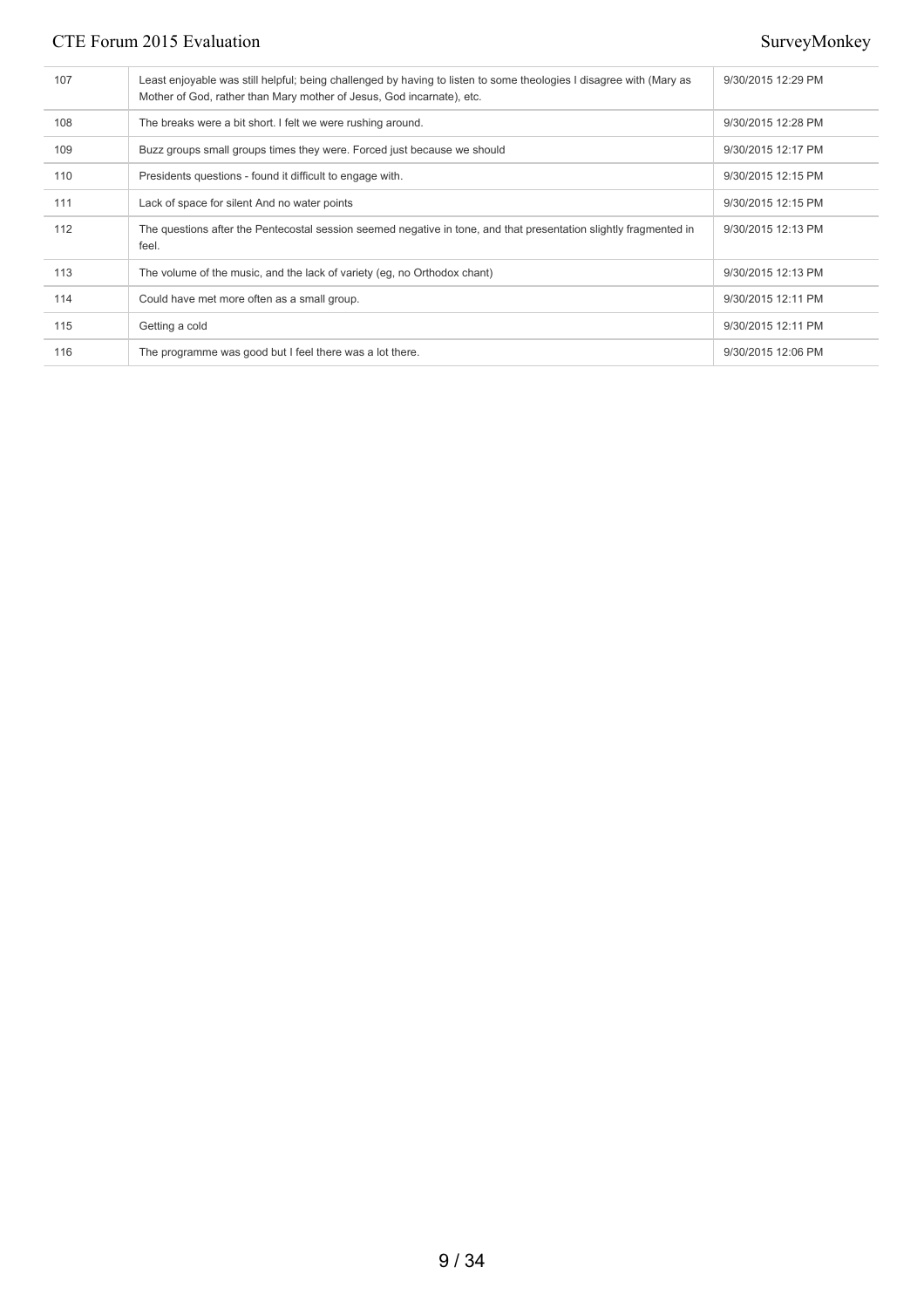# **Q3 Please comment on the main sessions: Orthodoxy, Pentecostalism, Young Adults.**

**Answered: 117 Skipped: 3**

| #              | <b>Responses</b>                                                                                                                                                                                                                                                                                                                                                                                                                                                                                                                                                                                                                                                                                                                                                                                                                                                                                                                                                                                                                                                                                                                                                             | Date                |
|----------------|------------------------------------------------------------------------------------------------------------------------------------------------------------------------------------------------------------------------------------------------------------------------------------------------------------------------------------------------------------------------------------------------------------------------------------------------------------------------------------------------------------------------------------------------------------------------------------------------------------------------------------------------------------------------------------------------------------------------------------------------------------------------------------------------------------------------------------------------------------------------------------------------------------------------------------------------------------------------------------------------------------------------------------------------------------------------------------------------------------------------------------------------------------------------------|---------------------|
| 1              | There was a rich variety of input from which I learned a great deal. (see above re young adults)                                                                                                                                                                                                                                                                                                                                                                                                                                                                                                                                                                                                                                                                                                                                                                                                                                                                                                                                                                                                                                                                             | 10/27/2015 11:49 AM |
| 2              | Orthodox informative. Pentecostal needed more clarity. It appeared only to inform about one aspect although we<br>know that there are variety of Pentecostalism. The young adults were refreshing and long over due                                                                                                                                                                                                                                                                                                                                                                                                                                                                                                                                                                                                                                                                                                                                                                                                                                                                                                                                                          | 10/24/2015 12:29 PM |
| 3              | Having background papers and presentations on Orthodoxy and Pentecostalism gave exposure and understanding<br>to two traditions not widely experienced or known about and was am educative experience. The presentations of<br>the young adults, their enthusiasm and sincerity was moving and memorable.                                                                                                                                                                                                                                                                                                                                                                                                                                                                                                                                                                                                                                                                                                                                                                                                                                                                    | 10/23/2015 8:58 PM  |
| 4              | see answer to Q1                                                                                                                                                                                                                                                                                                                                                                                                                                                                                                                                                                                                                                                                                                                                                                                                                                                                                                                                                                                                                                                                                                                                                             | 10/23/2015 5:56 PM  |
| 5              | Orthodoxy - shame about the sound quality on the video of the Orthodox President - it was not good that he almost<br>became a figure of fun - but a very helpful session otherwise Young adults was good and challenging - at some<br>point it would be good if a bunch of over 60s who'd had little ecumenical engagement could be given a wow of a<br>spiritual experience too to hear them speak with passion and renewed faith - the vigour of the old men's (and<br>women's) dreams needs to be harnessed too.                                                                                                                                                                                                                                                                                                                                                                                                                                                                                                                                                                                                                                                          | 10/23/2015 12:13 PM |
| 6              | I was more familiar with Orthodoxy than Pentecostalism so would have welcomed more time on that. No doubt<br>others would be opposite to me however. I have not yet looked on the web-site for the honest detail that one of the<br>speakers (Speaker 2 I think) had to omit as he had run out of time. I had to leave before the end of the young adults<br>session.                                                                                                                                                                                                                                                                                                                                                                                                                                                                                                                                                                                                                                                                                                                                                                                                        | 10/22/2015 9:55 PM  |
| $\overline{7}$ | All good & very worth-while                                                                                                                                                                                                                                                                                                                                                                                                                                                                                                                                                                                                                                                                                                                                                                                                                                                                                                                                                                                                                                                                                                                                                  | 10/22/2015 12:40 PM |
| 8              | I think we were all bowled over by young adults and inspired by their enthusiasm really interesting re: hearing about<br>other types of christian religions - really helps us to accept and realise how closely related we all are I feel this is a<br>very useful exercise and should be repeated in Northern Ireland                                                                                                                                                                                                                                                                                                                                                                                                                                                                                                                                                                                                                                                                                                                                                                                                                                                       | 10/22/2015 11:42 AM |
| 9              | All three sessions were very interesting, informative and reflective.                                                                                                                                                                                                                                                                                                                                                                                                                                                                                                                                                                                                                                                                                                                                                                                                                                                                                                                                                                                                                                                                                                        | 10/22/2015 11:40 AM |
| 10             | Good speakers make all the difference, people who know how to deliver what they know in an engaging manner<br>are better contributors than those who have lots to share but are not so skilled in the presentation of their<br>stories/knowledge.                                                                                                                                                                                                                                                                                                                                                                                                                                                                                                                                                                                                                                                                                                                                                                                                                                                                                                                            | 10/22/2015 11:16 AM |
| 11             | All excellent. The young adults were inspiring.                                                                                                                                                                                                                                                                                                                                                                                                                                                                                                                                                                                                                                                                                                                                                                                                                                                                                                                                                                                                                                                                                                                              | 10/22/2015 11:15 AM |
| 12             | Orthodoxy one speaker rambled a lot, but the other was very good. Good idea to have orthodox worship.<br>Pentecostalisminteresting and quite honest I thought. Young adultsvery good, might have been good to have it<br>as a daytime session and make a bit more of it.                                                                                                                                                                                                                                                                                                                                                                                                                                                                                                                                                                                                                                                                                                                                                                                                                                                                                                     | 10/22/2015 10:31 AM |
| 13             | Very good this continued learning and sharing is powerful.                                                                                                                                                                                                                                                                                                                                                                                                                                                                                                                                                                                                                                                                                                                                                                                                                                                                                                                                                                                                                                                                                                                   | 10/19/2015 1:13 PM  |
| 14             | All three were very worthwhile; it was good to have presentation and other people's reflections on their experience.                                                                                                                                                                                                                                                                                                                                                                                                                                                                                                                                                                                                                                                                                                                                                                                                                                                                                                                                                                                                                                                         | 10/16/2015 11:45 AM |
| 15             | All good - letting speak for themselves. Question is how going to follow up on young adults to build on experience.                                                                                                                                                                                                                                                                                                                                                                                                                                                                                                                                                                                                                                                                                                                                                                                                                                                                                                                                                                                                                                                          | 10/16/2015 9:24 AM  |
| 16             | All were excellent and well structured, the weakest was Pentecostalism, but perhaps that was the most familiar so<br>learnt least                                                                                                                                                                                                                                                                                                                                                                                                                                                                                                                                                                                                                                                                                                                                                                                                                                                                                                                                                                                                                                            | 10/15/2015 3:41 PM  |
| 17             | Orthodoxy The presentations on Orthodoxy, supported by the background paper, were well done. However they<br>gave an impression of joy, love and personal fulfilment which did not come across in the morning worship session.<br>The worship session also included prayers to Mary, who was referred to as Theotokos, which, though unacceptable<br>to many people, was referred to with approval later from the platform. Why was the thing that is so offensive<br>selected thus for further comment? Pentecostalism I felt that the Pentecostals did not do themselves justice, even<br>in their positive remarks; and they did not need to introduce the prosperity gospel, which, though encouraged in the<br>teaching and practice of some churches, is not a pillar of Pentecostal theology. Young People I suggest that if<br>young people from our member churches are invited to an international event, that event should be run by an<br>ecumenical team and not by Roman Catholics. I was shocked that a vulnerable young person from the Salvation<br>Army, who had never been introduced even to the Lord's Supper, should have been introduced to the Mass. | 10/12/2015 4:47 PM  |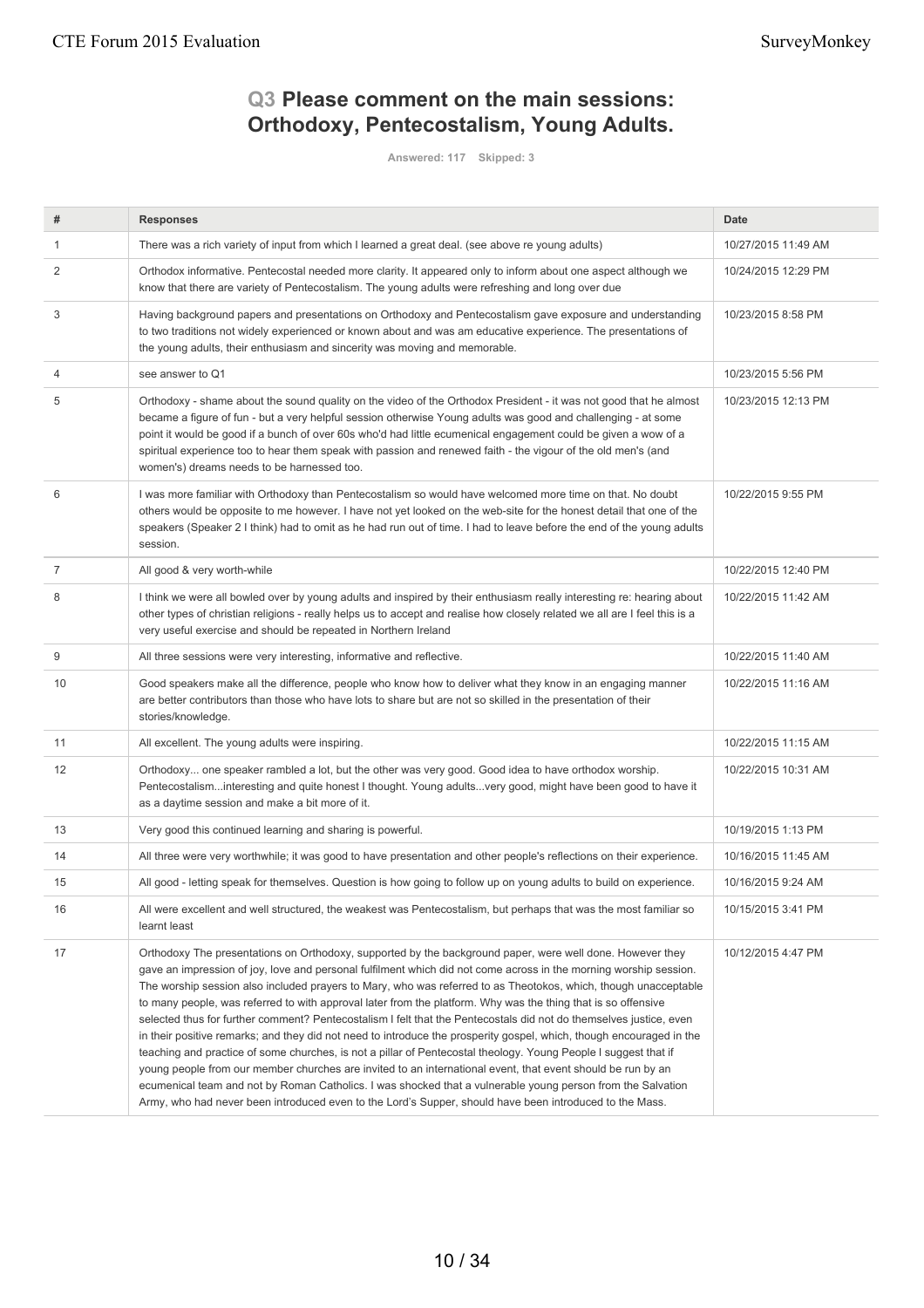| 18 | Orthodoxy- worked well for me because it flowed out of the worship session. I suppose too I am a real Chaucer<br>pilgrim and like to hear the stories which people have to tell. The refreshing way in which Nicola Vidamour used<br>visual technology to present her talk was encouraging. Pentecostalism- was weaker than the previous session and<br>I thought too much 'theory' was probably the main reason. I had read the background paper and it gave me more<br>knowledge than I had previously gained. I wanted to go off and look up some of the references given but again I<br>did respond warmly to hearing the stories. These helped me find a way through the idea that Pentecostalism<br>concentrates on just one aspect of the Trinity- The Spirit. I had expected too that we would be given much more<br>Biblical exposition here. What it has helped me to be more aware of is the full spread of churches from the tradition<br>some of which we have very little experience here in our county. Young People- whose idea is it to put YP on in<br>the evening just when we want to nod off and our powers of concentration are at their lowest. But thanks to the<br>preparation which the young people had carried out we were given a good sound theological reflection on why<br>'Chemin Neuf' worked for them. It is obvious from some of the contributors that denominational approaches to<br>employing younger people varies considerably. This echoed some of the earlier session on Pentecostalism as well. | 10/12/2015 10:33 AM |
|----|---------------------------------------------------------------------------------------------------------------------------------------------------------------------------------------------------------------------------------------------------------------------------------------------------------------------------------------------------------------------------------------------------------------------------------------------------------------------------------------------------------------------------------------------------------------------------------------------------------------------------------------------------------------------------------------------------------------------------------------------------------------------------------------------------------------------------------------------------------------------------------------------------------------------------------------------------------------------------------------------------------------------------------------------------------------------------------------------------------------------------------------------------------------------------------------------------------------------------------------------------------------------------------------------------------------------------------------------------------------------------------------------------------------------------------------------------------------------------------------------------------------------------------------------|---------------------|
| 19 | Was very moved by the Orthodox presentation and surprised to realise on reflection what is 'common' between<br>Orthodoxy and Pentecostalism. I think everyone found the young adults presentations to be one of the most<br>inspiring elements of the Forum. (How to we recover some of that energy!!)                                                                                                                                                                                                                                                                                                                                                                                                                                                                                                                                                                                                                                                                                                                                                                                                                                                                                                                                                                                                                                                                                                                                                                                                                                      | 10/11/2015 1:16 PM  |
| 20 | Orthodoxy and Pentecostalism are 2 very different branches of the Christian Church and it was good to learn<br>something of both BUT I felt the young people were teaching us what Christianity and Ecumenism is REALLY<br>about! It was a privilege to be in their sessions and I have fresh hope for the future from their contributions.                                                                                                                                                                                                                                                                                                                                                                                                                                                                                                                                                                                                                                                                                                                                                                                                                                                                                                                                                                                                                                                                                                                                                                                                 | 10/8/2015 3:26 PM   |
| 21 | Concentrating on two of our less known and smaller traditions was a good thing. Orthodox sessions were very<br>good and beginning with Orthodox worship set the scene very well. I was less sure about the session on<br>Pentecostalism, it came and went as I look back on it whereas I can still remember easily the Orthodox session.<br>Perhaps that's just me!                                                                                                                                                                                                                                                                                                                                                                                                                                                                                                                                                                                                                                                                                                                                                                                                                                                                                                                                                                                                                                                                                                                                                                         | 10/8/2015 2:56 PM   |
| 22 | Ortodoxy was excellent - Pentecostalism nothing new - Young adults I missed.                                                                                                                                                                                                                                                                                                                                                                                                                                                                                                                                                                                                                                                                                                                                                                                                                                                                                                                                                                                                                                                                                                                                                                                                                                                                                                                                                                                                                                                                | 10/8/2015 8:56 AM   |
| 23 | Excellent - so instructive                                                                                                                                                                                                                                                                                                                                                                                                                                                                                                                                                                                                                                                                                                                                                                                                                                                                                                                                                                                                                                                                                                                                                                                                                                                                                                                                                                                                                                                                                                                  | 10/8/2015 7:04 AM   |
| 24 | I found the first two sessions really interesting and helpful. Was not there for the Young Adults but have heard from<br>others how fantastic it was!                                                                                                                                                                                                                                                                                                                                                                                                                                                                                                                                                                                                                                                                                                                                                                                                                                                                                                                                                                                                                                                                                                                                                                                                                                                                                                                                                                                       | 10/7/2015 11:39 PM  |
| 25 | Orthodoxy - humorous, approachable, enlightening. Everything my pre-conceptions didn't allow for! Most enjoyable.<br>Pentecostalism - not sure that I gained much from this but it was stimulating. Young Adults - what can I say? This<br>was brilliant. So challenging too. I was blown away by their confidence, mutual support and challenges to the<br>forum.                                                                                                                                                                                                                                                                                                                                                                                                                                                                                                                                                                                                                                                                                                                                                                                                                                                                                                                                                                                                                                                                                                                                                                          | 10/7/2015 9:39 AM   |
| 26 | Fantastic! I enjoyed engaging with these Churches in a way I had never done before. The young adults were<br>challenging and energetic - but there is no reason why we cannot all be a bit more energetic, and they do not need<br>to be put in a separate category of their own, they are not the Church of Tomorrow they are the Church of Today!                                                                                                                                                                                                                                                                                                                                                                                                                                                                                                                                                                                                                                                                                                                                                                                                                                                                                                                                                                                                                                                                                                                                                                                         | 10/6/2015 5:51 PM   |
| 27 | Orthodoxy was excellent. Very good presentations. The Methodist was particularly helpful as she showed how a<br>tradition so different was enriching. Pentecostal input also good especially the acknowledgement of the danger.<br>This enabled me to listen uncritically and openly. Young people inspiring and filled me with hope but also<br>challenged me.                                                                                                                                                                                                                                                                                                                                                                                                                                                                                                                                                                                                                                                                                                                                                                                                                                                                                                                                                                                                                                                                                                                                                                             | 10/6/2015 3:39 PM   |
| 28 | Really enjoyed particularly the orthodoxy session. I didn't know much about that tradition but was already a little<br>familiar with Pentecostalism and the needs of Young Adults.                                                                                                                                                                                                                                                                                                                                                                                                                                                                                                                                                                                                                                                                                                                                                                                                                                                                                                                                                                                                                                                                                                                                                                                                                                                                                                                                                          | 10/6/2015 12:49 PM  |
| 29 | Was very interesting. It was a fantastic experience to hear Orthodox and Pentecostals explain who they are. Very<br>good to hear the young people.                                                                                                                                                                                                                                                                                                                                                                                                                                                                                                                                                                                                                                                                                                                                                                                                                                                                                                                                                                                                                                                                                                                                                                                                                                                                                                                                                                                          | 10/6/2015 10:20 AM  |
| 30 | Very informative and helpfuk                                                                                                                                                                                                                                                                                                                                                                                                                                                                                                                                                                                                                                                                                                                                                                                                                                                                                                                                                                                                                                                                                                                                                                                                                                                                                                                                                                                                                                                                                                                | 10/5/2015 6:57 PM   |
| 31 | Orthodoxy: Excellent. (It would have been good to have heard some Russian Orthodox singing after that)<br>Pentecostalism: Interesting; would like to have heard more of the critical thinking, which was rushed though with no<br>time to read what was shown on the screen) Young adults: Stimulating and encouraging - everything about that<br>session, including their preparation and their care for one another.                                                                                                                                                                                                                                                                                                                                                                                                                                                                                                                                                                                                                                                                                                                                                                                                                                                                                                                                                                                                                                                                                                                      | 10/5/2015 5:43 PM   |
| 32 | These were helpful, and in each the variety of speakers and inputs helped the engagement with the relevant<br>sessions. The contributions were received respectfully and contributed to that sense of willingness to listen to one<br>another.                                                                                                                                                                                                                                                                                                                                                                                                                                                                                                                                                                                                                                                                                                                                                                                                                                                                                                                                                                                                                                                                                                                                                                                                                                                                                              | 10/5/2015 12:29 PM  |
| 33 | It was very interesting to hear about Orthodoxy, whom I had very little knowledge of before. It could have been<br>useful to take the discussion further in terms of modern issues of Orthodoxy in the UK and how other churches can<br>engage with them better - e.g. issues of language barriers, theology. I'm more familiar with Pentecostalism but<br>good to have that debate. Not all Pentecostals hold to 'prosperity teaching'. Good to engage with young people.<br>Interesting that the threshold of 'young' was 35 - much higher than usually used. Natural that this group needed<br>encouraging to attend as mostly leaders, by the time they get engaged at a national level like this will have often<br>passed into the next stage of live. Is a Mon-Wed conference the best time to engage with those often having<br>young children? Maybe another sort of event would be more helpful to them?                                                                                                                                                                                                                                                                                                                                                                                                                                                                                                                                                                                                                          | 10/5/2015 11:45 AM  |
| 34 | All were good. I found the Orthodoxy one interesting but too theoretical.                                                                                                                                                                                                                                                                                                                                                                                                                                                                                                                                                                                                                                                                                                                                                                                                                                                                                                                                                                                                                                                                                                                                                                                                                                                                                                                                                                                                                                                                   | 10/5/2015 11:16 AM  |
|    |                                                                                                                                                                                                                                                                                                                                                                                                                                                                                                                                                                                                                                                                                                                                                                                                                                                                                                                                                                                                                                                                                                                                                                                                                                                                                                                                                                                                                                                                                                                                             |                     |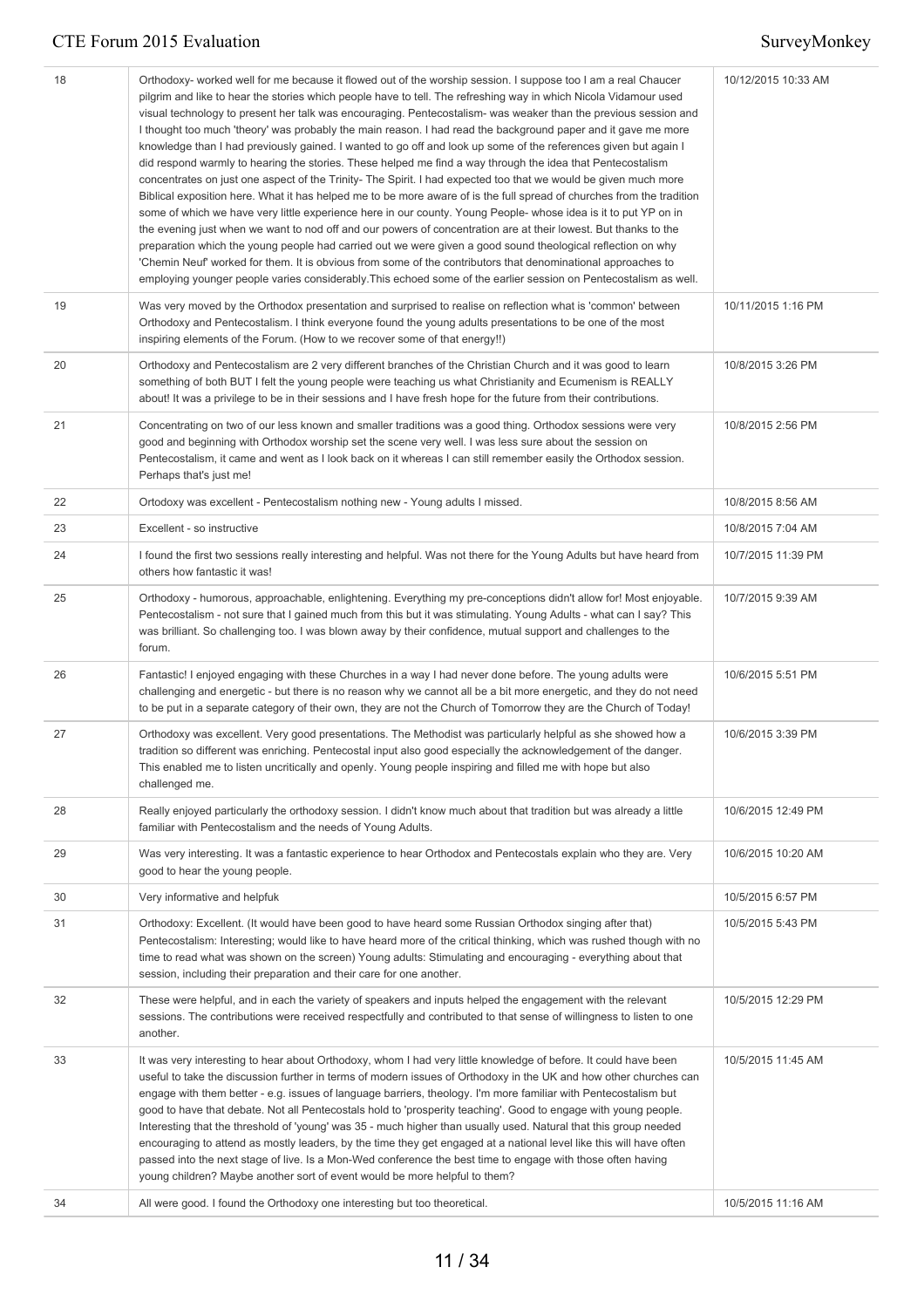| 35 | These were informative and useful.                                                                                                                                                                                                                                                                                                                                                                                                                                                                                                                                                                                                                                                                                                                                                                                                        | 10/5/2015 11:02 AM |
|----|-------------------------------------------------------------------------------------------------------------------------------------------------------------------------------------------------------------------------------------------------------------------------------------------------------------------------------------------------------------------------------------------------------------------------------------------------------------------------------------------------------------------------------------------------------------------------------------------------------------------------------------------------------------------------------------------------------------------------------------------------------------------------------------------------------------------------------------------|--------------------|
| 36 | Enjoyed them all.                                                                                                                                                                                                                                                                                                                                                                                                                                                                                                                                                                                                                                                                                                                                                                                                                         | 10/5/2015 5:58 AM  |
| 37 | The presentations on Orthodoxy and Pentecostalism were very enlightening and helpful. The young people<br>exposed how much we have ignored the value and needs of our Christian youth. Time is now to change this error!                                                                                                                                                                                                                                                                                                                                                                                                                                                                                                                                                                                                                  | 10/4/2015 1:54 PM  |
| 38 | All informative and helpful. The Young Adults were particularly impressive with their willingness to share and<br>evident commitment                                                                                                                                                                                                                                                                                                                                                                                                                                                                                                                                                                                                                                                                                                      | 10/4/2015 12:19 PM |
| 39 | Orthodoxy - interesting and informative Pentecostalism - interesting and informative Young Adults - very<br>impressive, inspiring and challenging. The best session of the forum.                                                                                                                                                                                                                                                                                                                                                                                                                                                                                                                                                                                                                                                         | 10/3/2015 5:31 PM  |
| 40 | Orthodoxy and Pentecostalism fine. Young adults session felt a bit thin and bland.                                                                                                                                                                                                                                                                                                                                                                                                                                                                                                                                                                                                                                                                                                                                                        | 10/3/2015 3:07 PM  |
| 41 | Great mix of the old and newer traditions of Christianity. It proved that we all can derive advantage from each other.<br>In many churches young people are not allowed to express their minds loud, so it was a real and important sign for<br>those who keep them silent.                                                                                                                                                                                                                                                                                                                                                                                                                                                                                                                                                               | 10/3/2015 2:15 PM  |
| 42 | These sessiona are quite innovative and informative and should be encouraged to include e.g. African Initiated<br>Churches in future Forums                                                                                                                                                                                                                                                                                                                                                                                                                                                                                                                                                                                                                                                                                               | 10/3/2015 12:35 PM |
| 43 | All excellent.                                                                                                                                                                                                                                                                                                                                                                                                                                                                                                                                                                                                                                                                                                                                                                                                                            | 10/3/2015 12:00 PM |
| 44 | Pleased to learn more about the Orthodox tradition, not enough time given to exploring Pentecostalism or wrestle<br>with the big issues concerning Prosperity etc. most people reported the same. Young Adults aspect was<br>encouraging but be good to have them on board in the journey and sat around the table rather than a token<br>feedback.                                                                                                                                                                                                                                                                                                                                                                                                                                                                                       | 10/3/2015 9:59 AM  |
| 45 | What a wonderful opportunity to hear a little from these groups. For the first two the mix of speakers was good but<br>we hardly touched on the great diversity within these groups themselves - so it was an interesting taster which<br>could be taken up later with the delegates themselves. The Young People received a lot of praise ( quite<br>deservedly) however it would have been nice if they could have been at the whole forum - or at least a greater part.                                                                                                                                                                                                                                                                                                                                                                | 10/2/2015 8:25 PM  |
| 46 | Orthodoxy: Very good interesting input, not dismissing Tradition but cherishing it; refreshing to hear from the<br>different branches/members; Nicola's session was particularly good and personal, and thanks to the visuals.<br>Pentecostalism: I have mentioned the lack of engagement to my question; theologically deficient session and the<br>fact that Pentecostals and Charismatics are 'lumped' as one; there has traditionally been too much emphasis on<br>Black [I mean 'ethnic', not 'political' Blackness]Pentecostals/charismatics at the EXPENSE of Latin America, East<br>and South East Asia. Young Adults: I almost didn't want to attend after that appalling afternoon session with the<br>Presidents, but thought we should give the young people a chance. Needless to say, it was the highlight of the<br>Forum! | 10/2/2015 4:03 PM  |
| 47 | Orthodxy - thought this was informative and engaging Pentecostal - simillarly. I thought you had made a good<br>choice in having a variety of participants/ buzz groups lest people find one not so good. I missed Young Adults as I<br>had to rest.                                                                                                                                                                                                                                                                                                                                                                                                                                                                                                                                                                                      | 10/2/2015 1:18 PM  |
| 48 | I would have welcomed more information on Orthodoxy and Pentecostalism - had there been time.                                                                                                                                                                                                                                                                                                                                                                                                                                                                                                                                                                                                                                                                                                                                             | 10/2/2015 12:27 PM |
| 49 | Orthodoxy and Pentecostalism - this was a good learning time and I gained an appreciation of the vitality and<br>traditions of both. I liked the breakdown of speakers because although a few didn't appear to be as prepared as<br>others, they didn't speak for long!                                                                                                                                                                                                                                                                                                                                                                                                                                                                                                                                                                   | 10/2/2015 12:08 PM |
| 50 | Orthodoxy: a good introduction. I appreciated the different voices and came to appreciate some of the subtle<br>differences within Orthodoxy as well as without. Pentecostalism: another good introduction of a tradition I know<br>something about as an interested outsider. Young People: I feel that to hear the voices of The Twelve who had<br>been on a Summer excursion while not giving platform time to young denominational representatives (of which<br>there were plenty) was a serious omission. It had the feel of Show and Tell about it when it could have been a<br>more serious engagement with the place of young people within denominations and the ecumenical movement.                                                                                                                                            | 10/2/2015 12:00 PM |
| 51 | I arrived after O and P. I was not a static as many others about the young adults session. The best contributions<br>were good, but some were quite trite, I thought.                                                                                                                                                                                                                                                                                                                                                                                                                                                                                                                                                                                                                                                                     | 10/2/2015 11:34 AM |
| 52 | I learned so much from the first two. The young adults are definitely a hope for the future!                                                                                                                                                                                                                                                                                                                                                                                                                                                                                                                                                                                                                                                                                                                                              | 10/2/2015 11:31 AM |
| 53 | Great selection, great speakers, openness and honesty was opening, inviting, inspiring.                                                                                                                                                                                                                                                                                                                                                                                                                                                                                                                                                                                                                                                                                                                                                   | 10/2/2015 11:23 AM |
| 54 | It was interesting to hear from different traditions, but I was sorry not to have any time to ask questions or go a bit<br>deeper.                                                                                                                                                                                                                                                                                                                                                                                                                                                                                                                                                                                                                                                                                                        | 10/2/2015 11:20 AM |
| 55 | All good. Young adults, of course, most emotionally engaging. Briefing is helpful.                                                                                                                                                                                                                                                                                                                                                                                                                                                                                                                                                                                                                                                                                                                                                        | 10/2/2015 11:20 AM |
| 56 | I thought that all three of these were very good, informative and well presented. It would be great if the Young<br>Adults session wasn't necessary in 10yrs time because of young adults being present and active in every part of<br>CTE. It would have also been helpful to hear Orthodoxy and Pentecostalism's thought on the future direction of<br>ecumenism in England rather than just the challenges and opportunities facing them as a denomination.                                                                                                                                                                                                                                                                                                                                                                            | 10/2/2015 11:17 AM |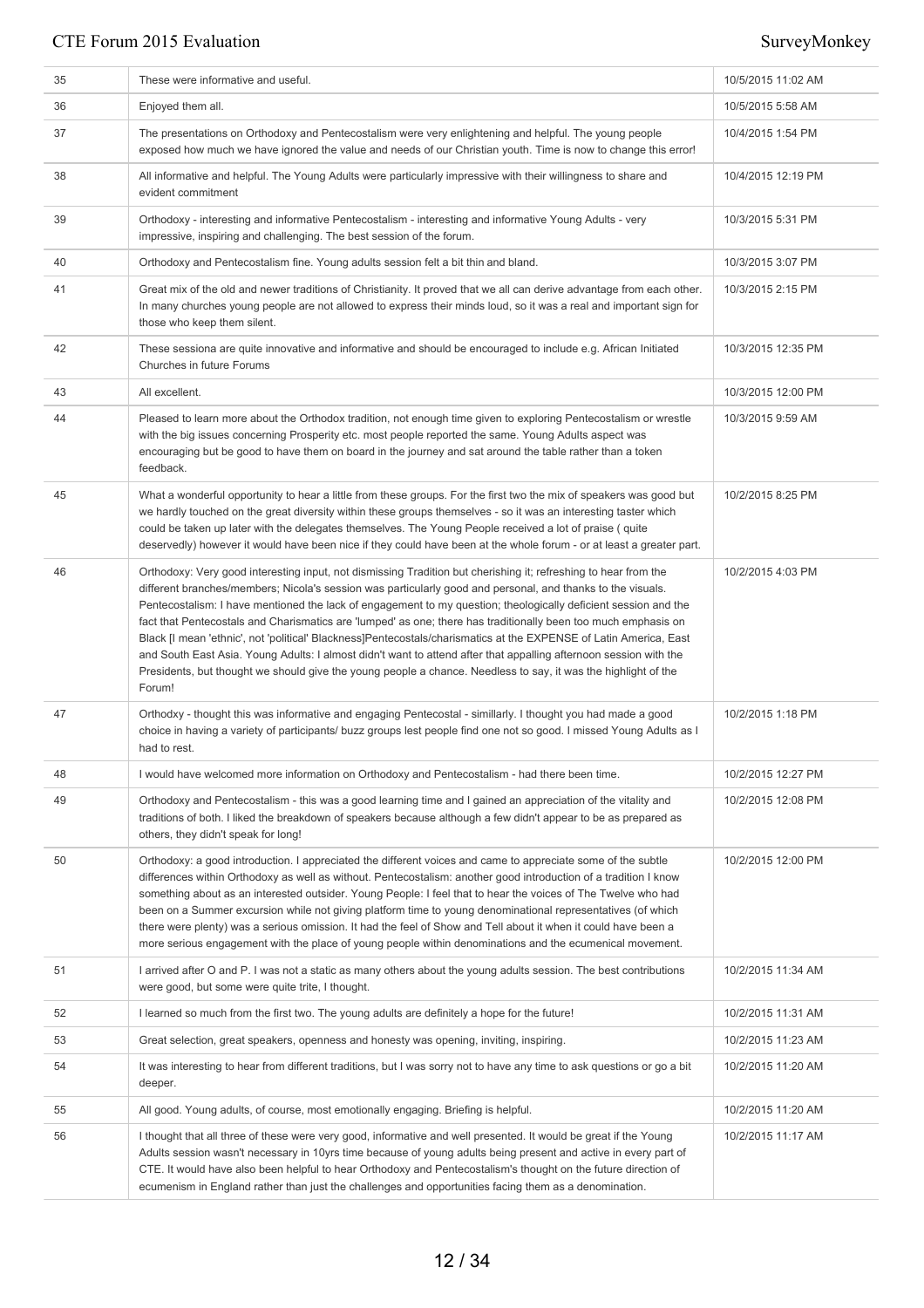| 57 | All three were good and worthwhile. It was good to have those two papers to read in advance. Good to experience<br>the style of orthodox morning prayer.                                                                                                                                                                                                                                                                                                                                                                                                                                                                                                                                                                                                                                                                                                                                                                                                                                                                                                                                                                                                                                                           | 10/2/2015 11:10 AM |
|----|--------------------------------------------------------------------------------------------------------------------------------------------------------------------------------------------------------------------------------------------------------------------------------------------------------------------------------------------------------------------------------------------------------------------------------------------------------------------------------------------------------------------------------------------------------------------------------------------------------------------------------------------------------------------------------------------------------------------------------------------------------------------------------------------------------------------------------------------------------------------------------------------------------------------------------------------------------------------------------------------------------------------------------------------------------------------------------------------------------------------------------------------------------------------------------------------------------------------|--------------------|
| 58 | Orthodoxy - interesting, made me want to explore more. It had a positive feel to it but it would have been nice to<br>talk about the difficulties too. Pentecostalism - interesting but felt it was more negative. The questions to discuss<br>almost seemed to highlight the negative views people may have about Pentecostalism, would have been nice to<br>hear a bit more about the positive aspects. Young adults - great enthusiasm. The rest of the conference seemed to<br>focus on how to be church together, the young people just focused on how to be church and there was a<br>presumption we would do it together because why wouldn't we?! One lady I know of got offended because there<br>she felt there was no acknowledgement that churches and church leaders were trying their best but that's just the<br>enthusiasm and honesty of young people who want to try and change the world. Perhaps we should all have that?!                                                                                                                                                                                                                                                                     | 10/2/2015 11:05 AM |
| 59 | Young adults session was great, but the ficus was heavily focused on a particular special shared experience, it<br>would have been valuable to hear from the average young person in the pew.                                                                                                                                                                                                                                                                                                                                                                                                                                                                                                                                                                                                                                                                                                                                                                                                                                                                                                                                                                                                                      | 10/2/2015 10:52 AM |
| 60 | They were all very helpful and enlightening. The young people were so enthusiastic and inspiring - they really made<br>us think.                                                                                                                                                                                                                                                                                                                                                                                                                                                                                                                                                                                                                                                                                                                                                                                                                                                                                                                                                                                                                                                                                   | 10/2/2015 9:43 AM  |
| 61 | brilliant enjoyed each one good mix of listening and talking                                                                                                                                                                                                                                                                                                                                                                                                                                                                                                                                                                                                                                                                                                                                                                                                                                                                                                                                                                                                                                                                                                                                                       | 10/1/2015 9:02 PM  |
| 62 | I thought the sessions on Orthodoxy and Pentecostalism were informative and enlightening. Unfortunately I did not<br>take part in the session on Young Adults.                                                                                                                                                                                                                                                                                                                                                                                                                                                                                                                                                                                                                                                                                                                                                                                                                                                                                                                                                                                                                                                     | 10/1/2015 8:52 PM  |
| 63 | All three very good, except see comment at 2. Young adults particularly inspiring.                                                                                                                                                                                                                                                                                                                                                                                                                                                                                                                                                                                                                                                                                                                                                                                                                                                                                                                                                                                                                                                                                                                                 | 10/1/2015 8:32 PM  |
| 64 | I enjoyed them all, but a comment on the evening meditation during Young Adults slot: if you were visually<br>impaired you would have been excluded as they were only available to read (not read out or voice overed)                                                                                                                                                                                                                                                                                                                                                                                                                                                                                                                                                                                                                                                                                                                                                                                                                                                                                                                                                                                             | 10/1/2015 7:28 PM  |
| 65 | All excellent. For the Orthodoxy and the Pentecostalism I would have liked a little bit more theology. Young Adults<br>were simply superlative.                                                                                                                                                                                                                                                                                                                                                                                                                                                                                                                                                                                                                                                                                                                                                                                                                                                                                                                                                                                                                                                                    | 10/1/2015 5:57 PM  |
| 66 | Orthodoxy and Pentecostalism - good, but would have liked longer sub-sections to introduce the subjects. We<br>needed more information, statistics and illustration. The young adults section was fine in providing a snapshot, but<br>only touched the surface of the issue of young people in the church.                                                                                                                                                                                                                                                                                                                                                                                                                                                                                                                                                                                                                                                                                                                                                                                                                                                                                                        | 10/1/2015 4:50 PM  |
| 67 | Excellent speakers helped me to learn about, value, and respect these faith traditions.                                                                                                                                                                                                                                                                                                                                                                                                                                                                                                                                                                                                                                                                                                                                                                                                                                                                                                                                                                                                                                                                                                                            | 10/1/2015 4:32 PM  |
| 68 | I enjoyed all (although I had to leave before the Young Adults). I ilked the way these were presented using a<br>variety of speakers.                                                                                                                                                                                                                                                                                                                                                                                                                                                                                                                                                                                                                                                                                                                                                                                                                                                                                                                                                                                                                                                                              | 10/1/2015 3:37 PM  |
| 69 | Orthodoxy: excellent. A very helpful preaentation. Pentecostalism: the case studies seemed to steer discussion and<br>comments towards a negative attitude to Pentecostalism from the start. Compared to the rest of the Forum, it was a<br>jarring note.                                                                                                                                                                                                                                                                                                                                                                                                                                                                                                                                                                                                                                                                                                                                                                                                                                                                                                                                                          | 10/1/2015 3:29 PM  |
| 70 | Importance was that they happened rather than any particular content: gave a feeling of inclusion on equal terms.                                                                                                                                                                                                                                                                                                                                                                                                                                                                                                                                                                                                                                                                                                                                                                                                                                                                                                                                                                                                                                                                                                  | 10/1/2015 2:44 PM  |
| 71 | All three sessions were enlightening - however, the Young Adults was by far and away the best - getting to know<br>their thoughts and seeing their excitement at Chemin Neuf.                                                                                                                                                                                                                                                                                                                                                                                                                                                                                                                                                                                                                                                                                                                                                                                                                                                                                                                                                                                                                                      | 10/1/2015 2:29 PM  |
| 72 | All very good. I learnt loads, which is one of the key things that makes a good event for me.                                                                                                                                                                                                                                                                                                                                                                                                                                                                                                                                                                                                                                                                                                                                                                                                                                                                                                                                                                                                                                                                                                                      | 10/1/2015 1:16 PM  |
| 73 | The talk on Orthodoxy was helpful, and it was good to be able to share with them in morning worship. The<br>emphasis on the Holy Spirit within orthodoxy I knew about; the veneration of Mary was highlighted. Perhaps if<br>there had been a written explanation of, for instance, why the priests were facing away from us, and started their<br>liturgy before the hand-outs 'Morning Worship' started etc. would have helped us be in a right mind to gain from this<br>experience. Pentecostalism - between the speakers there was a balanced description, not hiding the pitfall of a<br>warping of God's blessing into the 'Prosperity Gospel'. Though some key issues such as the expectation of<br>speaking in tongues by all 'born again' believers was not referred to. The chance to discuss our reactions to the 3<br>questions was also helpful as we were able to share our experiences and misgivings as well as preconceptions.<br>Listening to the young adults was a reminder of how important it is for young Christians to get together, and how<br>healthy it is when this is across denominations. I think the message from youth has been the same for the past 2<br>generations at least. | 10/1/2015 12:57 PM |
| 74 | The young adults were very refreshing. I was concerned that the Pentecostal session did not really explain the<br>'prosperity Gospel' more carefully, as this is so much against the Gospel teaching of forsaking everything to carry<br>one's cross. Both this and the Orthodox session would have benefited from being longer.                                                                                                                                                                                                                                                                                                                                                                                                                                                                                                                                                                                                                                                                                                                                                                                                                                                                                   | 10/1/2015 12:40 PM |
| 75 | essentially I would affirm the value of them all                                                                                                                                                                                                                                                                                                                                                                                                                                                                                                                                                                                                                                                                                                                                                                                                                                                                                                                                                                                                                                                                                                                                                                   | 10/1/2015 11:48 AM |
| 76 | Orthodoxy - excellent; clear, well-communicated; felt that Christian concerns from afar were with us in the hall. Only<br>disappointment was that I did not see so many of those involved at some of the later sessions. Pentecostalism -<br>surprisingly a bit flat; puzzled why the charismatic/Pentecostal question was ducked; having been "new" in 2012,<br>are Pentecostals now just another part of the establishment?! Young Adults: mature reflection on experience;<br>challenges include the extent to which one might be rooted in a tradition versus the flexibility to move churches on<br>one's spiritual journey.                                                                                                                                                                                                                                                                                                                                                                                                                                                                                                                                                                                  | 10/1/2015 11:41 AM |
| 77 | All of these were really helpful - maybe more time could have been given to the future priorities bit.Buzz sessions<br>were good.                                                                                                                                                                                                                                                                                                                                                                                                                                                                                                                                                                                                                                                                                                                                                                                                                                                                                                                                                                                                                                                                                  | 10/1/2015 11:37 AM |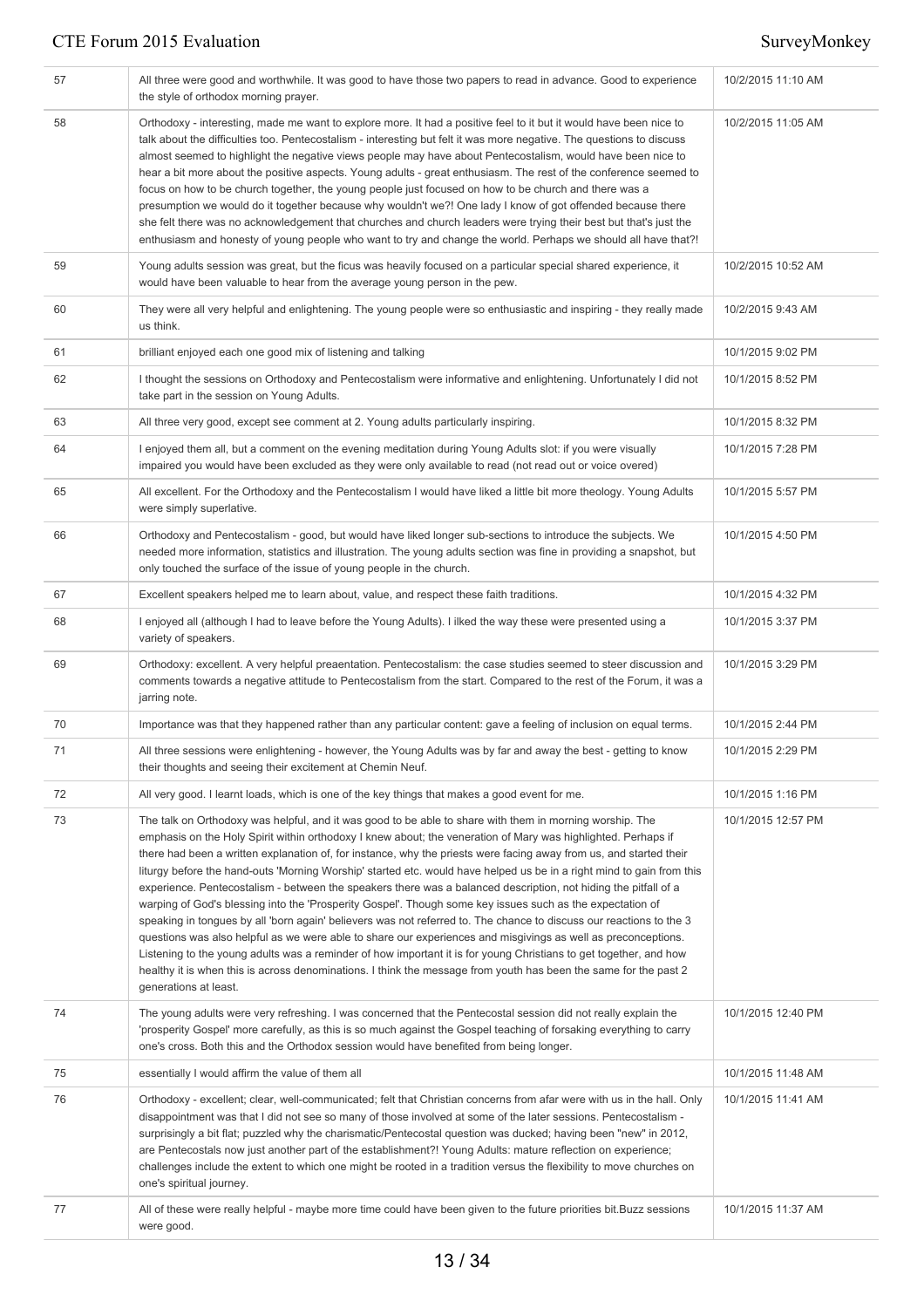| 78  | Young Adults: great session and they are quite right - we need to listen. Listening to dismiss is not listening.<br>Listening properly usually requires action of some sort and not necessarily that those speaking should be the ones<br>to change. Orthodoxy - very interesting to hear of faith and practice of it. Loved morning prayer. Pentecostalism -<br>sense of vitality and also openness to celebrating differences were inspiring.                                                                  | 10/1/2015 10:51 AM |
|-----|------------------------------------------------------------------------------------------------------------------------------------------------------------------------------------------------------------------------------------------------------------------------------------------------------------------------------------------------------------------------------------------------------------------------------------------------------------------------------------------------------------------|--------------------|
| 79  | You can find out anything in the world in seconds through internet but nothing can replace hearing people face to<br>face tell their stories. Became clear tht broadening the denominational base of CTE has moved us away from being<br>a self-preservation huddle to become a mission movement! Alleluia! Pentecostal and Orthodox - here are two parts<br>of Christ's body committed to discerning the Holy Spirit whilst remaning true to their heritage                                                     | 10/1/2015 10:30 AM |
| 80  | Orthodoxy - Good, positive. Pentecostalism - confusing no one to relate to. Young adults - Good example                                                                                                                                                                                                                                                                                                                                                                                                          | 10/1/2015 10:18 AM |
| 81  | All three sessions were informative. The young adults certainly opened my eyes to issues facing the you of today<br>and their commitment and enthusiasm was infectious.                                                                                                                                                                                                                                                                                                                                          | 10/1/2015 10:02 AM |
| 82  | Sessions on Orthodoxy & Pentecostalism were both very good & informative - well worth doing. That with the<br>young people was excellent - we need to hear more from the young people.                                                                                                                                                                                                                                                                                                                           | 10/1/2015 9:58 AM  |
| 83  | Probably the highlight for me was the session on Orthodoxy. It was both informative and challenging. I found the<br>Pentecostalism session less engaging. With regard to the young adults; that session was very engaging and<br>challenging. I could write quite a lot about the challenges but will resist the temptation. I think members of CTE<br>might have something to learn from Quakers about how to engage with Children and Young Adults.                                                            | 10/1/2015 9:38 AM  |
| 84  | Interesting, insightful, funny and powerful! We need more Young Adults at the Forum.                                                                                                                                                                                                                                                                                                                                                                                                                             | 10/1/2015 9:36 AM  |
| 85  | It was interesting to find out more about the Orthodox churches. Whilst I have known about them in theory from<br>reading, it was interesting to hear their perspective first hand. The Pentecostals I already knew about but it was<br>good to hear one of them critiquing the Prosperity gospel. The Young adults were full of youthful enthusiasm and<br>their contribution was exciting. It would be interesting to hear from those same adults in 10 years time to see if their<br>perspective has changed. | 10/1/2015 9:10 AM  |
| 86  | Excellent                                                                                                                                                                                                                                                                                                                                                                                                                                                                                                        | 10/1/2015 8:45 AM  |
| 87  | Well presented, good speakers and I learned so much about them, me us and Church unity                                                                                                                                                                                                                                                                                                                                                                                                                           | 10/1/2015 7:22 AM  |
| 88  | All really good. Particularly liked people sharing what they valued about their tradition - learnt more from that than<br>people talking about things. Liked the Monday evening session for the same reason.                                                                                                                                                                                                                                                                                                     | 9/30/2015 10:59 PM |
| 89  | Fantastic                                                                                                                                                                                                                                                                                                                                                                                                                                                                                                        | 9/30/2015 10:25 PM |
| 90  | AS above. Regrettably I had to miss the Young Adults session but look forward to viewing the session by video on<br>the website in due course.                                                                                                                                                                                                                                                                                                                                                                   | 9/30/2015 9:27 PM  |
| 91  | The sessions on Orthodoxy and Pentecostalism were informative while the Young Adults were inspiring                                                                                                                                                                                                                                                                                                                                                                                                              | 9/30/2015 9:09 PM  |
| 92  | All fascinating in their own ways, but the young adults were both inspiring and challenging - their input was so well<br>prepared  it was great.                                                                                                                                                                                                                                                                                                                                                                 | 9/30/2015 8:40 PM  |
| 93  | Excellent. Well done                                                                                                                                                                                                                                                                                                                                                                                                                                                                                             | 9/30/2015 8:30 PM  |
| 94  | All very helpful and informing - I learnt a lot.                                                                                                                                                                                                                                                                                                                                                                                                                                                                 | 9/30/2015 7:07 PM  |
| 95  | Orthodoxy - learnt a lot I didn't know. Pentecostalism - clarified the little I knew already. Young Adults - inspiring!<br>Great to hear their passion and enthusiasm.                                                                                                                                                                                                                                                                                                                                           | 9/30/2015 6:07 PM  |
| 96  | Orthodox: very informative; Pentecostalism: a judicious admixture of didacticism and informed 'testifying'; better<br>than I expected. Bishop Eric's 'the way forward' was extremely, clear, relevant and challenging for the wider<br>ecumenical family.                                                                                                                                                                                                                                                        | 9/30/2015 5:44 PM  |
| 97  | All very good                                                                                                                                                                                                                                                                                                                                                                                                                                                                                                    | 9/30/2015 5:14 PM  |
| 98  | Orthodoxy Very Good Pentecostalism Good Young Adults Excellent                                                                                                                                                                                                                                                                                                                                                                                                                                                   | 9/30/2015 4:44 PM  |
| 99  | I had to come home so missed young adults, but other two were very helpful                                                                                                                                                                                                                                                                                                                                                                                                                                       | 9/30/2015 4:21 PM  |
| 100 | I found them all exciting, informative and very well presented                                                                                                                                                                                                                                                                                                                                                                                                                                                   | 9/30/2015 4:20 PM  |
| 101 | I really enjoyed these sessions. It was lovely to learn more about these different traditions; traditions I do not much<br>about.                                                                                                                                                                                                                                                                                                                                                                                | 9/30/2015 3:54 PM  |
| 102 | All fantastic. Informative and moving in equal measure.                                                                                                                                                                                                                                                                                                                                                                                                                                                          | 9/30/2015 1:34 PM  |
| 103 | I feel that especially in the Pentecostalism session there was too much emphasis on sitting and listening and i<br>actually understood more about pentecostalism from joining in thier morning worship and experiencing it. The<br>session with young adults was excellent but it would have been nice to hear from some young people who hadn't<br>had that same experience in the paradise camp.                                                                                                               | 9/30/2015 1:24 PM  |
| 104 | Orthodoxy -excellent Pentecostal Ok but with significant omissions Young people -superb all a credit to the church                                                                                                                                                                                                                                                                                                                                                                                               | 9/30/2015 1:09 PM  |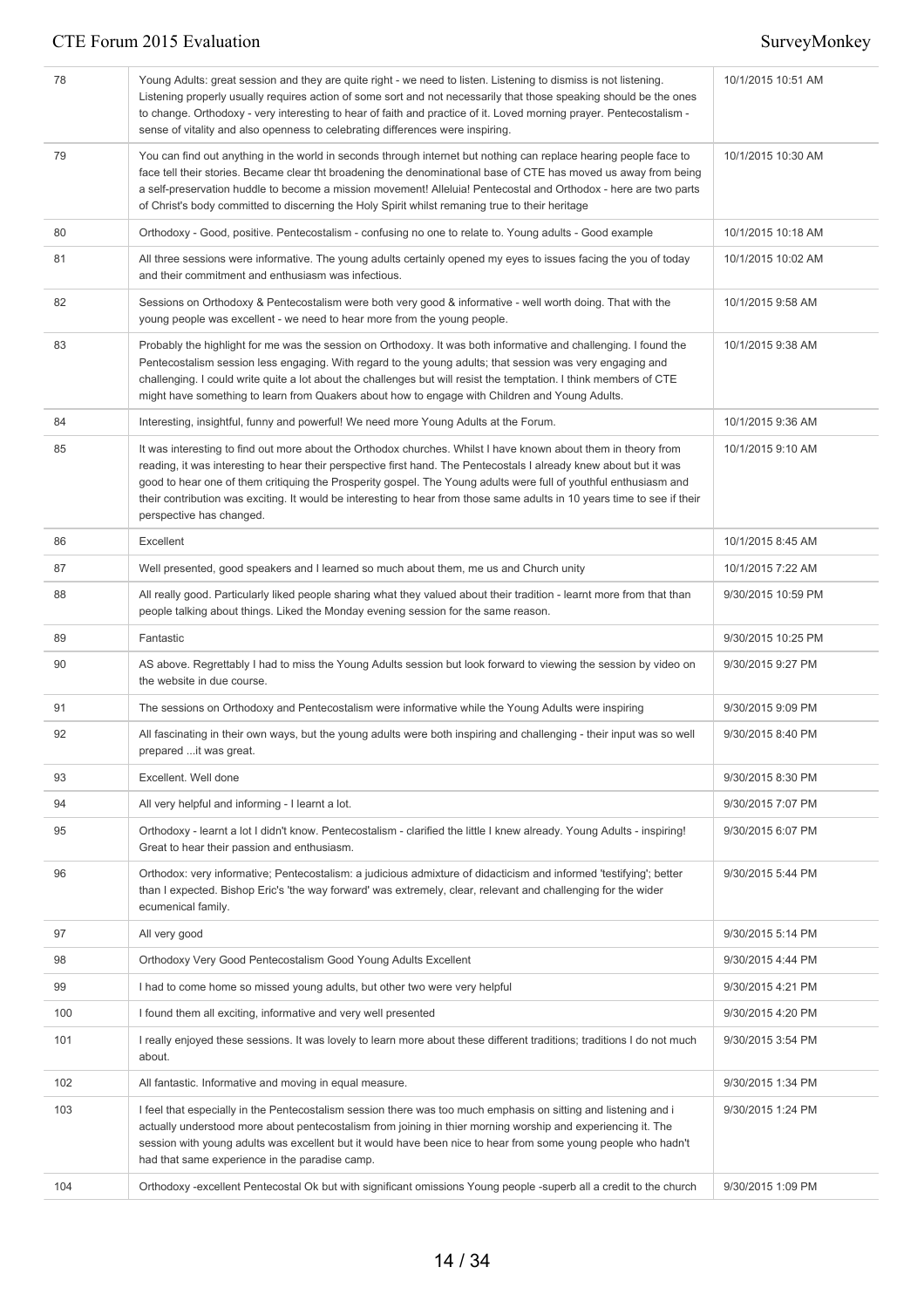| 105 | Bishop Angaelos provided a superb insight into orthodoxy and I would have liked more from him. The<br>Pentecostalism session was great especially David Muir. I was in the Young Adults session so cannot comment.                                                                                                                 | 9/30/2015 1:09 PM  |
|-----|------------------------------------------------------------------------------------------------------------------------------------------------------------------------------------------------------------------------------------------------------------------------------------------------------------------------------------|--------------------|
| 106 | Orthodoxy - I shouldn't say - I am Orthodox! Pentecostalism and Young Adults, nicely done. But again there should<br>have been more plenary interaction.                                                                                                                                                                           | 9/30/2015 12:55 PM |
| 107 | Orthodoxy: missed as in bed arguing with a migraine; I regretted this greatly. Pentecostalism: very good, as above<br>Young adults: very good to be reminded of the ideals of youth (including one's own) but rather sad that they are<br>finding the same brick walls as my generation though they sing slightly different songs. | 9/30/2015 12:43 PM |
| 108 | Very good. Was great seeing young adults as a main session - think they should be given a voice at every forum.<br>Would have been interesting if the young adults had included a young person from the Orthodox tradition as well.                                                                                                | 9/30/2015 12:33 PM |
| 109 | Orthodoxy was eye-opening. I've enjoyed my encounters with Eastern spirituality so far, but I'd studied Anglo-<br>Saxon history for my BA specialism and MA and post-graduate study and I guess I'd always thought of the Anglo<br>Saxon saints as Catholic! But of course it was before the schism! Eye opener!                   | 9/30/2015 12:29 PM |
| 110 | All three were engaging and enlightening. They worked extremely well. I have a lot to take home.                                                                                                                                                                                                                                   | 9/30/2015 12:28 PM |
| 111 | Helpful to make you think                                                                                                                                                                                                                                                                                                          | 9/30/2015 12:15 PM |
| 112 | Very informative                                                                                                                                                                                                                                                                                                                   | 9/30/2015 12:15 PM |
| 113 | Good for information, felt like an appropriate way to show welcome to show themto introduce themselves. The<br>organisation of the youth session was spot on, the messages that came through inspirational and challenging.                                                                                                        | 9/30/2015 12:13 PM |
| 114 | Excellent and challenging, but insufficient time to explore the issues emerging from the sessions on Orthodoxy and<br>Pentecostalism.                                                                                                                                                                                              | 9/30/2015 12:13 PM |
| 115 | Good choice of themes. Very informative                                                                                                                                                                                                                                                                                            | 9/30/2015 12:11 PM |
| 116 | Found the Orthodox session hard going - I need to do more on this. The other two were energising and exciting.                                                                                                                                                                                                                     | 9/30/2015 12:11 PM |
| 117 | There were very good, well put together and planned, with time for small group discussion and contributions from<br>the whole group.                                                                                                                                                                                               | 9/30/2015 12:06 PM |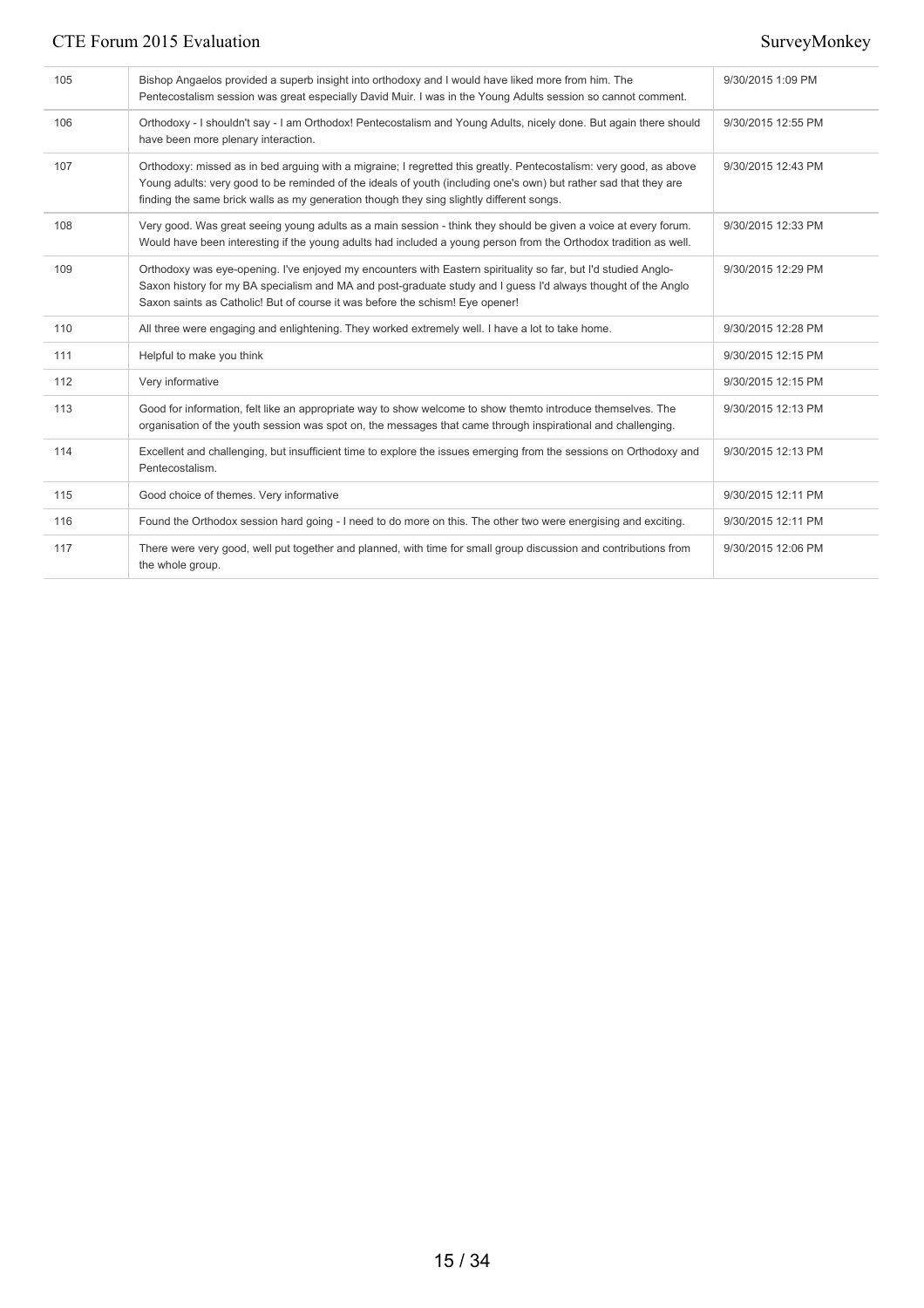# **Q4 Please comment on the small groups and worship.**

**Answered: 116 Skipped: 4**

| #  | <b>Responses</b>                                                                                                                                                                                                                                                                                                                                                                                             | <b>Date</b>         |
|----|--------------------------------------------------------------------------------------------------------------------------------------------------------------------------------------------------------------------------------------------------------------------------------------------------------------------------------------------------------------------------------------------------------------|---------------------|
| 1  | The framework for these was good but just too little time.                                                                                                                                                                                                                                                                                                                                                   | 10/27/2015 11:49 AM |
| 2  | Session very helpful and useful with the exception of the style of mornings worship                                                                                                                                                                                                                                                                                                                          | 10/24/2015 12:29 PM |
| 3  | My small group was not successful as some who were supposed to be in the group did not materialise and were<br>absent from the second session which made the sharing and contribution unbalanced. It was good to have the<br>opportunity to experience worship in other traditions.                                                                                                                          | 10/23/2015 8:58 PM  |
| 4  | Group went well - you recommended a good procedure for it.                                                                                                                                                                                                                                                                                                                                                   | 10/23/2015 5:56 PM  |
| 5  | Small groups good - although took us a while to warm up in conversation - I think we could have done with a third<br>time together. See 2 re Worship Band - this does not mean do away with the worship band - just make sure that it's<br>not playing in a way that those with hearing aids and wanting never to heave to have hearing aids are damaged. I<br>enjoyed leading - thanks for the opportunity. | 10/23/2015 12:13 PM |
| 6  | I really enjoyed both my small group and the orthodox worship. I found the other worship a bit overwhelming: a<br>learning experience for me.                                                                                                                                                                                                                                                                | 10/22/2015 9:55 PM  |
| 7  | Groups ok & right to do. Worship: see 2 above; the final morning was better.                                                                                                                                                                                                                                                                                                                                 | 10/22/2015 12:40 PM |
| 8  | loved small groups - enjoyed discussion worship I'm afraid I didnt make because I didnt sleep well (nothing to do<br>with room) and it was early - perhaps there could be worship offered later in evening to provide more opportunity to<br>link in to other forms of worship                                                                                                                               | 10/22/2015 11:42 AM |
| 9  | Worship was excellent, in the second group session very few turned up.                                                                                                                                                                                                                                                                                                                                       | 10/22/2015 11:40 AM |
| 10 | It would be helpful to have slightly larger 'home' groups and for them to meet more often during the conference.<br>This would enable participants to make long lasting and useful contacts across the denominations and for<br>discussions to be on a deeper level as trust developed.                                                                                                                      | 10/22/2015 11:39 AM |
| 11 | I liked both                                                                                                                                                                                                                                                                                                                                                                                                 | 10/22/2015 11:16 AM |
| 12 | Quite good. People felt able to be critical of things, which was good.                                                                                                                                                                                                                                                                                                                                       | 10/22/2015 11:15 AM |
| 13 | Small groupssome interesting conversations in my group. The evening worship was goodfocusing on the<br>poem worked well for us. Good just to have the 2 sessions at the start and end - I felt it was worth doing. Worship -<br>brilliant to have the band. Always worth choosing some well known songs though, because when you do, you can<br>hear how much everyone wants to raise their voices.          | 10/22/2015 10:31 AM |
| 14 | One group I was in with one young person expressed her anger that churches do not listen and was upset what the<br>presidents were saying. Very difficult. Otherwise good to share views.                                                                                                                                                                                                                    | 10/19/2015 1:13 PM  |
| 15 | Small groups are worthwhile - though ours lost a significant number of members at second one and so diversity.                                                                                                                                                                                                                                                                                               | 10/16/2015 11:45 AM |
| 16 | Small groups OK - though could have done with session on the Tuesday as well Worship - Good mix given<br>complexities in this setting                                                                                                                                                                                                                                                                        | 10/16/2015 9:24 AM  |
| 17 | did not attend as IT                                                                                                                                                                                                                                                                                                                                                                                         | 10/15/2015 3:41 PM  |
| 18 | Perhaps just too small (no shows) but nevertheless a good chance to really listen without the distractions of meal<br>tables and noisy backgrounds. Worship was fine for me. I had no hang ups about modern music and songs. Noise<br>levels- move around the hall and find the area that suits!                                                                                                             | 10/12/2015 10:33 AM |
| 19 | Found the discipline of the small groups helpful in terms of process though a many in my group felt that they were<br>struggling to gather their thoughts for the first small group session and a less hectic approach to the first day would<br>have helped that to be more fruitful. the second group session was better in this regard.                                                                   | 10/11/2015 1:16 PM  |
| 20 | Our small group went well - perhaps because we had one of the young people in it! Our leader was enabling and<br>not overpowering - we were a good mixture though our Orthodox member did not attend!                                                                                                                                                                                                        | 10/8/2015 3:26 PM   |
| 21 | I think small groups are very useful but was disappointed in the one I was in. It wasn't, particularly on the<br>Wednesday, a listening group despite the valiant efforts of the facilitator - eg an answer to the question what<br>challenged you was challenged! Worship was rather all the same for an ecumenical gathering and the music<br>sometimes far too loud for the room.                         | 10/8/2015 2:56 PM   |
| 22 | Leader of the group locked into own RC tradition (not surprisingly) - I did not attend the second group meeting.<br>Worship - indifferent. Not keen on Noel - too superficial.                                                                                                                                                                                                                               | 10/8/2015 8:56 AM   |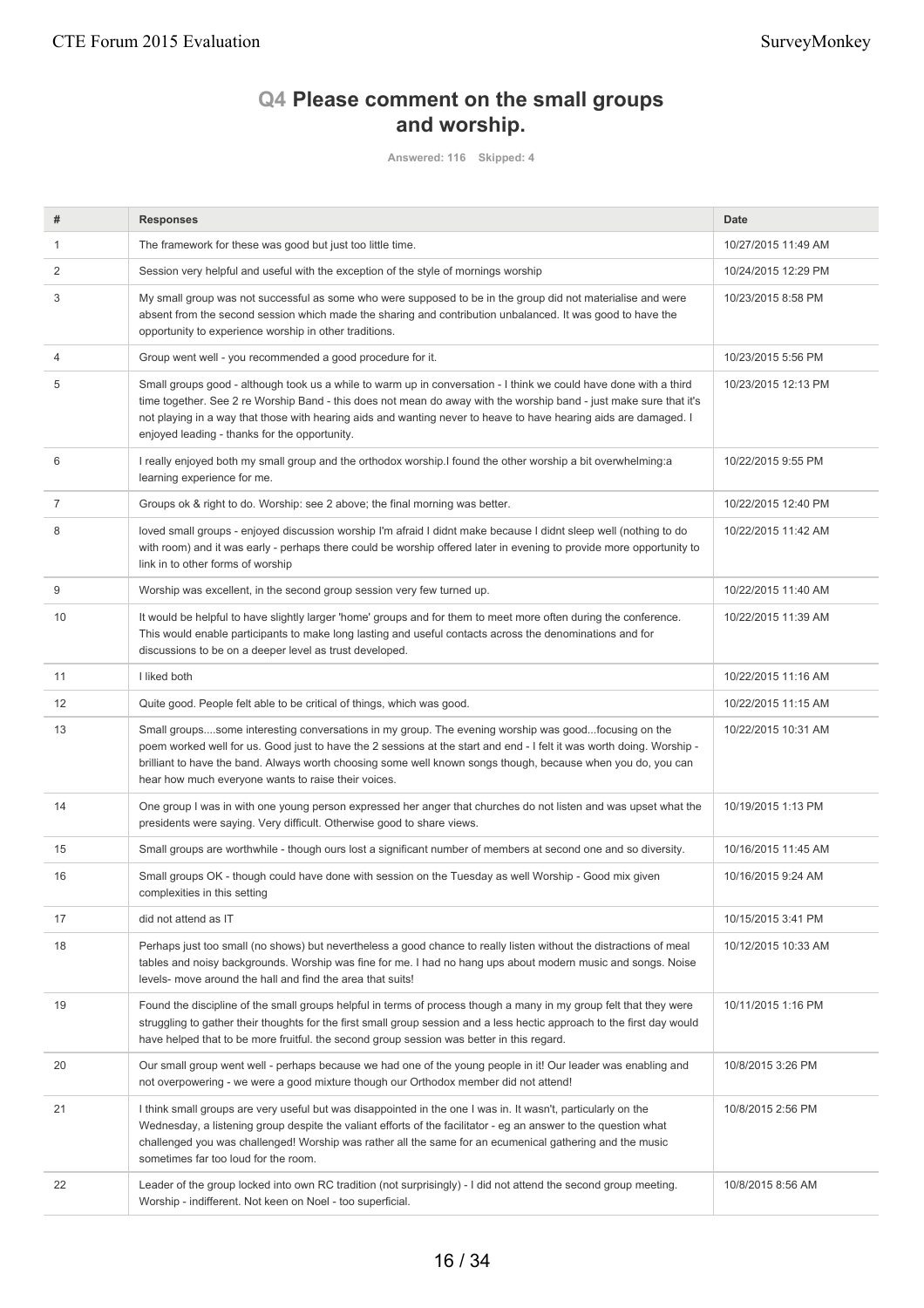| 23 | Great opportunities to listen to each other and find commonality and understanding                                                                                                                                                                                                                                                                                                                                                                                                                                                                                                                                                                      | 10/8/2015 7:04 AM  |
|----|---------------------------------------------------------------------------------------------------------------------------------------------------------------------------------------------------------------------------------------------------------------------------------------------------------------------------------------------------------------------------------------------------------------------------------------------------------------------------------------------------------------------------------------------------------------------------------------------------------------------------------------------------------|--------------------|
| 24 | I missed all these sessions apart from Monday nights small group which I did not find very helpful                                                                                                                                                                                                                                                                                                                                                                                                                                                                                                                                                      | 10/7/2015 11:39 PM |
| 25 | These were fine - although the small group I attended was very small - only two of us on the last day. Worship on<br>Wednesday could have been improved with more silence - but maybe I chose the wrong group to join.                                                                                                                                                                                                                                                                                                                                                                                                                                  | 10/7/2015 9:39 AM  |
| 26 | Worship was familiar and helpful. I wonder if it would have felt as familiar to all participants, as it was all of a<br>certain kind, and some commented that it was quite loud/"heavy". Small groups were very helpful and a good way<br>of processing what we heard in plenary. However they were too long and infrequent, especially as many of the<br>plenary sessions included times breaking into 3s or 4s to discuss. I think perhaps shorter small groups after each<br>session might be better, if logistically possible.                                                                                                                      | 10/6/2015 5:51 PM  |
| 27 | Two sessions is not enough for the small group to be meaningful. It takes time to build up trust. Worship - enjoyed<br>the praise but as above - too loud. Would have been better with less amplification. Poetry was good at the end -<br>very moving.                                                                                                                                                                                                                                                                                                                                                                                                 | 10/6/2015 3:39 PM  |
| 28 | Only got to the second small group, but I really enjoyed it. The worship I thought was a good balance. Noel was<br>able to be himself, but also was clearly careful not to alienate those from different traditions. I thought they did<br>really well.                                                                                                                                                                                                                                                                                                                                                                                                 | 10/6/2015 12:49 PM |
| 29 | Small groups: Good to allocate time to each one of us and to encourage no comments. RC worship could have<br>been more inclusive perhaps.                                                                                                                                                                                                                                                                                                                                                                                                                                                                                                               | 10/6/2015 10:20 AM |
| 30 | our group worked well together. Good mix of denominations which helped                                                                                                                                                                                                                                                                                                                                                                                                                                                                                                                                                                                  | 10/5/2015 6:57 PM  |
| 31 | Our small group was really good. We grew together. The quiet worship at the end of the first session was a lovely<br>quiet and simple balance to the big 'public' worship events. As Sheila and I led one of the Wednesday morning<br>services, I can't comment objectively about that - except to say we enjoyed doing it and it seemed to be well<br>received.                                                                                                                                                                                                                                                                                        | 10/5/2015 5:43 PM  |
| 32 | I found both the small group sessions of value - an interesting mix of individuals and backgrounds. The worship<br>sessions were excellent.                                                                                                                                                                                                                                                                                                                                                                                                                                                                                                             | 10/5/2015 12:29 PM |
| 33 | Small groups a useful way of gathering feedback and discussing the issues further. 1st session with these perhaps<br>too early to start asking questions on what we had heard - which at that stage was only 1 session. Would a slightly<br>smaller size give more time for all to contribute? Worship with Noel was good. The Orthodox prayers were<br>enlightening, although it isn't something I could easily connect with on a regular basis. I couldn't say 'amen' to<br>every prayer due to some of the theology presented, and of course that is part of the ongoing debate.                                                                     | 10/5/2015 11:45 AM |
| 34 | Small groups were good and a good space to hear what others thought. I found the worship very good my only<br>comment was that it did get a bit repetitive singing some things over and over.                                                                                                                                                                                                                                                                                                                                                                                                                                                           | 10/5/2015 11:16 AM |
| 35 | There was a long interval between the first and second meetings of the small groups - some in my group did not<br>turn up for the second meeting. Noel Robinson and his band gave a good musical lead.                                                                                                                                                                                                                                                                                                                                                                                                                                                  | 10/5/2015 11:02 AM |
| 36 | Loved Noel Robinson and his band. Just a great person and a great musician.                                                                                                                                                                                                                                                                                                                                                                                                                                                                                                                                                                             | 10/5/2015 5:58 AM  |
| 37 | Always good to meet in small groups, everyone can contribute, it is possible to learn more about each other.                                                                                                                                                                                                                                                                                                                                                                                                                                                                                                                                            | 10/4/2015 1:54 PM  |
| 38 | Small group did not work as 5 people were not present for the second session Worship ranged from fine to<br>excellent - but the music was inappropriate for the Orthodoxy session!                                                                                                                                                                                                                                                                                                                                                                                                                                                                      | 10/4/2015 12:19 PM |
| 39 | My particular small group was disappointing (and short of members). Too small maybe? (4 or 5 of us) Worship -<br>Orthodox was fascinatingly different if remote Agape - profound and moving. Poetry (closing session) creative and<br>inspiring                                                                                                                                                                                                                                                                                                                                                                                                         | 10/3/2015 5:31 PM  |
| 40 | Worship excellent. Questions put to the small groups ('What did you hear, what challenged you, what excited<br>you?') arguably more suitable for an (Ignatian?) Gospel enquiry. No proper opportunity for feedback.                                                                                                                                                                                                                                                                                                                                                                                                                                     | 10/3/2015 3:07 PM  |
| 41 | We were full of emotions, energy and thoughts after each session, so it was necessary to express ourselves and<br>share it on regular basis.                                                                                                                                                                                                                                                                                                                                                                                                                                                                                                            | 10/3/2015 2:15 PM  |
| 42 | Small groups and worship are great except that the facilitators seem to exclude leaders from the ethnic minorities<br>sector                                                                                                                                                                                                                                                                                                                                                                                                                                                                                                                            | 10/3/2015 12:35 PM |
| 43 | Very enjoyable.                                                                                                                                                                                                                                                                                                                                                                                                                                                                                                                                                                                                                                         | 10/3/2015 12:00 PM |
| 44 | Overall positive about small groups, Noel did a good job of being him while being accessible to all.                                                                                                                                                                                                                                                                                                                                                                                                                                                                                                                                                    | 10/3/2015 9:59 AM  |
| 45 | A good mix in the small group - some didn't see things as positively as I did - but in reality it was just two sides of<br>the same coin when you examine it more closely.                                                                                                                                                                                                                                                                                                                                                                                                                                                                              | 10/2/2015 8:25 PM  |
| 46 | As mentioned before, the small groups had very firm ground rules that meant, theoretically at least, each one got a<br>chance to speak and not be interrupted. My group felt that there should have been a similar discussion on Tuesday.<br>However, on saying that, I personally felt that the three questions posed to the small groups were slightly wooden<br>and could be rather constricting. Worship was alright. Tuesday morning prayer was interesting, having<br>experienced it and then explained to by Fr John during the Orthodoxy session. I attended the Quakers on<br>Wednesday morning. Apologies as I had to miss the Final Worship. | 10/2/2015 4:03 PM  |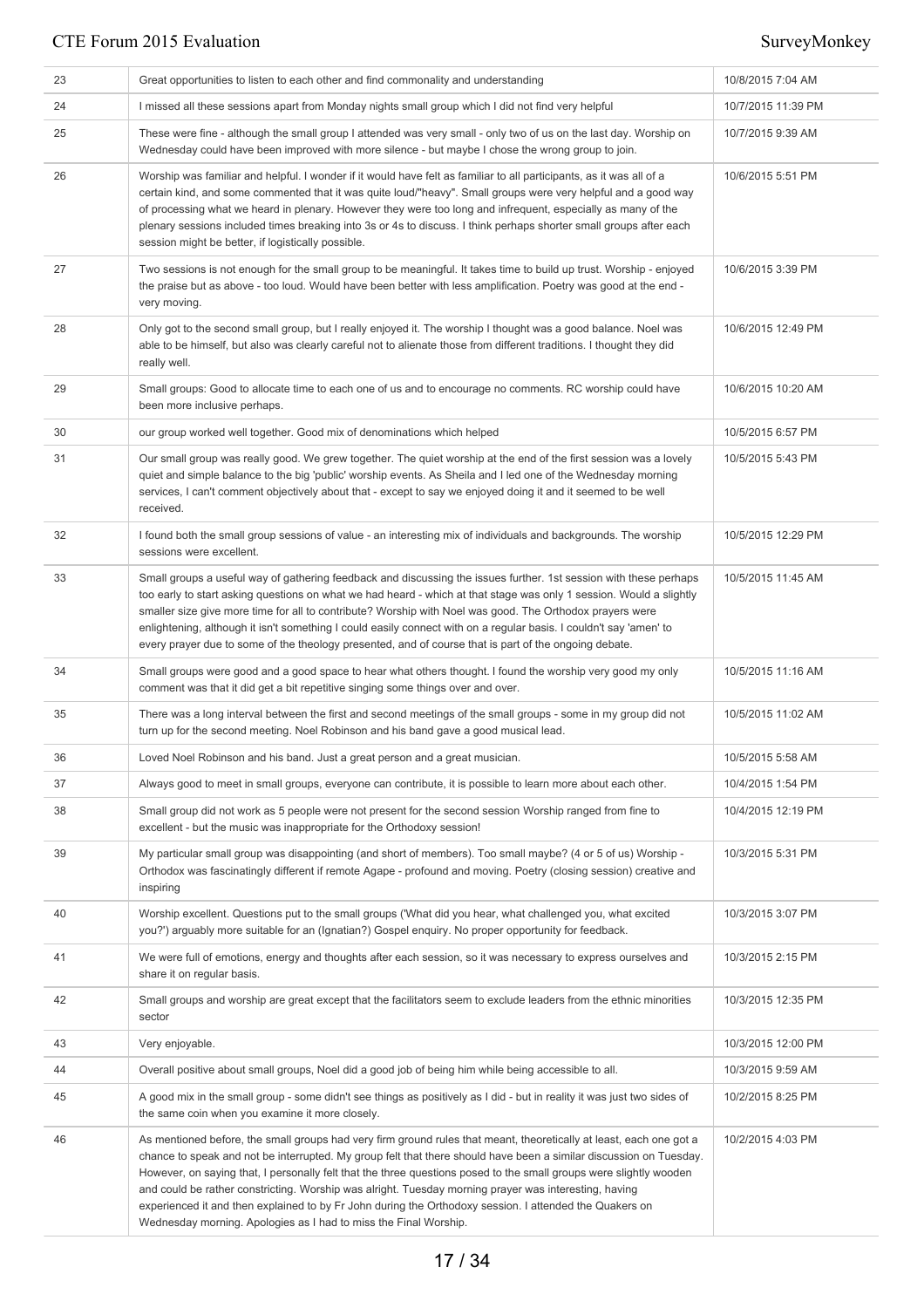| 47 | I appreciated the small group, felt the numbers were right and the listening format worked. We could have met<br>more than twice. I enjoyed my worship workshop on psalm writing but it was very short.                                                                                                                                                                                                                                                                                                                                                                                                       | 10/2/2015 1:18 PM  |
|----|---------------------------------------------------------------------------------------------------------------------------------------------------------------------------------------------------------------------------------------------------------------------------------------------------------------------------------------------------------------------------------------------------------------------------------------------------------------------------------------------------------------------------------------------------------------------------------------------------------------|--------------------|
| 48 | OK, but I would have preferred to have shared on: a) What impressed you, that you particularly want to remember<br>and take with you? b) What seemed to you to be missing, or about which you'd like clarification?                                                                                                                                                                                                                                                                                                                                                                                           | 10/2/2015 12:27 PM |
| 49 | I really enjoyed the small group - could perhaps have had another slot? loved the worship and particularly the<br>music                                                                                                                                                                                                                                                                                                                                                                                                                                                                                       | 10/2/2015 12:08 PM |
| 50 | Small groups: good, well facilitated (Lutheran General Secretary) Worship: I can see how some might have thought<br>it a little too samey (sung worship by the band more or less each time) Though it was right up my street and Noel is<br>very talented The Orthodox prayers were interesting as an experience, though not necessarily engaging for me.<br>Quaker morning prayers were a breath of silent fresh air for me. Bearing in mind that these are opportunities to<br>share traditions with which we are unfamiliar, maybe more variety in the corporate times of worship would have<br>been good. | 10/2/2015 12:00 PM |
| 51 | I will small-group was good but not wonderful. The tasks were not easy to carry out.                                                                                                                                                                                                                                                                                                                                                                                                                                                                                                                          | 10/2/2015 11:34 AM |
| 52 | Good leadership and guidance in a non-threatening manner.                                                                                                                                                                                                                                                                                                                                                                                                                                                                                                                                                     | 10/2/2015 11:31 AM |
| 53 | Fine.                                                                                                                                                                                                                                                                                                                                                                                                                                                                                                                                                                                                         | 10/2/2015 11:20 AM |
| 54 | My small group listened well – was thought-provoking and helpful.                                                                                                                                                                                                                                                                                                                                                                                                                                                                                                                                             | 10/2/2015 11:20 AM |
| 55 | The opportunity to listen and speak without interruption was great but we had almost identical conversations in the<br>two group times. The worship was good but I would have appreciated more time in prayer across the whole<br>conference since it was a listening conference.                                                                                                                                                                                                                                                                                                                             | 10/2/2015 11:17 AM |
| 56 | The small-group very good to share in depth and pray together. The worship was good and uplifting (2 RC Masses<br>and praise in the hall).                                                                                                                                                                                                                                                                                                                                                                                                                                                                    | 10/2/2015 11:10 AM |
| 57 | Everyone listened to each other, it was very affirming. The Wednesday morning worship was great, I went to the<br>lona worship. Noel Robinson was fab but I'm not sure you had as much worship as you think you did. There were<br>very few songs that everyone sung as worship, most of it came as we were arriving, leaving or coming out of buzz<br>groups and wasn't, in my opinion, proper worship as it was hard to focus in on God in those circumstances.                                                                                                                                             | 10/2/2015 11:05 AM |
| 58 | Small groups were really valuable. Great to have an opportunity to talk to others and be listened to                                                                                                                                                                                                                                                                                                                                                                                                                                                                                                          | 10/2/2015 10:52 AM |
| 59 | The small groups gave us a chance to comment in a more honest way. We also had some humour!                                                                                                                                                                                                                                                                                                                                                                                                                                                                                                                   | 10/2/2015 9:43 AM  |
| 60 | excellent loved them both it was very interesting to hear what other people had heard when you didn't hear that!                                                                                                                                                                                                                                                                                                                                                                                                                                                                                              | 10/1/2015 9:02 PM  |
| 61 | N/A                                                                                                                                                                                                                                                                                                                                                                                                                                                                                                                                                                                                           | 10/1/2015 8:52 PM  |
| 62 | Neither memorable.                                                                                                                                                                                                                                                                                                                                                                                                                                                                                                                                                                                            | 10/1/2015 8:32 PM  |
| 63 | Small groups: very good and well led but again rather rushed. Worship: Enjoyed this but found the music group<br>playing as we finished our "discuss with neighbour" and before sessions rather loud.                                                                                                                                                                                                                                                                                                                                                                                                         | 10/1/2015 7:28 PM  |
| 64 | Small group - enjoyable; worship fine. It was good to have worship interspersing everything. But I would have made<br>the use of music more gentle for calling us back from buzz groups. Sentences and thoughts had to be left hanging<br>simply because we couldn't compete with the noise. It felt as if there was a false assumption that what was being<br>said was without value and could simply be dumped.                                                                                                                                                                                             | 10/1/2015 5:57 PM  |
| 65 | Our small group was good, though very (too)small in number. Ian Smith was a good facilitator. I know Noel<br>Robinson and enjoyed the worship, but it was very uniform in style, which was not to the liking of some of the<br>Catholics and Orthodox folk, which I understand.                                                                                                                                                                                                                                                                                                                               | 10/1/2015 4:50 PM  |
| 66 | Small groups enabled good discussion and reflection. Well facilitated.                                                                                                                                                                                                                                                                                                                                                                                                                                                                                                                                        | 10/1/2015 4:32 PM  |
| 67 | Enjoyed my small group. Thought worship was OK. I would have been happy not to keep repeating choruses but<br>appreciate that it's impossible to find something to suit all.                                                                                                                                                                                                                                                                                                                                                                                                                                  | 10/1/2015 3:37 PM  |
| 68 | Small groups - good, but more room for discussion and debate would have been good. Worship - I appreciated<br>Noel's worship leading greatly.                                                                                                                                                                                                                                                                                                                                                                                                                                                                 | 10/1/2015 3:29 PM  |
| 69 | Our small group had some tensions! However, two sessions is not enough to develop dynamic properly.                                                                                                                                                                                                                                                                                                                                                                                                                                                                                                           | 10/1/2015 2:44 PM  |
| 70 | The small groups were a good opportunity for everyone to contribute and time for deeper discussion. More<br>opportunities to partake in the different worship groups would have been good.                                                                                                                                                                                                                                                                                                                                                                                                                    | 10/1/2015 2:29 PM  |
| 71 | I was a small group leader and my group were a pleasure to lead. I was quite happy with the listening format, but a<br>number of other members of the group felt that they would rather that small groups had been an opportunity to<br>discuss meaty and perhaps difficult issues. I liked the worship. I thought Noel's band were excellent. I liked the<br>option to choose from a wide variety of possibilities on Wednesday morningand the smaller more intimate feel of<br>that worship experience by way of a contrast to the buzz and excitement of plenary worship.                                  | 10/1/2015 1:16 PM  |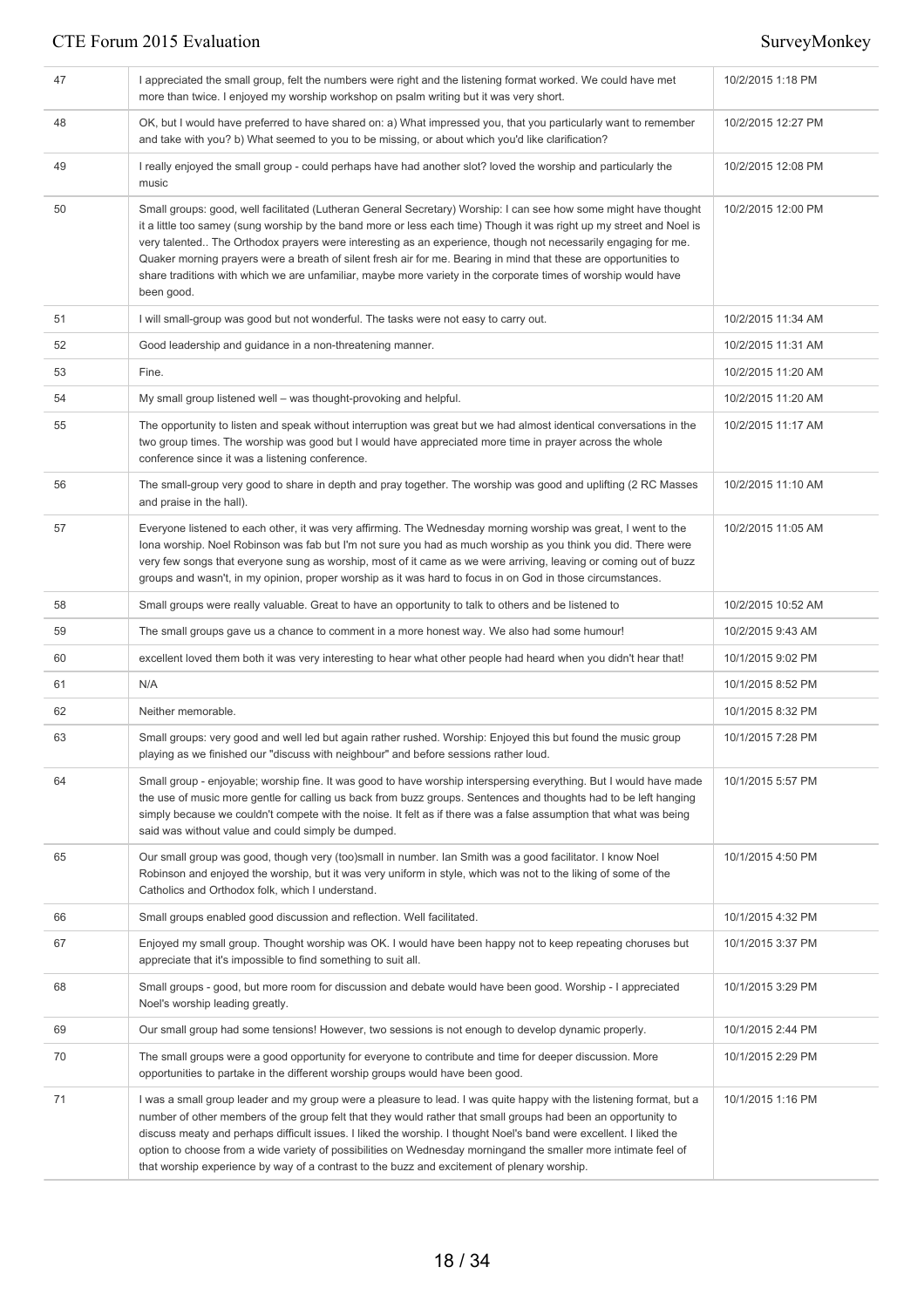| 72 | Small groups were a good opportunity for more debate and interaction, giving space to state individual positions.<br>Worship - the worship team was sensitive and helpful, though some of the delegates would have preferred a wider<br>mix of worship songs as many were unknown to some of us. There were enough good musicians to have made this<br>possible.                                                                                                                                                                                                                                                                                                                                                                                                                                  | 10/1/2015 12:57 PM |
|----|---------------------------------------------------------------------------------------------------------------------------------------------------------------------------------------------------------------------------------------------------------------------------------------------------------------------------------------------------------------------------------------------------------------------------------------------------------------------------------------------------------------------------------------------------------------------------------------------------------------------------------------------------------------------------------------------------------------------------------------------------------------------------------------------------|--------------------|
| 73 | I appreciated having the Orthodox prayers on Tuesday morning, and the choice of worship on Wednesday. The<br>small groups at least should have been able to discuss the Tuesday sessions. The plenary worship was not good -<br>see above. It is too sentimental and emotional.                                                                                                                                                                                                                                                                                                                                                                                                                                                                                                                   | 10/1/2015 12:40 PM |
| 74 | just about right I think                                                                                                                                                                                                                                                                                                                                                                                                                                                                                                                                                                                                                                                                                                                                                                          | 10/1/2015 11:48 AM |
| 75 | I was a group facilitator, so had one eye on process; it felt quietly OK to me, but wouldn't presume to speak for the<br>others. (I liked a comment from our first session, "Ecumenism clearly works well in practice; it's the theory that's the<br>problem!") Corporate worship was OK, if a bit band-dominated. More, quieter prayer in amongst would have been<br>helpful. It was good that there was not pressure on the final worship as the culmination of the conference (cf 2012)<br>so more relaxed. Some of the alternate morning prayers could have been more clearly described.                                                                                                                                                                                                      | 10/1/2015 11:41 AM |
| 76 | Excellent worship band - not so sure about the choice of songs/hymns, especially at the closing worship. Not much<br>time for prayer for each other and for the forum and the churches. Organisation of the small groups and resources<br>for the leaders were great. Variety of morning prayer also great.                                                                                                                                                                                                                                                                                                                                                                                                                                                                                       | 10/1/2015 11:37 AM |
| 77 | Enjoyed my small group - rather wish we'd had more than two sessions together though. Liked the compline liturgy<br>very much.                                                                                                                                                                                                                                                                                                                                                                                                                                                                                                                                                                                                                                                                    | 10/1/2015 10:51 AM |
| 78 | small group - see above Whilst appreciating free, modern pentecostal praise, there were times when a more<br>meditative music was needed                                                                                                                                                                                                                                                                                                                                                                                                                                                                                                                                                                                                                                                          | 10/1/2015 10:30 AM |
| 79 | Not enough to establish any group dynamic. . Quaker was good                                                                                                                                                                                                                                                                                                                                                                                                                                                                                                                                                                                                                                                                                                                                      | 10/1/2015 10:18 AM |
| 80 | The worship was good although I think more time could have been given to some of the discussions. It would have<br>been good to attend each of the prayer sessions on the Wednesday morning. Our small group was useful and<br>informative and the mix of denominations made for good discussions.                                                                                                                                                                                                                                                                                                                                                                                                                                                                                                | 10/1/2015 10:02 AM |
| 81 | Worship was varied and good. Small groups were good too, but meeting only twice doesn't give the opportunity to<br>gel. Ours was six the first session and only four the second - that is not really enough. Perhaps less slightly larger<br>groups?                                                                                                                                                                                                                                                                                                                                                                                                                                                                                                                                              | 10/1/2015 9:58 AM  |
| 82 | Our group facilitator was outstandingly good. He caught the mood of the members and responded so well. It was a<br>very good way to meet some delegates personally.                                                                                                                                                                                                                                                                                                                                                                                                                                                                                                                                                                                                                               | 10/1/2015 9:38 AM  |
| 83 | Really good idea and worked well!                                                                                                                                                                                                                                                                                                                                                                                                                                                                                                                                                                                                                                                                                                                                                                 | 10/1/2015 9:36 AM  |
| 84 | The small group sessions were good. There was some honest sharing and a level of understanding reached. The<br>worship was fine for me but I know some of those from more traditional denominations struggled with it.                                                                                                                                                                                                                                                                                                                                                                                                                                                                                                                                                                            | 10/1/2015 9:10 AM  |
| 85 | Excellent                                                                                                                                                                                                                                                                                                                                                                                                                                                                                                                                                                                                                                                                                                                                                                                         | 10/1/2015 8:45 AM  |
| 86 | The small groups worked well for me. The worship was excellent and Noel hit the right balance every time.<br>Inspirational.                                                                                                                                                                                                                                                                                                                                                                                                                                                                                                                                                                                                                                                                       | 10/1/2015 7:22 AM  |
| 87 | Our small group was great. Good to have the chance to engage with people from very different church traditions to<br>my own and be reminded that I had things to learn from them. It challenged some of my predjudices. The worship<br>in the main sessions with the worship group was okay but it just got a bit much after a while. I can understand why<br>the decision was made to do things in this way, but it was all from one tradition. I think it would have been an<br>interesting challenge for the worship group if they had been asked to incorprate things from other traditions e.g.<br>liturgy, taize chants, silence, etc. Also perhaps this is just me but the words of some of the worship songs were<br>meaningless/theologically odd and not always inclusive language etc. | 9/30/2015 10:59 PM |
| 88 | Worship amazing Small meeting first night was too soon                                                                                                                                                                                                                                                                                                                                                                                                                                                                                                                                                                                                                                                                                                                                            | 9/30/2015 10:25 PM |
| 89 | Just attended Weds am small groups. Very instructive, learning from others. Weds am Mass as expected. Final<br>worship a bit 'happy clappy' for me, a Catholic (!), but recognised the enthusiasm and commitment of participants<br>as being excellent.                                                                                                                                                                                                                                                                                                                                                                                                                                                                                                                                           | 9/30/2015 9:27 PM  |
| 90 | Small groups worked well. Worship was a little repetitive. I would have preferred more variety of style.                                                                                                                                                                                                                                                                                                                                                                                                                                                                                                                                                                                                                                                                                          | 9/30/2015 9:09 PM  |
| 91 | OK - our small group was small & got smaller! and I missed the first session so was perhaps part of the the<br>problem.                                                                                                                                                                                                                                                                                                                                                                                                                                                                                                                                                                                                                                                                           | 9/30/2015 8:40 PM  |
| 92 | Excellent                                                                                                                                                                                                                                                                                                                                                                                                                                                                                                                                                                                                                                                                                                                                                                                         | 9/30/2015 8:30 PM  |
| 93 | Small groups are helpful - as stated above, worship in a particular style is not helpful when we come from different<br>worshipping communities                                                                                                                                                                                                                                                                                                                                                                                                                                                                                                                                                                                                                                                   | 9/30/2015 7:07 PM  |
| 94 | Small groups probably useful, worship very engaging.                                                                                                                                                                                                                                                                                                                                                                                                                                                                                                                                                                                                                                                                                                                                              | 9/30/2015 6:07 PM  |
| 95 | It certainly broke up the session at relevant junctures, allowing dialogue and getting to know other people. The<br>worship (usually where ever Noel Robinson is leading) was extremely good; seemed to reinforce the theme of unity<br>and celebration.                                                                                                                                                                                                                                                                                                                                                                                                                                                                                                                                          | 9/30/2015 5:44 PM  |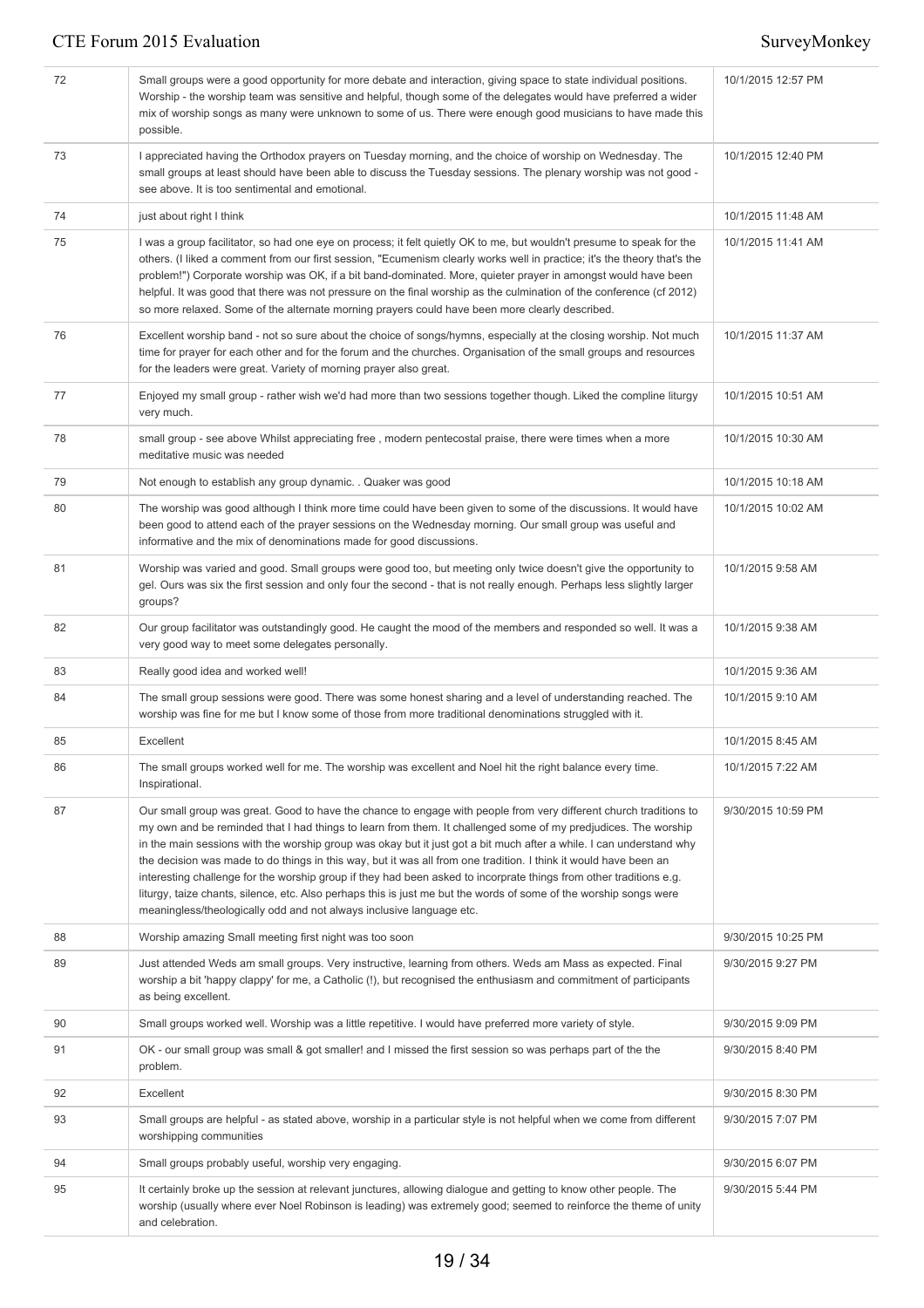| 96  | Small groups OK but sometimes sidetracked into irrelevant discussions. Worship good and had the right balance.<br>Noel had a good attitude.                                                                                                                                                                                                                                                                                                                                                                                                                                                                                                                                                                                                                                                                                                         | 9/30/2015 5:14 PM  |
|-----|-----------------------------------------------------------------------------------------------------------------------------------------------------------------------------------------------------------------------------------------------------------------------------------------------------------------------------------------------------------------------------------------------------------------------------------------------------------------------------------------------------------------------------------------------------------------------------------------------------------------------------------------------------------------------------------------------------------------------------------------------------------------------------------------------------------------------------------------------------|--------------------|
| 97  | Again only attended only one group but that was well led                                                                                                                                                                                                                                                                                                                                                                                                                                                                                                                                                                                                                                                                                                                                                                                            | 9/30/2015 4:21 PM  |
| 98  | The worship was accessible, and a good balance considering the breadth of different forms people present must<br>have been used to. I enjoyed the small groups                                                                                                                                                                                                                                                                                                                                                                                                                                                                                                                                                                                                                                                                                      | 9/30/2015 4:20 PM  |
| 99  | I enjoyed the worship and I believe there was a balance between traditions; and there was something which<br>catered for most. My only point would be that on the Tuesday night there was no formal act of worship; it was just a<br>prayer by two of the young adults. As such, I did say Compline in my room. It would have been good to have a<br>more formal act of worship together. With regards to the small groups, I think this was an extremely good idea; and<br>it was good to listen to each other's views. However; I personally would have of preferred this as a discussion. I<br>would have liked for us to have a question relating to the topics and then being able to discuss this in a group - we<br>are all old enough and mature enough to respect and cherish each other and give way to let other's views be noted<br>to. | 9/30/2015 3:54 PM  |
| 100 | Super. Brilliant leadership Ash. Particularly enjoyed the second one - opportunity for reflection with others really<br>valuable. Worship diverse and special. Thanks to all.                                                                                                                                                                                                                                                                                                                                                                                                                                                                                                                                                                                                                                                                       | 9/30/2015 1:34 PM  |
| 101 | I wish we had more time in the small groups as it would have helped forge closer relationships and i enjoyed my<br>time with them.                                                                                                                                                                                                                                                                                                                                                                                                                                                                                                                                                                                                                                                                                                                  | 9/30/2015 1:24 PM  |
| 102 | worship -lack of traditional hymns small groups -very useful in focussing the mind                                                                                                                                                                                                                                                                                                                                                                                                                                                                                                                                                                                                                                                                                                                                                                  | 9/30/2015 1:09 PM  |
| 103 | Noel and his band pitched the music selection wonderfully. I would have liked them to lead an extended and<br>dedicated time of worship and prayer.                                                                                                                                                                                                                                                                                                                                                                                                                                                                                                                                                                                                                                                                                                 | 9/30/2015 1:09 PM  |
| 104 | I don't find small groups useful I am afraid so I didn't attend any. Worship: see Q2.                                                                                                                                                                                                                                                                                                                                                                                                                                                                                                                                                                                                                                                                                                                                                               | 9/30/2015 12:55 PM |
| 105 | N/a: the migraine scotched Tuesday participation and I didn't know that this happened on Wednesday - see below.                                                                                                                                                                                                                                                                                                                                                                                                                                                                                                                                                                                                                                                                                                                                     | 9/30/2015 12:43 PM |
| 106 | I was only a day delegate on tuesday so wasn't there for the small groups. The worship was similar to what I was<br>used to at Church, so enjoyed it. I didn't get to any of the morning devotions bits.                                                                                                                                                                                                                                                                                                                                                                                                                                                                                                                                                                                                                                            | 9/30/2015 12:33 PM |
| 107 | Small group was a blessing to me. I found it a bit worrying, feeling responsible for folks' emotions and responses to<br>the event, as if I was "to blame" for whatever they found difficult, but I allowed lots of space for listening and for<br>silence to process, and at the end the group were so thankful to me and even said they were really fortunate to<br>have got me as their group facilitator, which was so lovely and affirming. As for the worship, it was great. So<br>encouraging for CTE to break out like a revival meeting! And for opportunities for quieter worship etc in small<br>groups in the morning sessions. Very well done and balanced.                                                                                                                                                                            | 9/30/2015 12:29 PM |
| 108 | Our small group was excellent. Everybody engaged and was respectful. We had very good conversations. We also<br>loved the short service with the poem. The worship led by the band was excellent. I'd have liked a little bit more.                                                                                                                                                                                                                                                                                                                                                                                                                                                                                                                                                                                                                 | 9/30/2015 12:28 PM |
| 109 | Great but don't forget about inclusive language                                                                                                                                                                                                                                                                                                                                                                                                                                                                                                                                                                                                                                                                                                                                                                                                     | 9/30/2015 12:17 PM |
| 110 | Good!                                                                                                                                                                                                                                                                                                                                                                                                                                                                                                                                                                                                                                                                                                                                                                                                                                               | 9/30/2015 12:15 PM |
| 111 | Very good and away of help with understanding and clarity                                                                                                                                                                                                                                                                                                                                                                                                                                                                                                                                                                                                                                                                                                                                                                                           | 9/30/2015 12:15 PM |
| 112 | Worship was great - thanks Noel and gang. Small groups could have had more discussion rather than just listening.                                                                                                                                                                                                                                                                                                                                                                                                                                                                                                                                                                                                                                                                                                                                   | 9/30/2015 12:13 PM |
| 113 | Honest sharing in small groups, well facilitated. Mass generously inclusive. Orthodox prayer a delightful change.                                                                                                                                                                                                                                                                                                                                                                                                                                                                                                                                                                                                                                                                                                                                   | 9/30/2015 12:13 PM |
| 114 | Much enjoye the small groups. Music good.                                                                                                                                                                                                                                                                                                                                                                                                                                                                                                                                                                                                                                                                                                                                                                                                           | 9/30/2015 12:11 PM |
| 115 | Well done Noel and band. Looking forward to next time. Small groups were good. Well facilitated. The range of<br>competencies is always a challenge.                                                                                                                                                                                                                                                                                                                                                                                                                                                                                                                                                                                                                                                                                                | 9/30/2015 12:11 PM |
| 116 | Good to have time to talk and reflect in a safe place.                                                                                                                                                                                                                                                                                                                                                                                                                                                                                                                                                                                                                                                                                                                                                                                              | 9/30/2015 12:06 PM |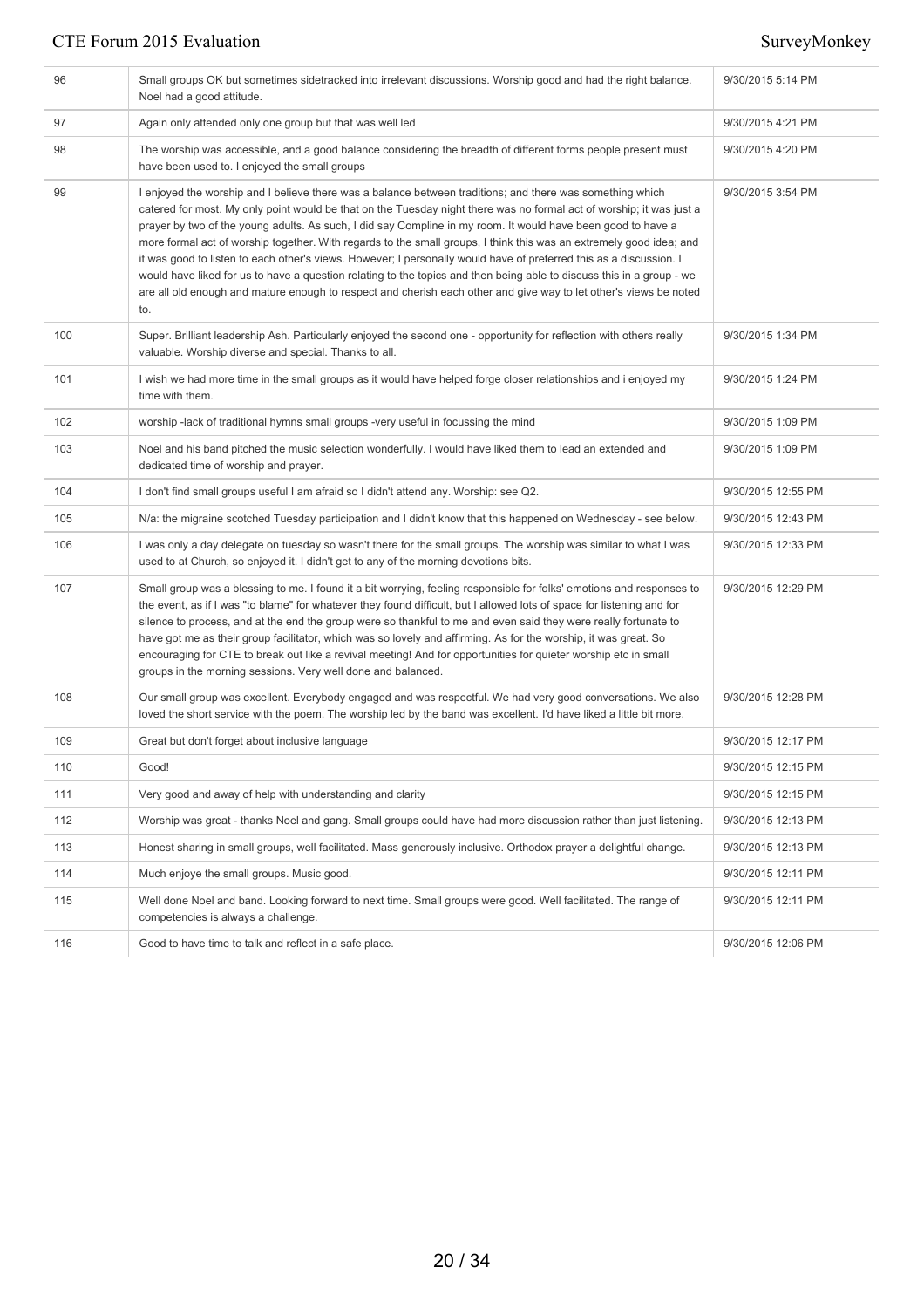# **Q5 What do you think we should do differently next time?**

**Answered: 112 Skipped: 8**

| #  | <b>Responses</b>                                                                                                                                                                                                                                                                                                                                                                                                                                                                                                                                                                                                                                                                                                                                                       | <b>Date</b>         |
|----|------------------------------------------------------------------------------------------------------------------------------------------------------------------------------------------------------------------------------------------------------------------------------------------------------------------------------------------------------------------------------------------------------------------------------------------------------------------------------------------------------------------------------------------------------------------------------------------------------------------------------------------------------------------------------------------------------------------------------------------------------------------------|---------------------|
| 1  | Not much really!! It was a relaxed but also engaging and challenging. (see comment re small group time above)                                                                                                                                                                                                                                                                                                                                                                                                                                                                                                                                                                                                                                                          | 10/27/2015 11:49 AM |
| 2  | The question and answer session should be more audience participation                                                                                                                                                                                                                                                                                                                                                                                                                                                                                                                                                                                                                                                                                                  | 10/24/2015 12:29 PM |
| 3  | There needs to be space to reflect on issues that divide traditions in order to understand some of the blockages<br>towards unity. Needs to be approached as providing understanding rather than argumentative point scoring.                                                                                                                                                                                                                                                                                                                                                                                                                                                                                                                                          | 10/23/2015 8:58 PM  |
| 4  | Should more discussion in future go to small groups sessions?                                                                                                                                                                                                                                                                                                                                                                                                                                                                                                                                                                                                                                                                                                          | 10/23/2015 5:56 PM  |
| 5  | See 3 re older people. Three meetings of small groups                                                                                                                                                                                                                                                                                                                                                                                                                                                                                                                                                                                                                                                                                                                  | 10/23/2015 12:13 PM |
| 6  | More time for small groups eg to meet each day. This would help us all to process both the encounter and the<br>material more readily.                                                                                                                                                                                                                                                                                                                                                                                                                                                                                                                                                                                                                                 | 10/22/2015 9:55 PM  |
| 7  | Keep the variety going                                                                                                                                                                                                                                                                                                                                                                                                                                                                                                                                                                                                                                                                                                                                                 | 10/22/2015 12:40 PM |
| 8  | Perhaps include a quaker hour - without singing and music Ensure orhtodox christians get mention on first day - or<br>be on the platform I would love to hear from other religions eg: jews/mormons/muslims etc                                                                                                                                                                                                                                                                                                                                                                                                                                                                                                                                                        | 10/22/2015 11:42 AM |
| 9  | Continue the current format                                                                                                                                                                                                                                                                                                                                                                                                                                                                                                                                                                                                                                                                                                                                            | 10/22/2015 11:40 AM |
| 10 | More time for engagement in smaller units (not necessarily the mixed groups).                                                                                                                                                                                                                                                                                                                                                                                                                                                                                                                                                                                                                                                                                          | 10/22/2015 11:15 AM |
| 11 | I was surprised there was only an RC eucharist I know there were other 'bread sharing' opportunities, but it's not<br>the same. It would have been lovely to have had a joint Eucharist although I guess that does mean a lot of issues to<br>negotiate! Somehow persuade Justin Welby to attend - he has plenty of notice! Perhaps less focus on 'unity' as an<br>end in itselfnot sure if that was the intention, but it came across that way a bit. Well done on getting some<br>younger folk in the audiencefree/discounted places and lots of encouragement needed to keep the average age<br>down to under 50! Not sure how you manage this, but making it a bit more challenging/provoking would be good!                                                       | 10/22/2015 10:31 AM |
| 12 | Have youth to lead or be on an enabling group?                                                                                                                                                                                                                                                                                                                                                                                                                                                                                                                                                                                                                                                                                                                         | 10/19/2015 1:13 PM  |
| 13 | Reduce the length of the Presidents' panel slot and re-think how to do it.                                                                                                                                                                                                                                                                                                                                                                                                                                                                                                                                                                                                                                                                                             | 10/16/2015 11:45 AM |
| 14 | The President's session!                                                                                                                                                                                                                                                                                                                                                                                                                                                                                                                                                                                                                                                                                                                                               | 10/16/2015 9:24 AM  |
| 15 | Say this is the 'Churches' Forum and what it is for. One delegate at the first meal said, said 'not sure what here for<br>or what the conference is about' think we need strap line and clear purpose/aim.                                                                                                                                                                                                                                                                                                                                                                                                                                                                                                                                                             | 10/15/2015 3:41 PM  |
| 16 | The questions put to the Presidents were not challenging enough for people of their status.                                                                                                                                                                                                                                                                                                                                                                                                                                                                                                                                                                                                                                                                            | 10/12/2015 4:47 PM  |
| 17 | This was my first time and I responded to the informality of some of the sessions. I didn't like the constantly<br>breaking into buzz groups particularly on Tuesday late afternoon when we seemed to say it all in the first break but<br>perhaps that was just us. I DID think the smallness of the group size was good- any more than 2s and 3s would<br>have meant we couldn't hear. I have no problem with my hearing but I should imagine that several people would<br>have had problems -especially those with hearing aids. I felt the absence of a 'What next' session unusual. I want<br>to hear more from David Cornick et al on how we prepare for the 'penultimate' church and reflect on our<br>brokenness and diversity as well as how we rectify that. | 10/12/2015 10:33 AM |
| 18 | Start earlier on the first day. Allow more time for reflection before group sessions get started and more 'freedom' in<br>the Presidents Panel - people need to sense some leadership in that session i.e. Presidents being prepared to be<br>uncomfortable (along with the rest of us) not just dealing with 'safe' questions.                                                                                                                                                                                                                                                                                                                                                                                                                                        | 10/11/2015 1:16 PM  |
| 19 | Please can we have a worship leader / music group who can be more flexible and has a wider repertoire? Is there<br>any possibility of an extra day of half day? There didn't seem to be enough time to do all we wanted to!!                                                                                                                                                                                                                                                                                                                                                                                                                                                                                                                                           | 10/8/2015 3:26 PM   |
| 20 | More varied worship More participation. It was rather sit here and listen. Better use of Presidents                                                                                                                                                                                                                                                                                                                                                                                                                                                                                                                                                                                                                                                                    | 10/8/2015 2:56 PM   |
| 21 | Do not attempt to do discussion pairs / triplets in plenary sessions - it does not work.                                                                                                                                                                                                                                                                                                                                                                                                                                                                                                                                                                                                                                                                               | 10/8/2015 8:56 AM   |
| 22 | Allow more time for questions                                                                                                                                                                                                                                                                                                                                                                                                                                                                                                                                                                                                                                                                                                                                          | 10/8/2015 7:04 AM   |
| 23 | What I experienced was really good and I liked the format of the conference so please repeat!                                                                                                                                                                                                                                                                                                                                                                                                                                                                                                                                                                                                                                                                          | 10/7/2015 11:39 PM  |
| 24 | Not a lot really. My first Forum and I would like to go again if this is what they are like.                                                                                                                                                                                                                                                                                                                                                                                                                                                                                                                                                                                                                                                                           | 10/7/2015 9:39 AM   |
| 25 | Allow the Presidents to answer questions from the floor, to make a real conversation.                                                                                                                                                                                                                                                                                                                                                                                                                                                                                                                                                                                                                                                                                  | 10/6/2015 5:51 PM   |
| 26 | I have been to Forum a number of times. Each time it was excellent: challenging, stimulating and very worthwhile                                                                                                                                                                                                                                                                                                                                                                                                                                                                                                                                                                                                                                                       | 10/6/2015 3:39 PM   |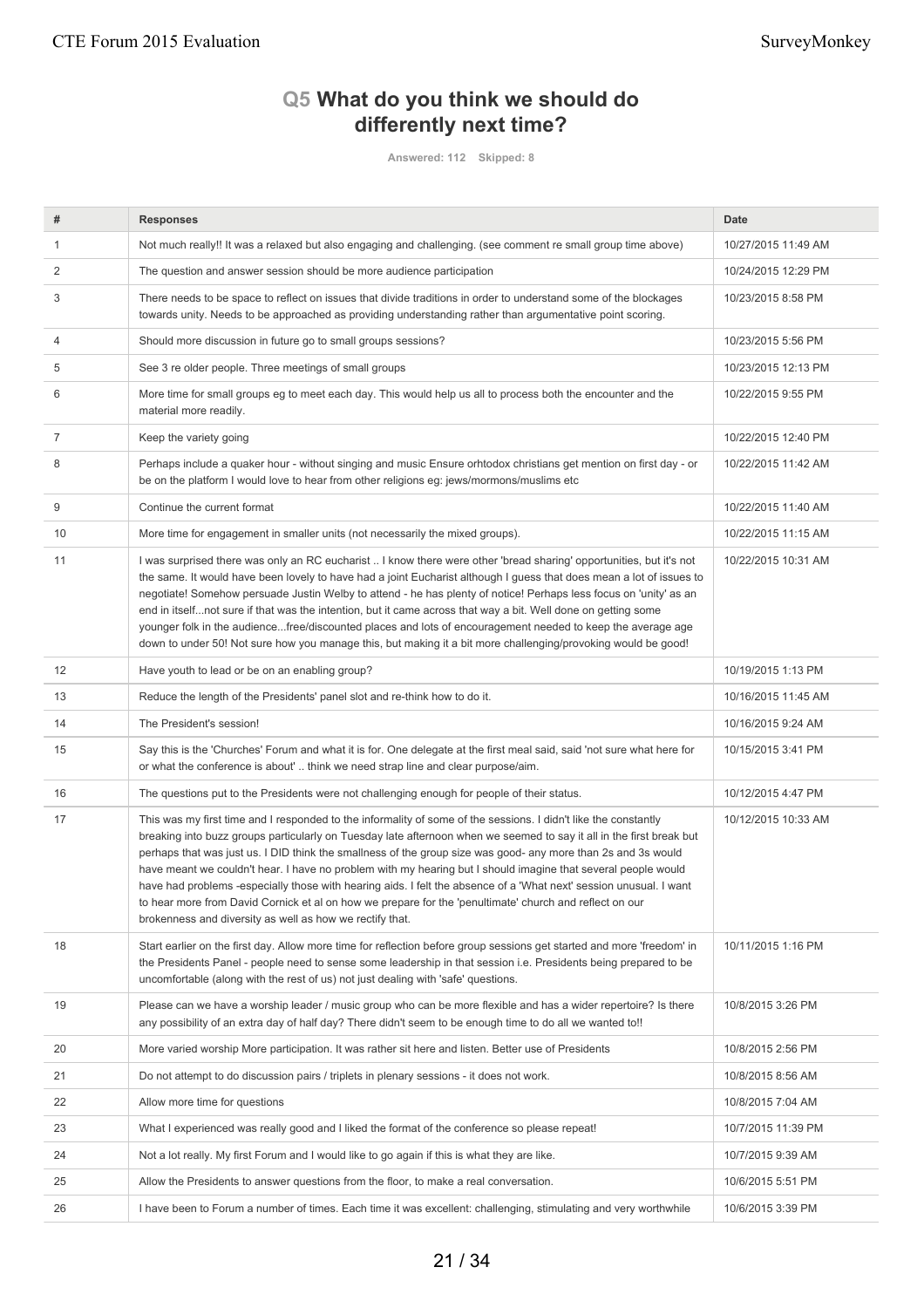| 27 | We ended up speaking to the same people in our small groups in the hall, perhaps it could have been facilitated to<br>change partners a little more. Perhaps get people together in interest groups, i.e. LEPs, CEOs or in local area<br>groups to help carry forward the legacy of a Forum                                                                                                                                                                                                                                                                                                                                                                                                                                                                                                                                                                                                                                                                                                                                                                                                                     | 10/6/2015 10:20 AM |
|----|-----------------------------------------------------------------------------------------------------------------------------------------------------------------------------------------------------------------------------------------------------------------------------------------------------------------------------------------------------------------------------------------------------------------------------------------------------------------------------------------------------------------------------------------------------------------------------------------------------------------------------------------------------------------------------------------------------------------------------------------------------------------------------------------------------------------------------------------------------------------------------------------------------------------------------------------------------------------------------------------------------------------------------------------------------------------------------------------------------------------|--------------------|
| 28 | Do something different with the Presidents - missed opportunity. We need to ask them difficult questions                                                                                                                                                                                                                                                                                                                                                                                                                                                                                                                                                                                                                                                                                                                                                                                                                                                                                                                                                                                                        | 10/5/2015 6:57 PM  |
| 29 | I liked the 'listening' emphasis, but wonder whether it could have been arranged differently. I haven't thought how<br>yet. But the buzz groups seemed a bit rushed, and important contributions were drowned by the music group's<br>abrupt intrusions. Only the young adults thought to ensure we weren't sitting with people we knew, thus ensuring<br>different and more interesting conversations as far as I was concerned. The small group conversations were<br>excellent, with helpful minimal questions to get us going.                                                                                                                                                                                                                                                                                                                                                                                                                                                                                                                                                                              | 10/5/2015 5:43 PM  |
| 30 | Difficult to make suggestions, though just a repeat is not feasible                                                                                                                                                                                                                                                                                                                                                                                                                                                                                                                                                                                                                                                                                                                                                                                                                                                                                                                                                                                                                                             | 10/5/2015 12:29 PM |
| 31 | Double sided badges so we're not walking round with blank labels half the time! There is a lot crammed into a short<br>time but I guess there's no easy way round that. It was good that we had video messages from those presidents<br>who couldn't attend, but if they could make it in person that would be even better. We perhaps skirted around the<br>issues of theology and how we wrestle with the differences. An opportunity to engage with this at a deeper level<br>would be helpful. The 'Gather' grouping was mentioned, and we need to be careful that there are not two parallel<br>unity groups that never interact. More cross-linking and engagement with other groups such as Hope, the EA,<br>FIEC, Bodies in Association. And one thought which is perhaps 'tongue in cheek' - I thought at the end of it - what<br>would happen if we just got on and took communion together? We're on neutral ground at the Hayes - and even if it<br>meant that we had separate serving points for the different denominations, at least it would be happening in the<br>same room at the same time! | 10/5/2015 11:45 AM |
| 32 | Not have such a big gap on the first afternoon. There seemed a long time of folks not sure what they should do.                                                                                                                                                                                                                                                                                                                                                                                                                                                                                                                                                                                                                                                                                                                                                                                                                                                                                                                                                                                                 | 10/5/2015 11:16 AM |
| 33 | A broader range of musical style would be good. Whilst I appreciate the wish to save on paper, it would be useful<br>for some if paper copies of the programme were available.                                                                                                                                                                                                                                                                                                                                                                                                                                                                                                                                                                                                                                                                                                                                                                                                                                                                                                                                  | 10/5/2015 11:02 AM |
| 34 | Perhaps our lunch time meal could be lighter, e.g. soup and sandwiches followed by fruit/yoghurt??? We really do<br>not need two large meals.                                                                                                                                                                                                                                                                                                                                                                                                                                                                                                                                                                                                                                                                                                                                                                                                                                                                                                                                                                   | 10/4/2015 1:54 PM  |
| 35 | Tailor the worship/music more to the sessions?                                                                                                                                                                                                                                                                                                                                                                                                                                                                                                                                                                                                                                                                                                                                                                                                                                                                                                                                                                                                                                                                  | 10/4/2015 12:19 PM |
| 36 | Have a wider variety of music - to reflect the ecumenical variety we embrace!                                                                                                                                                                                                                                                                                                                                                                                                                                                                                                                                                                                                                                                                                                                                                                                                                                                                                                                                                                                                                                   | 10/3/2015 5:31 PM  |
| 37 | See under 2 and 4 above.                                                                                                                                                                                                                                                                                                                                                                                                                                                                                                                                                                                                                                                                                                                                                                                                                                                                                                                                                                                                                                                                                        | 10/3/2015 3:07 PM  |
| 38 | It would be nice to use few more traditional hymns. It can be played by one band or plus one classical singer once<br>or twice, but it would be great if all Christian traditions could hear their music at least once.                                                                                                                                                                                                                                                                                                                                                                                                                                                                                                                                                                                                                                                                                                                                                                                                                                                                                         | 10/3/2015 2:15 PM  |
| 39 | Perhaps wait a little and see what are the major problems facing the churches at that time.                                                                                                                                                                                                                                                                                                                                                                                                                                                                                                                                                                                                                                                                                                                                                                                                                                                                                                                                                                                                                     | 10/3/2015 12:00 PM |
| 40 | PA was poor (im sure the tech team did their best) but constant phones being picked up in interferance, mics<br>making too much noise or not enough, levels not set properly etc honestly it was very poor. A note on the slides or<br>from the front to invite folks to turn their mobiles off or to silent would avoid them going off in each session which<br>they did. In terms of format, I would welcome more time to discuss / pray together and think more deeply about<br>mission and evangelism - the future doesn't have a church unless we are committed to seeing people come to<br>know Jesus and I believe we should be sharing testimony and ideas around this especially as we are in a pluralistic<br>and post modern society - what do we believe about truth outside our church or building?                                                                                                                                                                                                                                                                                                | 10/3/2015 9:59 AM  |
| 41 | Perhaps an earlier start so that the discussion times mentioned in item 2 could be slightly longer.                                                                                                                                                                                                                                                                                                                                                                                                                                                                                                                                                                                                                                                                                                                                                                                                                                                                                                                                                                                                             | 10/2/2015 8:25 PM  |
| 42 | 1. Build in proper Q&A times during sessions; please cut down on the buzzing times as they became increasingly<br>tedious; 2. More variety in terms of hymns and songs, perhaps to include tunes and words from Latin America, East<br>and South East Asia. John Bell (Iona Community) and Dr Lim Swee Hong (Toronto University) would be good<br>advisers for such matters. 3. Possibly start earlier at around 2.30 pm on the first day, to allow more breathing<br>space for participants; 4. Less input, more engagement, please; 5. I felt there was a fair dose of Christian<br>triumphalism, especially through some of the repetitive songs. Does 'oikoumene' not behove us to consider<br>ecumenical and inter-faith issues? 5. Is there any way of negotiating with Hayes Conference Centre about how we<br>waste less food?                                                                                                                                                                                                                                                                          | 10/2/2015 4:03 PM  |
| 43 | All fine. I was a first time visitor, so not sure if this formula differed from previously. Earlier information is always<br>good.                                                                                                                                                                                                                                                                                                                                                                                                                                                                                                                                                                                                                                                                                                                                                                                                                                                                                                                                                                              | 10/2/2015 1:18 PM  |
| 44 | When various speakers addressed us from the platform, I found it rather continuous and would have appreciated<br>moments of silence from time to time, to reflect and note down points to be remembered for later group sharing -<br>omitting turning to speak to those near you.                                                                                                                                                                                                                                                                                                                                                                                                                                                                                                                                                                                                                                                                                                                                                                                                                               | 10/2/2015 12:27 PM |
| 45 | More women up front please!!                                                                                                                                                                                                                                                                                                                                                                                                                                                                                                                                                                                                                                                                                                                                                                                                                                                                                                                                                                                                                                                                                    | 10/2/2015 12:08 PM |
| 46 | Stay with the variety of voices and work towards some wider purpose. It doesn't have to be one of the old chestnuts<br>(i.e. sacramental unity) but I have in mind more of an ecumenical parliament leading to some concrete change<br>(even if only small).                                                                                                                                                                                                                                                                                                                                                                                                                                                                                                                                                                                                                                                                                                                                                                                                                                                    | 10/2/2015 12:00 PM |
| 47 | No great change.                                                                                                                                                                                                                                                                                                                                                                                                                                                                                                                                                                                                                                                                                                                                                                                                                                                                                                                                                                                                                                                                                                | 10/2/2015 11:34 AM |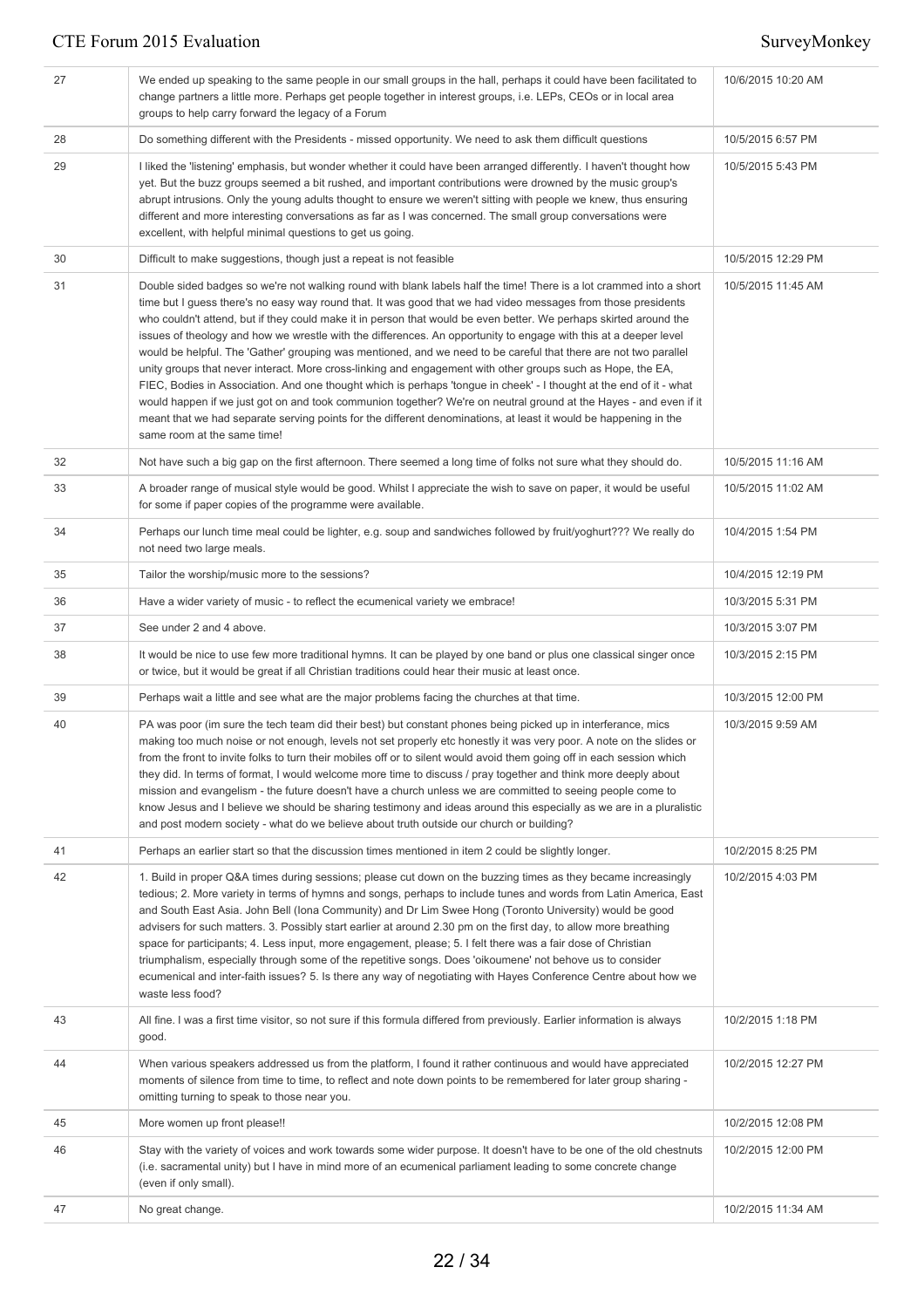| 48 | (Something about 2012 forum not legible.) Age and gender more representative and have more young Christians<br>at forum.                                                                                                                                                                                                                                                                                                                                                                                                                                                                  | 10/2/2015 11:31 AM |
|----|-------------------------------------------------------------------------------------------------------------------------------------------------------------------------------------------------------------------------------------------------------------------------------------------------------------------------------------------------------------------------------------------------------------------------------------------------------------------------------------------------------------------------------------------------------------------------------------------|--------------------|
| 49 | The buzz times in twos or threes during the main sessions were often too short. Let the band play a concert and<br>have a proper party together.                                                                                                                                                                                                                                                                                                                                                                                                                                          | 10/2/2015 11:23 AM |
| 50 | Be more challenging! Fewer questions like, "Is unity important?" and more about difficult issues like the Eucharist,<br>same-sex marriage, divorce, and so on.                                                                                                                                                                                                                                                                                                                                                                                                                            | 10/2/2015 11:20 AM |
| 51 | Give a little time for the violin on its own. But the music was wonderful and well led by Noel.                                                                                                                                                                                                                                                                                                                                                                                                                                                                                           | 10/2/2015 11:20 AM |
| 52 | More prayer. More opportunity for groups/individuals to feed back vocally in a plenary rather than just in writing.                                                                                                                                                                                                                                                                                                                                                                                                                                                                       | 10/2/2015 11:17 AM |
| 53 | More meaty panel questions. X Is unity important? X include youth from the forum three day participants as well as<br>youth brought in from outside the conference.                                                                                                                                                                                                                                                                                                                                                                                                                       | 10/2/2015 11:10 AM |
| 54 | Put some kind of sign up saying to put your mobile on silent. I don't think there was a single session that wasn't<br>interrupted by a mobile, so disrespectful! Also, the presidents panel, get to the more serious and important<br>questions sooner. I know that Justin Welby had a prior engagement but hearing someone say that unity is vital<br>from a pre-recorded video because he wasn't actually there is slightly ironic! The presidents need to commit to it to<br>give it validity. Plus, if I'm being honest, subtitles for President Gregorius would have been helpful!!! | 10/2/2015 11:05 AM |
| 55 | Have youth and young adults fully integrated in the whole forum, not just one session, that's not real participation.                                                                                                                                                                                                                                                                                                                                                                                                                                                                     | 10/2/2015 10:52 AM |
| 56 | More quiet reflective worship. Could we try a Christian comedian - humour works in a different way.                                                                                                                                                                                                                                                                                                                                                                                                                                                                                       | 10/2/2015 9:43 AM  |
| 57 | have a welcome introduction first session so people who arrive alone don't feel intimidated or alone                                                                                                                                                                                                                                                                                                                                                                                                                                                                                      | 10/1/2015 9:02 PM  |
| 58 | Nothing.                                                                                                                                                                                                                                                                                                                                                                                                                                                                                                                                                                                  | 10/1/2015 8:52 PM  |
| 59 | Presentations designed to enable small group conversation and response.                                                                                                                                                                                                                                                                                                                                                                                                                                                                                                                   | 10/1/2015 8:32 PM  |
| 60 | Cut down slightly on number of sessions to allow a little longer on fewer ones. Make sure there is more diversity in<br>terms of disabilities; I saw no wheelchair users, profoundly deaf, blind or severely visually impaired people. These<br>are represented in our Churches, why not at Forum; do we need some positive encouragement for them to come,<br>like for young people?                                                                                                                                                                                                     | 10/1/2015 7:28 PM  |
| 61 | Give more time to interaction with the floor at Presidents' session                                                                                                                                                                                                                                                                                                                                                                                                                                                                                                                       | 10/1/2015 5:57 PM  |
| 62 | More varied worship styles.                                                                                                                                                                                                                                                                                                                                                                                                                                                                                                                                                               | 10/1/2015 4:50 PM  |
| 63 | This was the first Forum I've been to and thought it was so god that I find it difficult to suggest what could be done<br>differently.                                                                                                                                                                                                                                                                                                                                                                                                                                                    | 10/1/2015 4:32 PM  |
| 64 | I would allow more space for interaction in the marketplace, and give greater scope for discussion of difficult topics.                                                                                                                                                                                                                                                                                                                                                                                                                                                                   | 10/1/2015 3:29 PM  |
| 65 | It felt quite driven from the platform which gave a slightly monochrome voice. Some of it needed<br>exploring/challenging space needs to be given for that.                                                                                                                                                                                                                                                                                                                                                                                                                               | 10/1/2015 2:44 PM  |
| 66 | More varied music. More opportunities for shared worship. Meet each day in small group - not just first and last.                                                                                                                                                                                                                                                                                                                                                                                                                                                                         | 10/1/2015 2:29 PM  |
| 67 | Perhaps with the level of trust and quality listening now achieved the next Forum would be an opportunity to do<br>some issue-based work around some of the more potentially divisive issues. But it would need to be handled very<br>sensitively so that we don't step back from the level of trust and relationship achieved to date. Is it too risky?                                                                                                                                                                                                                                  | 10/1/2015 1:16 PM  |
| 68 | Perhaps more timetabled time for more intimate mixed group discussions might help us hammer out at a deeper<br>level some of the issues arising from presentations.                                                                                                                                                                                                                                                                                                                                                                                                                       | 10/1/2015 12:57 PM |
| 69 | Be more sensitive to traditions and people who do not like the apparent 'common denominator' worship style - vary<br>it at least from day to day. Some traditional hymns sung in a traditional way, for instance, would have been much<br>more acceptable.                                                                                                                                                                                                                                                                                                                                | 10/1/2015 12:40 PM |
| 70 | are our sights set too low? is it all possible that the Forum could have the same kind of transformative impact as<br>welcome to paradise (in its own way of course)                                                                                                                                                                                                                                                                                                                                                                                                                      | 10/1/2015 11:48 AM |
| 71 | More of the same; fostering the ability to walk together, acknowledging contradiction without crisis.                                                                                                                                                                                                                                                                                                                                                                                                                                                                                     | 10/1/2015 11:41 AM |
| 72 | More time for prayer - perhaps prayer buzz groups in the main sessions? Possibly a regional seating plan for one<br>session or meal or something to get the national denominational delegates to know people from their area? Signs<br>in the passage to advertise the marketplace?                                                                                                                                                                                                                                                                                                       | 10/1/2015 11:37 AM |
| 73 | Compline on both nights - either in small groups or gathered if people want that. Put an additional small group<br>session in. Really though I loved it - I met so many interesting people and I learnt so many new things about others<br>and myself it was very helpful.                                                                                                                                                                                                                                                                                                                | 10/1/2015 10:51 AM |
| 74 | Continue the walking together, and explore together what the Spirit is saying to the churches.                                                                                                                                                                                                                                                                                                                                                                                                                                                                                            | 10/1/2015 10:30 AM |
| 75 | Separate session for marketplace. Time could be better used. An extra small group session. Evening activities -<br>ceildeh, organised discussions, not talks                                                                                                                                                                                                                                                                                                                                                                                                                              | 10/1/2015 10:18 AM |
| 76 | Hold more small groups.                                                                                                                                                                                                                                                                                                                                                                                                                                                                                                                                                                   | 10/1/2015 10:02 AM |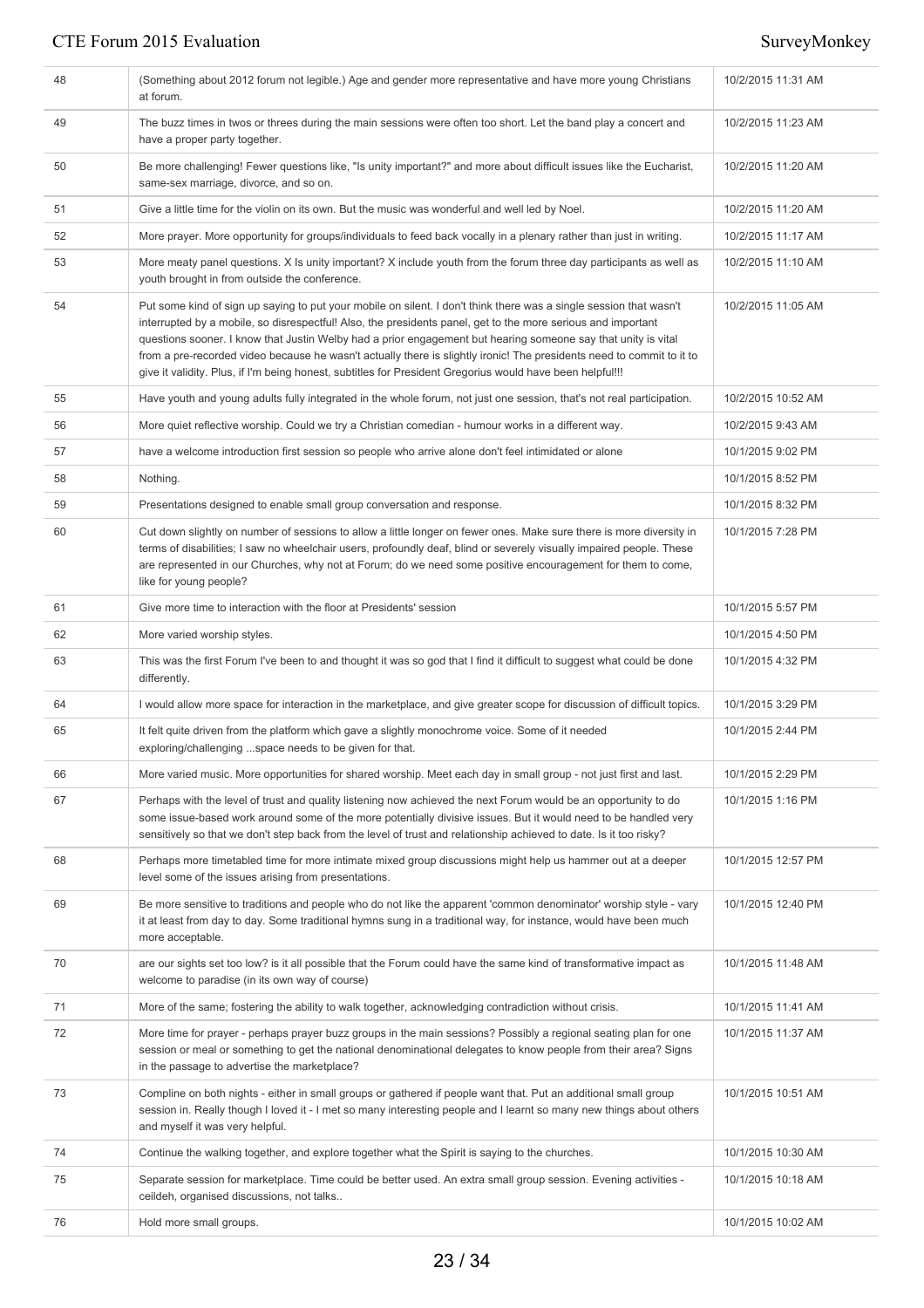| 77  | As above - less slightly larger groups. Also if there is to be a session with the Presidents, I would prefer it to focus<br>on more critical questions.                                                                                                                                                                                                                                                                                                                                                                                                                                                                                                     | 10/1/2015 9:58 AM  |
|-----|-------------------------------------------------------------------------------------------------------------------------------------------------------------------------------------------------------------------------------------------------------------------------------------------------------------------------------------------------------------------------------------------------------------------------------------------------------------------------------------------------------------------------------------------------------------------------------------------------------------------------------------------------------------|--------------------|
| 78  | Probably there were too many buzz groups. Another session in small groups might be helpful, but really I do think<br>this was a well balanced programme.                                                                                                                                                                                                                                                                                                                                                                                                                                                                                                    | 10/1/2015 9:38 AM  |
| 79  | Silent worship for a bit Have some workshops where you can learn a skill/something else. You could ask St<br>Ethelburga's to do something around dialogue and social action. What about workshops on key challenges facing<br>the church? Please double the number of young people at the event next time. Also, what about setting up a mini<br>CTE ecumenical conference, but for young people?                                                                                                                                                                                                                                                           | 10/1/2015 9:36 AM  |
| 80  | The previous forum included a teaching from a Cambridge lecturer (sorry, her name escapes me) on 1 Corinthians<br>12 which was very helpful. A teaching session of this kind would enhance the forum I think.                                                                                                                                                                                                                                                                                                                                                                                                                                               | 10/1/2015 9:10 AM  |
| 81  | I think the basic framework of times, locations, venues and small groups worked fine. Perhaps a call could be put<br>out for volunteers to assist the small CTE Work Team with some of the work that goes on behind the scene in<br>preparation for the Forum. This might relieve pressure upon Jenny etc.                                                                                                                                                                                                                                                                                                                                                  | 10/1/2015 8:45 AM  |
| 82  | I hesitate to suggest anything but wonder whether the President's could present papers / share thoughts on<br>different aspects of Unity. not as a debate more an open conversation.                                                                                                                                                                                                                                                                                                                                                                                                                                                                        | 10/1/2015 7:22 AM  |
| 83  | Make more of an effort at using inclusive language in all aspects of the forum. Find some female presidents;)<br>Make it a bit more interactive - it didn't feel like there was much chance to ask questions, but perhaps that was<br>deliberate. Vary the buzz groups - use them when they are really the best thing to use, and use other facilitation<br>techniques at other times. I know this is hard but it would be good to get more people there who are not either<br>professional ecumenists or church leaders. Having it on week days doesn't help on that one, and also the time of<br>year isn't great for either students or student workers. | 9/30/2015 10:59 PM |
| 84  | Have one clearly advertised Twitter hashtag, not three different ones                                                                                                                                                                                                                                                                                                                                                                                                                                                                                                                                                                                       | 9/30/2015 10:25 PM |
| 85  | Some of the tea/coffee services should be in the Market Place area.                                                                                                                                                                                                                                                                                                                                                                                                                                                                                                                                                                                         | 9/30/2015 9:27 PM  |
| 86  | Work out how to involve young adults as an integral part rather than as an add on. Are we brave enough to listen to<br>the sceptical secular voices as well as to each other?                                                                                                                                                                                                                                                                                                                                                                                                                                                                               | 9/30/2015 9:09 PM  |
| 87  | Hard to say - is there a way of encouraging all speakers to relate to linked Blble passages: that worked so well with<br>the young adults.                                                                                                                                                                                                                                                                                                                                                                                                                                                                                                                  | 9/30/2015 8:40 PM  |
| 88  | Work with members to move on to a new theme. It worked without an outside speaker. No need for one in the<br>future                                                                                                                                                                                                                                                                                                                                                                                                                                                                                                                                         | 9/30/2015 8:30 PM  |
| 89  | Ask our churches to help in funding a Young People's Enabling Group to meet together over several weekends/<br>days to help prepare and lead the next Forum.                                                                                                                                                                                                                                                                                                                                                                                                                                                                                                | 9/30/2015 7:07 PM  |
| 90  | How about a Catholic Mass with commentary? Just a suggestion                                                                                                                                                                                                                                                                                                                                                                                                                                                                                                                                                                                                | 9/30/2015 6:07 PM  |
| 91  | Not a great deal                                                                                                                                                                                                                                                                                                                                                                                                                                                                                                                                                                                                                                            | 9/30/2015 5:44 PM  |
| 92  | Replace small groups with opportunities to explore aspects of theology on issues we disagree on                                                                                                                                                                                                                                                                                                                                                                                                                                                                                                                                                             | 9/30/2015 5:14 PM  |
| 93  | Put some thing on the final morning that keeps people for the whole forum so that closing worship has better<br>attendnce                                                                                                                                                                                                                                                                                                                                                                                                                                                                                                                                   | 9/30/2015 4:44 PM  |
| 94  | Can think of nothing useful                                                                                                                                                                                                                                                                                                                                                                                                                                                                                                                                                                                                                                 | 9/30/2015 4:21 PM  |
| 95  | I think everything worked very well this time and would not wish to advocate a different approach. I think that will be<br>determined more by the focus at the next forum.                                                                                                                                                                                                                                                                                                                                                                                                                                                                                  | 9/30/2015 4:20 PM  |
| 96  | I have already hinted some changes I would make - firstly to change the small groups to more of a discussion<br>group rather than just a listening group. Secondly, turn the music down. And thirdly, try (if possible) to incorporate<br>more formal worship. One thing I did particularly notice, is that nobody said grace before a any meal for us as a<br>collective group!! It would nice to have been able to pray with our brothers and sister before sharing a meal!                                                                                                                                                                               | 9/30/2015 3:54 PM  |
| 97  | Excellent spacing and planning.                                                                                                                                                                                                                                                                                                                                                                                                                                                                                                                                                                                                                             | 9/30/2015 1:34 PM  |
| 98  | More chance to enage with the panel and more focus on what next and how to use practically what we have learnt.                                                                                                                                                                                                                                                                                                                                                                                                                                                                                                                                             | 9/30/2015 1:24 PM  |
| 99  | Beef up the presidents panel by use of live questions and not dilute them by trying to combine them. Music is<br>important but should be balanced ecumenically and used only before and to close sessions. Include the<br>environment as an issue for the church                                                                                                                                                                                                                                                                                                                                                                                            | 9/30/2015 1:09 PM  |
| 100 | The small groups would benefit from being deliberately formed with age and roles matched appropriately, e.g.:<br>young people, young adults, ministers, laity, volunteers I also think one key speaker for a session would provide<br>variety from all the panel-discussion sessions.                                                                                                                                                                                                                                                                                                                                                                       | 9/30/2015 1:09 PM  |
| 101 | Take a few risks - open it up. (Ironic I think that this needs to be addressed to a primarily Protestant connexion).<br>Conformity is so subtle, unless you are attuned to it, as I am. Remember: "Contradiction without crisis"?                                                                                                                                                                                                                                                                                                                                                                                                                           | 9/30/2015 12:55 PM |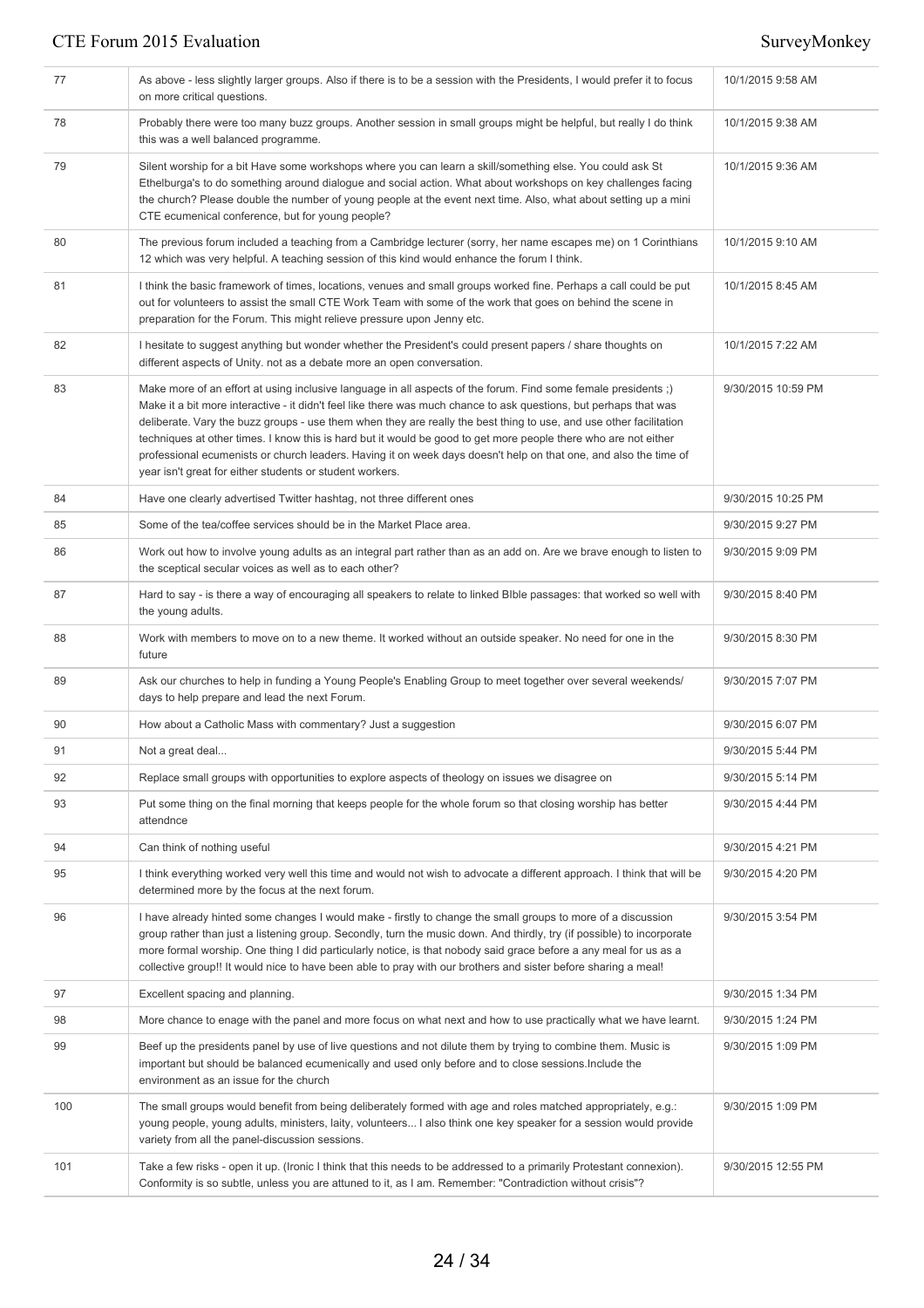| 102 | I seem to have missed quite a few emails including the final programme hence my failure to appreciate that there<br>was small group worship on both days. So: 1 better e communication; 2 more varied corporate worship 3 fewer<br>buzz groups which go nowhere 4 a more balanced diet - by 5pm on Tuesday I had had my fill of being talked at! 5<br>consider pacing of sessions. The presidents' session was very slow, ++Gregorias was incomprehensible and<br>++Justin's insistence on the essential nature of unity didn't cut it with baptists in my group who asked why an 11am<br>engagement in Londkn prevented him being here at 4 when the date had been known for three years. | 9/30/2015 12:43 PM |
|-----|--------------------------------------------------------------------------------------------------------------------------------------------------------------------------------------------------------------------------------------------------------------------------------------------------------------------------------------------------------------------------------------------------------------------------------------------------------------------------------------------------------------------------------------------------------------------------------------------------------------------------------------------------------------------------------------------|--------------------|
| 103 | Make the presidents panel a bit more fast paced; maybe more of a dialogue between each of the presidents.                                                                                                                                                                                                                                                                                                                                                                                                                                                                                                                                                                                  | 9/30/2015 12:33 PM |
| 104 | Obviously we'll want to hear from others than Pentecostals and Orthodox and young people, but this was a good<br>model. Perhaps it'll be good to hear delegates feeding back on how they acted on the input this time? E.g. how we<br>connected with Orthodox, Pentecostal, and young people in our areas, to continue to encourage one another with<br>what's going forwards in the Spirit.                                                                                                                                                                                                                                                                                               | 9/30/2015 12:29 PM |
| 105 | Slightly longer breaks. Maybe some sports activities or an organised walk during the afternoon off.                                                                                                                                                                                                                                                                                                                                                                                                                                                                                                                                                                                        | 9/30/2015 12:28 PM |
| 106 | No buzz groups liked focus on orthodoxy                                                                                                                                                                                                                                                                                                                                                                                                                                                                                                                                                                                                                                                    | 9/30/2015 12:17 PM |
| 107 | Programme very packed - providing some space would be helpful                                                                                                                                                                                                                                                                                                                                                                                                                                                                                                                                                                                                                              | 9/30/2015 12:15 PM |
| 108 | Online links and finial email update                                                                                                                                                                                                                                                                                                                                                                                                                                                                                                                                                                                                                                                       | 9/30/2015 12:15 PM |
| 109 | More space to discuss.a                                                                                                                                                                                                                                                                                                                                                                                                                                                                                                                                                                                                                                                                    | 9/30/2015 12:13 PM |
| 110 | A wider vocabulary of musical style. More time for discussion and probing of issues. Less time for the presidents'<br>Q&A.                                                                                                                                                                                                                                                                                                                                                                                                                                                                                                                                                                 | 9/30/2015 12:13 PM |
| 111 | It was good so much came from within, no outside speakers was good. It would be excellent for all 6 Presidents to<br>actually attend in person - never been done, has it?                                                                                                                                                                                                                                                                                                                                                                                                                                                                                                                  | 9/30/2015 12:11 PM |
| 112 | Maybe finish a little bit earlier to give us time to unwind before going to bed.                                                                                                                                                                                                                                                                                                                                                                                                                                                                                                                                                                                                           | 9/30/2015 12:06 PM |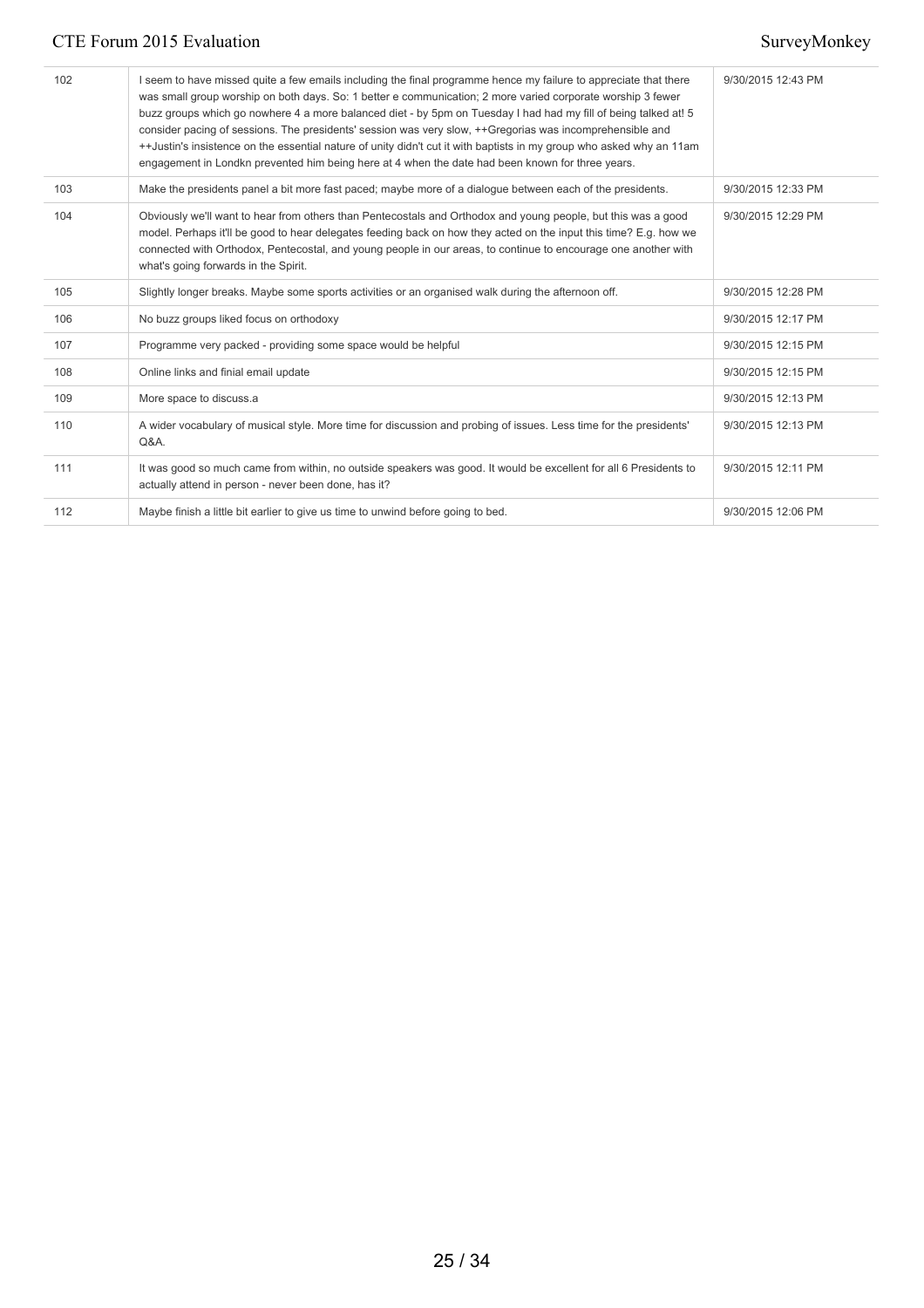

# **Q6 Is it worth continuing to host large gatherings like the Forum?**

| <b>Answer Choices</b>                               | <b>Responses</b> |
|-----------------------------------------------------|------------------|
| Yes                                                 | 89.08%<br>106    |
| <b>No</b>                                           | $0.00\%$         |
| Don't know/prefer not to answer/my answer is below. | 10.92%<br>13     |
| <b>Total</b>                                        | 119              |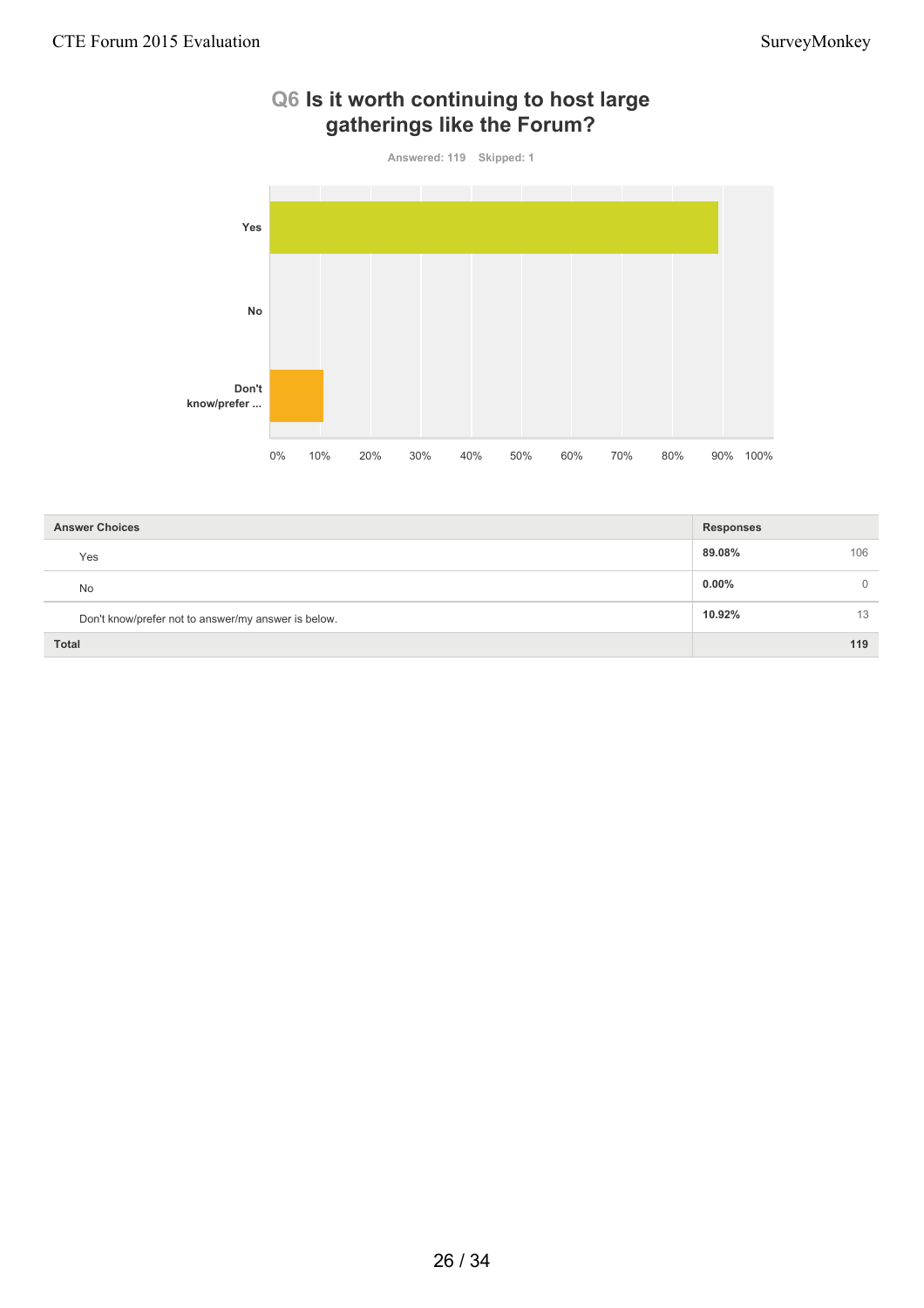# **Q7 Please expand on your answer.**

**Answered: 94 Skipped: 26**

| #  | <b>Responses</b>                                                                                                                                                                                                                                                                                                                                                                                                                                                                                                                                                                                                               | <b>Date</b>         |
|----|--------------------------------------------------------------------------------------------------------------------------------------------------------------------------------------------------------------------------------------------------------------------------------------------------------------------------------------------------------------------------------------------------------------------------------------------------------------------------------------------------------------------------------------------------------------------------------------------------------------------------------|---------------------|
| 1  | I have said yes; this is hugely valuable. However, a thought crossed my mind about considering a 3 year cycle with<br>regional gatherings mid way? Might be impractical/impossible but could create more local engagement with the<br>ecumenical scene?                                                                                                                                                                                                                                                                                                                                                                        | 10/27/2015 11:49 AM |
| 2  | It was very good for networking the                                                                                                                                                                                                                                                                                                                                                                                                                                                                                                                                                                                            | 10/24/2015 12:29 PM |
| 3  | Forum needs to continue to exchange news on best practice and developments and to showcase particular<br>traditions as was done with Orthodoxy and Pentecostalism in order to be aware of the rich diversity of Christianity<br>in England as well as increasing understanding.                                                                                                                                                                                                                                                                                                                                                | 10/23/2015 8:58 PM  |
| 4  | A big event everynow and then, esp with content that was relevant to the traditions that are recently engaging in<br>ecumenism means that there was something to invite our newer members to and draw them in. It spurred me to<br>make active contact with several traditions and organisations to ensure 50% of our 4 attenders were under 30.                                                                                                                                                                                                                                                                               | 10/23/2015 12:13 PM |
| 5  | This was my first Forum. The value of meeting so many people all committed to ecumenism is really reassuring, but<br>needs balancing with more intimate encounters in small groups. Deja-vu for some is new for others.                                                                                                                                                                                                                                                                                                                                                                                                        | 10/22/2015 9:55 PM  |
| 6  | Good experience, & good to be able to report.                                                                                                                                                                                                                                                                                                                                                                                                                                                                                                                                                                                  | 10/22/2015 12:40 PM |
| 7  | The forum provided a new experience for me to be exposed to so many different christian religions - I would love to<br>see this expand to other religions to help break down barriers and encourage acceptance                                                                                                                                                                                                                                                                                                                                                                                                                 | 10/22/2015 11:42 AM |
| 8  | It is probably the only opportunity and means of meeting other denominations for those in some parts of England                                                                                                                                                                                                                                                                                                                                                                                                                                                                                                                | 10/22/2015 11:40 AM |
| 9  | I am sure that there is a place for ecumenical forums and they do have to be large to include everyone. conference.                                                                                                                                                                                                                                                                                                                                                                                                                                                                                                            | 10/22/2015 11:39 AM |
| 10 | It is important that gathering together is seen from the top with churches speaking and working together. It gives<br>hope and see that prayers are being answered. To see changes in the churches coming together is wonderful in is<br>going in the right direction. One woman said from the very first Forum she attended that she has seen growth and<br>was very positive in seeing the changes :)                                                                                                                                                                                                                        | 10/19/2015 1:13 PM  |
| 11 | Need to be sure that trade off of what is gained is worth the amount of staff time and energy. Can aims of Forum<br>be fulfilled in other ways? Regional gatherings?                                                                                                                                                                                                                                                                                                                                                                                                                                                           | 10/16/2015 9:24 AM  |
| 12 | In principle if we are Churches 'Together' there needs to be a point at which we are 'Together' from across<br>'England'  but I think we need to be clearer that it is the 'Churches' Forum not 'CTE'                                                                                                                                                                                                                                                                                                                                                                                                                          | 10/15/2015 3:41 PM  |
| 13 | Only if it contributes to our moving forward. I would like to see 3 days of Bible Study. We have to acknowledge our<br>disagreements and search for light to be shed on them by Scripture. I get the impression (rightly or wrongly) that<br>someone thinks that if we are exposed often enough to something with which we disagree, we'll get used to it and<br>accept it. Nothing could be further from the case.                                                                                                                                                                                                            | 10/12/2015 4:47 PM  |
| 14 | I arrived thinking that such large gatherings have had their day. In modern approaches to presenting information<br>surely this would appear like a dinosaur. But as we still talk about the dinosaurs millions of years later I guess we<br>still respond to large gatherings. Whether we can afford to fund them or not will be the bottom line. Perhaps it was<br>the theme of 'Churches Listening Together' which enabled me to feel I had really heard some Christian groups<br>speaking in a way that I don't usually. It has also given me more confidence to encourage other Christian groups to<br>be part of our IB. | 10/12/2015 10:33 AM |
| 15 | It is important to keep expanding the breadth of participation and for it to be visible in this context as it is energising<br>for all concerned - I can't think where such a gathering would otherwise happen.                                                                                                                                                                                                                                                                                                                                                                                                                | 10/11/2015 1:16 PM  |
| 16 | Speaking selfishly, I feel these gatherings are priceless and irreplaceable - smaller meetings, more locally, have<br>their place but the breadth of the Christian Church coming together even occasionally and in such a wonderful<br>place and in such an atmosphere is SPECIAL!                                                                                                                                                                                                                                                                                                                                             | 10/8/2015 3:26 PM   |
| 17 | It is good to gather representatives of denominations and ecumenical areas together in discussion and to listen for<br>any areas CTE should be exploring or confirmation that it is already exploring the right issues.                                                                                                                                                                                                                                                                                                                                                                                                        | 10/8/2015 2:56 PM   |
| 18 | The forum is a useful vehicle for keeping the aspiration of ecumenism alive.                                                                                                                                                                                                                                                                                                                                                                                                                                                                                                                                                   | 10/8/2015 8:56 AM   |
| 19 | There are no other opportunities that I am aware of for people to experience the length, breadth and height of<br>christian experience and belief in this country in quite the same way                                                                                                                                                                                                                                                                                                                                                                                                                                        | 10/7/2015 11:39 PM  |
| 20 | Very affirming in my ministry as ecumenical development officer, and also a realisation that there is so much to<br>learn and so much work to do!                                                                                                                                                                                                                                                                                                                                                                                                                                                                              | 10/7/2015 9:39 AM   |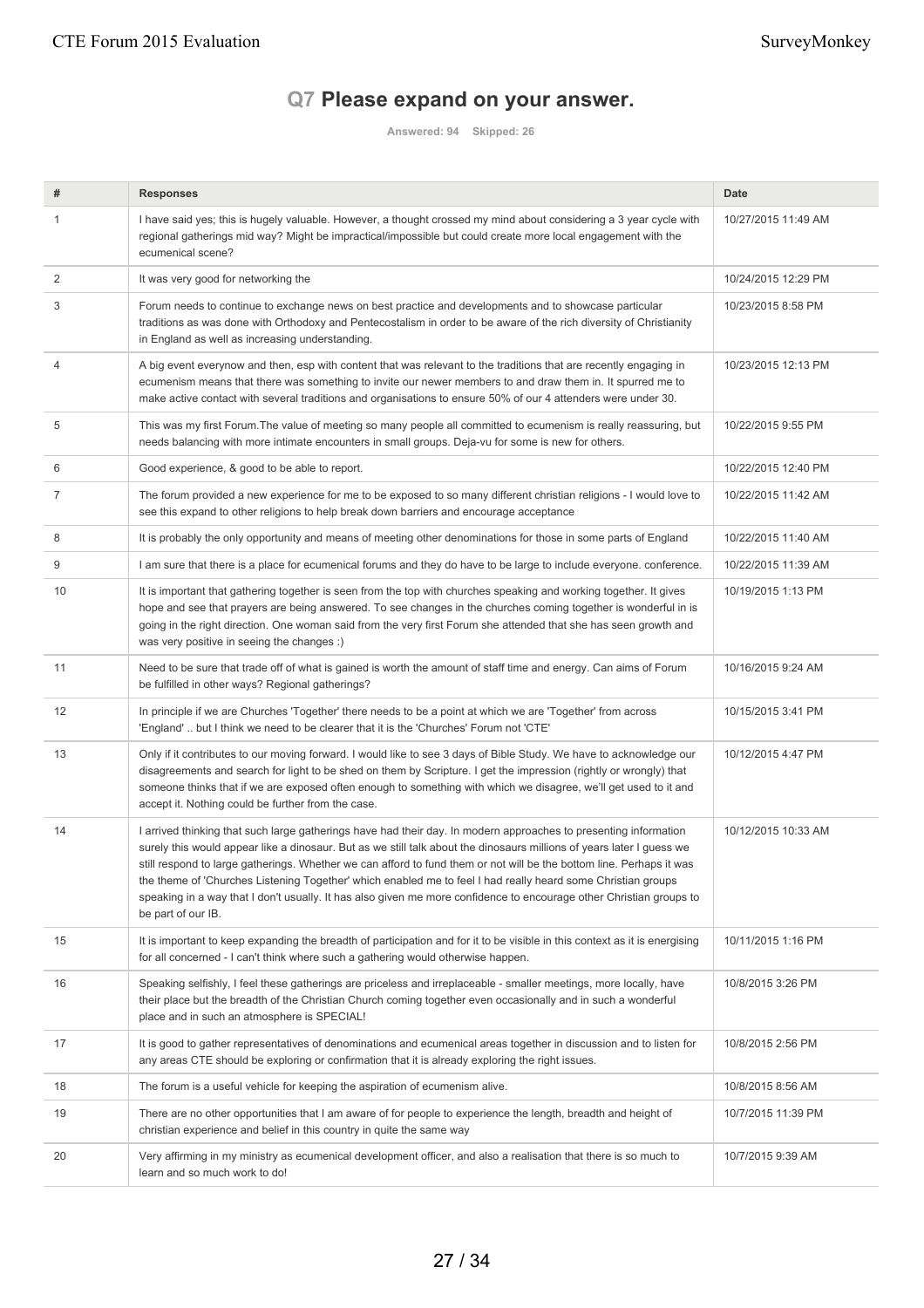| 21 | Many good things, as I mentioned in previous answers. I think that the "purpose" of Forum should be clearer<br>especially to those who are not familiar (eg Enabling Group, Ecumenical Officers), and to set it in the context of<br>Enabling Group, CTE's Board of Directors, etc, so that people know what they can expect to have happened by the<br>end and how the content/"threads" that were gathered up will be taken on in future. | 10/6/2015 5:51 PM  |
|----|---------------------------------------------------------------------------------------------------------------------------------------------------------------------------------------------------------------------------------------------------------------------------------------------------------------------------------------------------------------------------------------------------------------------------------------------|--------------------|
| 22 | Definitely worthwhile                                                                                                                                                                                                                                                                                                                                                                                                                       | 10/6/2015 3:39 PM  |
| 23 | I found it personally really helpful                                                                                                                                                                                                                                                                                                                                                                                                        | 10/6/2015 12:49 PM |
| 24 | It is a very worthwhile ecumenical experience especially for people who have never attended before. It provides us<br>with an experience of unity in diversity. It would be good to involve more young people. It might be worthwhile<br>encouraging people locally to go on an ecumenical journey. Relationships grow deeper when journeying together.                                                                                     | 10/6/2015 10:20 AM |
| 25 | I feel these gatherings are essential if we are going to go on having the interactions we need, between<br>denominations, bodies, etc, and between leaders and the general church populations.                                                                                                                                                                                                                                              | 10/5/2015 5:43 PM  |
| 26 | It is an important public statement, though not necessarily easy to give it a public profile. We can come together.                                                                                                                                                                                                                                                                                                                         | 10/5/2015 12:29 PM |
| 27 | It is important that we continue to wrestle with the issues. I wonder whether every 3 years is often enough?<br>(Although I know it takes a lot of organising.) Or maybe other forms of engagement could be instigated - e.g.<br>regional?                                                                                                                                                                                                  | 10/5/2015 11:45 AM |
| 28 | I think gathering people together like that is good, we get to hear from others and share stories, hear what is going<br>on and learn about others. However i wonder whether smaller more regional groups would be helpful. i also<br>recognize that having an event mid week limits those that can come                                                                                                                                    | 10/5/2015 11:16 AM |
| 29 | Meeting together is indispensable!                                                                                                                                                                                                                                                                                                                                                                                                          | 10/5/2015 11:02 AM |
| 30 | My first gathering. Once every three years is about right.                                                                                                                                                                                                                                                                                                                                                                                  | 10/5/2015 5:58 AM  |
| 31 | It helps to affirm us a committed ecumenists. It is important to share the positive as well as the negatives as a<br>learning tool.                                                                                                                                                                                                                                                                                                         | 10/4/2015 1:54 PM  |
| 32 | We don't all have the opportunity to see what's happening elsewhere, but only in our own patch, and it's invaluable<br>to have the wider view from time to time - for that alone it's worth it!                                                                                                                                                                                                                                             | 10/4/2015 12:19 PM |
| 33 | I came 3 years ago and found this one far more rewarding. great to have so many younger people and a wider<br>range of traditions involved. A valuable exercise in mutual understanding and appreciation.                                                                                                                                                                                                                                   | 10/3/2015 5:31 PM  |
| 34 | It is important to be aware not only of the existence of another Christian traditions but also to learn from them as<br>we are all part of the body of Christ.                                                                                                                                                                                                                                                                              | 10/3/2015 2:15 PM  |
| 35 | It is good for learning/gaining from one another and for networking to enhance ecumenism                                                                                                                                                                                                                                                                                                                                                    | 10/3/2015 12:35 PM |
| 36 | Very important as a way of showing mutual support in our journey together.                                                                                                                                                                                                                                                                                                                                                                  | 10/3/2015 12:00 PM |
| 37 | How else will we share our hopes and dreams with so many. An example of a glitterball was used at Forum, I<br>prefer to think in terms of the church being a diamond and we all, through our experiences, reflect a different facet<br>of the whole of God. Father, Son & Holy Spirit.                                                                                                                                                      | 10/2/2015 8:25 PM  |
| 38 | Definitely! This is a triennial forum and NOT a waste of resources in my view. It's such a good opportunity to meet<br>others on the ecumenical journey and hopefully more local church leaders and ordinary church members could<br>attend in future;                                                                                                                                                                                      | 10/2/2015 4:03 PM  |
| 39 | For those of us where the ecumenical scene is less lively it helps to keep the vision alive.                                                                                                                                                                                                                                                                                                                                                | 10/2/2015 1:18 PM  |
| 40 | THANK YOU! It was a wonderful experience.                                                                                                                                                                                                                                                                                                                                                                                                   | 10/2/2015 12:27 PM |
| 41 | These events enable us to make connections, appreciate diversity and be in unity in worship. Really important.                                                                                                                                                                                                                                                                                                                              | 10/2/2015 12:08 PM |
| 42 | YES so long as there is a purpose resulting in action and results: but just another feel-good talking shop NO                                                                                                                                                                                                                                                                                                                               | 10/2/2015 12:00 PM |
| 43 | But not too frequently, unless you go even bigger like a Kirchentag.                                                                                                                                                                                                                                                                                                                                                                        | 10/2/2015 11:34 AM |
| 44 | It gives so much encouragement with the Holy Spirit enabling us to move forward.                                                                                                                                                                                                                                                                                                                                                            | 10/2/2015 11:31 AM |
| 45 | It is indispensable! :)                                                                                                                                                                                                                                                                                                                                                                                                                     | 10/2/2015 11:23 AM |
| 46 | I would say if it isn't worth continuing events if they are the same as the one we experienced this week. I think it is<br>worth meeting together in large forums, but not if it's just to gloss over the difficulties of unity.                                                                                                                                                                                                            | 10/2/2015 11:20 AM |
| 47 | Yes please. And glasses try to include people who have never had this experience – which means there won't be<br>room for me!                                                                                                                                                                                                                                                                                                               | 10/2/2015 11:20 AM |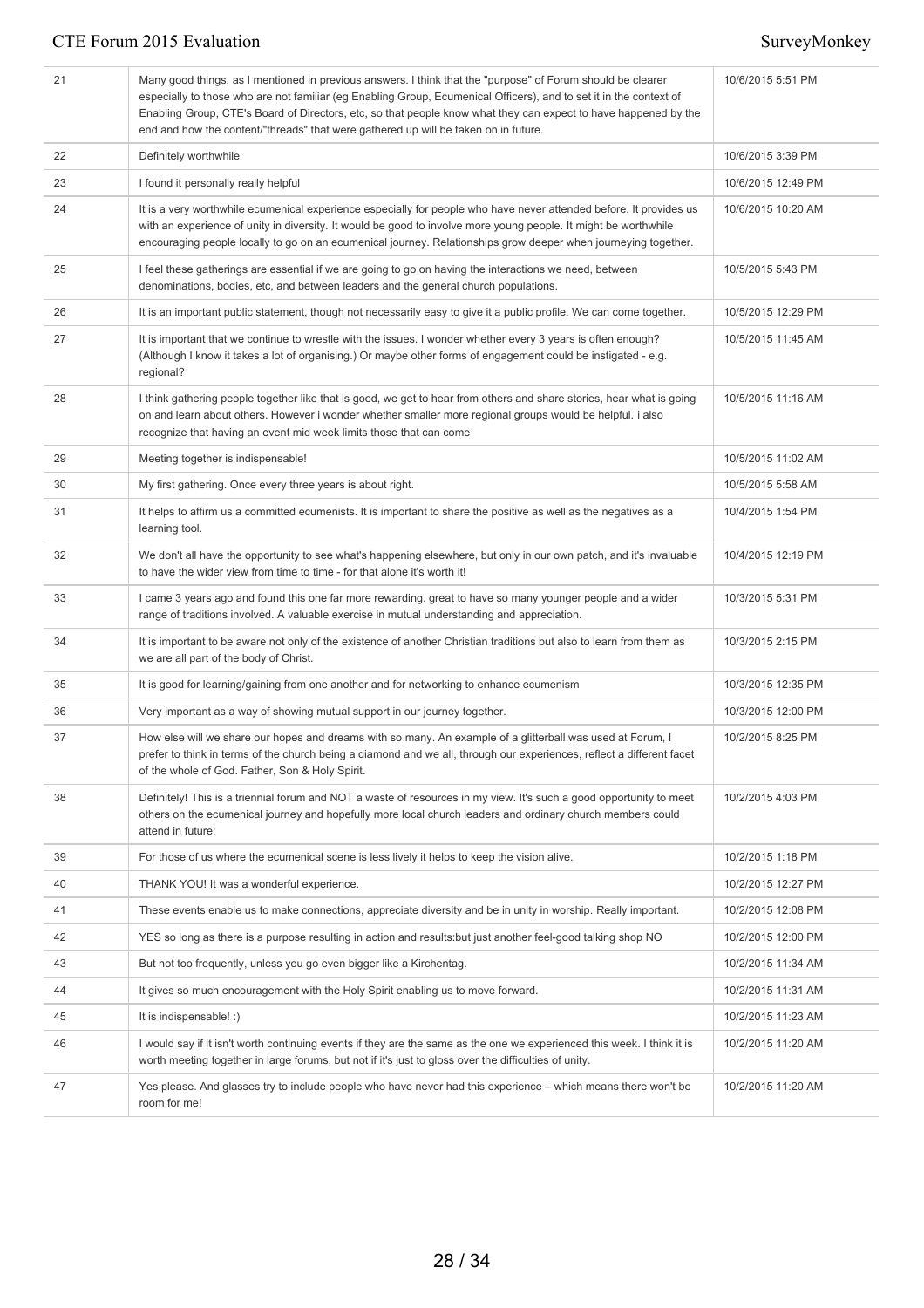| 48 | I think there is some amount of confusion about the purpose of ecumenical efforts in this time and place. It was<br>therefore very good to have a listening conference where we attempt to discern God's will in dialogue with each<br>other. If the focus of ecumenism going forward is missional then the gathering would only be worthwhile is they<br>were equipping, resourcing and facilitating in a way that nothing else was already doing. If the focus of ecumenism<br>going forward is closer union through theological agreement then the gatherings are only useful if it's possible to<br>make progress. If the conference is just for encouragement and inspiration that's great but in my opinion it needs to<br>have clear aims and a strong sense of purpose to engage young adults. | 10/2/2015 11:17 AM |
|----|--------------------------------------------------------------------------------------------------------------------------------------------------------------------------------------------------------------------------------------------------------------------------------------------------------------------------------------------------------------------------------------------------------------------------------------------------------------------------------------------------------------------------------------------------------------------------------------------------------------------------------------------------------------------------------------------------------------------------------------------------------------------------------------------------------|--------------------|
| 49 | I found it worthwhile but I do believe there's a danger we overcomplicate ecumenism and there must be a truly<br>pragmatic element to these things.                                                                                                                                                                                                                                                                                                                                                                                                                                                                                                                                                                                                                                                    | 10/2/2015 11:05 AM |
| 50 | This was my third Forum and I always find them inspiring and encouraging and educative. This one was all of that.                                                                                                                                                                                                                                                                                                                                                                                                                                                                                                                                                                                                                                                                                      | 10/2/2015 9:43 AM  |
| 51 | once the conference started there was chance to talk to others and it showed me how much there is to learn about<br>Christianity in England                                                                                                                                                                                                                                                                                                                                                                                                                                                                                                                                                                                                                                                            | 10/1/2015 9:02 PM  |
| 52 | Such occasions present great opportunity for networking with others engaged in ecumenical activities                                                                                                                                                                                                                                                                                                                                                                                                                                                                                                                                                                                                                                                                                                   | 10/1/2015 8:32 PM  |
| 53 | It gives a real sense of how diverse our Christian Church is in England and worshipping together, eating and talking<br>and listening together helps us understand more, which is the first stage in working together                                                                                                                                                                                                                                                                                                                                                                                                                                                                                                                                                                                  | 10/1/2015 7:28 PM  |
| 54 | I think a national event is absolutely vital to stimulate and set the tone for ecumenical life in the nation. It is<br>essential to keep this level of ecumenism alive. Local or regional ecumenism, while indispensable, will never on<br>their own produce Christian unity.                                                                                                                                                                                                                                                                                                                                                                                                                                                                                                                          | 10/1/2015 5:57 PM  |
| 55 | Conferences like this require huge amounts of organisation, time and money, but are very worthwhile, especially<br>since they happen only every three years.                                                                                                                                                                                                                                                                                                                                                                                                                                                                                                                                                                                                                                           | 10/1/2015 4:50 PM  |
| 56 | It is encouraging to hear of initiatives from across the country, and the opportunity to meet and interact with so<br>many people, representing so many areas and churches, is invaluable.                                                                                                                                                                                                                                                                                                                                                                                                                                                                                                                                                                                                             | 10/1/2015 3:29 PM  |
| 57 | It is so encouraging and enlightening to spend this time together and not having been to at CTE Conference for<br>some time - I found this one to be of a more relaxed and open discussion and vision.                                                                                                                                                                                                                                                                                                                                                                                                                                                                                                                                                                                                 | 10/1/2015 2:29 PM  |
| 58 | It provided great inspiration to many delegates, a chance to encounter a huge spectrum of English Christianity that<br>many of us do not usually have, and the joy and energy that comes from a gathering of this size. It is also an<br>excellent networking opportunity.                                                                                                                                                                                                                                                                                                                                                                                                                                                                                                                             | 10/1/2015 1:16 PM  |
| 59 | If the gathering was smaller, who would be excluded? The more churches that sign up the more delegates will<br>want to be involved. The more delegates from different stands of Christendom, the more conversations between<br>these groups can occur.                                                                                                                                                                                                                                                                                                                                                                                                                                                                                                                                                 | 10/1/2015 12:57 PM |
| 60 | The Forum is a great opportunity for people of our churches and organisations to get together, meet, talk and<br>exchange friendship and information. These large nation-wide gatherings are immensely useful.                                                                                                                                                                                                                                                                                                                                                                                                                                                                                                                                                                                         | 10/1/2015 12:40 PM |
| 61 | yes, but if it becomes a more significant event that reflects better and encourages the developing dynamic if<br>ecumenism in England                                                                                                                                                                                                                                                                                                                                                                                                                                                                                                                                                                                                                                                                  | 10/1/2015 11:48 AM |
| 62 | No other event holds such breadth of Christian understandings and practices, and opportunities for unlikely<br>relationship-building.                                                                                                                                                                                                                                                                                                                                                                                                                                                                                                                                                                                                                                                                  | 10/1/2015 11:41 AM |
| 63 | Build on the enthusiasm!                                                                                                                                                                                                                                                                                                                                                                                                                                                                                                                                                                                                                                                                                                                                                                               | 10/1/2015 11:37 AM |
| 64 | Essential to remind ourselves that a physical gathering of the Church is important. We act as representatives for<br>the dispersed Church - demonstrating that physically we can gather is very important. I don't know anywhere else<br>this can happen.                                                                                                                                                                                                                                                                                                                                                                                                                                                                                                                                              | 10/1/2015 10:51 AM |
| 65 | Not sure how cost relates to CTE budget.                                                                                                                                                                                                                                                                                                                                                                                                                                                                                                                                                                                                                                                                                                                                                               | 10/1/2015 10:18 AM |
| 66 | I guess this is quite an expensive exercise and is affirming as well as challenging for delegates. But I wonder if it<br>takes us any further forward. Difficult to tell so soon after the event.                                                                                                                                                                                                                                                                                                                                                                                                                                                                                                                                                                                                      | 10/1/2015 9:38 AM  |
| 67 | Talking to each other is crucial but I think it needs to be followed by concrete, specific actions otherwise the whole<br>exercise risks becoming a talking shop.                                                                                                                                                                                                                                                                                                                                                                                                                                                                                                                                                                                                                                      | 10/1/2015 9:36 AM  |
| 68 | Over the course of the forum it was excellent to be able to encounter people from a range of traditions, both to<br>understand them a little more, and to explain our own network to them. I was amazed at the level of ignorance<br>concerning the New Churches and hopefully, this interaction has filled in the blanks a little more for some of the<br>participants of the Forum.                                                                                                                                                                                                                                                                                                                                                                                                                  | 10/1/2015 9:10 AM  |
| 69 | The atmosphere of humility, openness and vulnerability enabled open conversations where we each learned from<br>one another. It was the clearest sense of unity I have experienced. This must only be good for the Church                                                                                                                                                                                                                                                                                                                                                                                                                                                                                                                                                                              | 10/1/2015 7:22 AM  |
| 70 | I think it would be worth hosting them more often - but I also think it's a shame that it was only CTE and not the<br>other national instruments or CTBI too - why can't we all work together? Then there could be something like this<br>every year!                                                                                                                                                                                                                                                                                                                                                                                                                                                                                                                                                  | 9/30/2015 10:59 PM |
| 71 | we would never learn as much about each other or be receive from each other in such a good manner                                                                                                                                                                                                                                                                                                                                                                                                                                                                                                                                                                                                                                                                                                      | 9/30/2015 10:25 PM |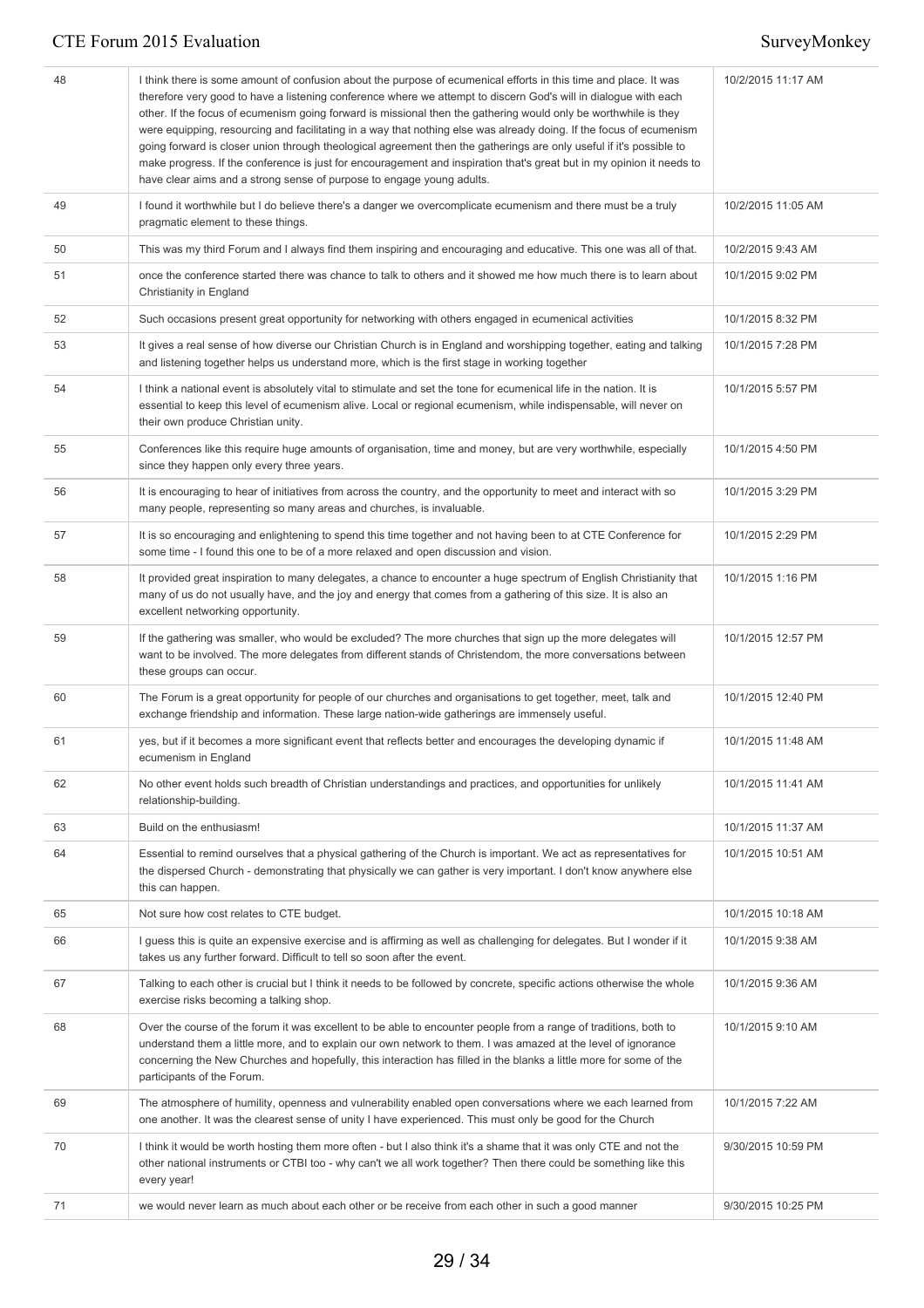| 72 | The opportunity to gather so may from so many different perspectives and get the commitment of the Presidents is<br>inspiring                                                                                                                                                                                                                                                                                                                                                                                                                                            | 9/30/2015 9:27 PM  |
|----|--------------------------------------------------------------------------------------------------------------------------------------------------------------------------------------------------------------------------------------------------------------------------------------------------------------------------------------------------------------------------------------------------------------------------------------------------------------------------------------------------------------------------------------------------------------------------|--------------------|
| 73 | There is a sense of 'can do' when we sense being part of a larger body. Connections made in forum might just<br>encourage local co-operation and understanding                                                                                                                                                                                                                                                                                                                                                                                                           | 9/30/2015 9:09 PM  |
| 74 | My first time, but it felt like more than just the usual suspects sharing fellowship, to me                                                                                                                                                                                                                                                                                                                                                                                                                                                                              | 9/30/2015 8:40 PM  |
| 75 | It is essential that an ecumenical space of this nature is created for the English church. Without it, the whole church<br>would be the poorer                                                                                                                                                                                                                                                                                                                                                                                                                           | 9/30/2015 8:30 PM  |
| 76 | In our small group discussion we identified how varied are our experiences within our towns and cities throughout<br>England. If we are to meet centrally in a large gathering, then the different challenges we face need opportunity for<br>expression. Our Christian commitment to supporting e.g. through Food banks may be common to all, but some are<br>challenged by concerns of which others are unaware.                                                                                                                                                       | 9/30/2015 7:07 PM  |
| 77 | Hearing the testimonies from other churches dispels the myths and and preconceptions/misconceptions we may<br>have had about them. Where else would you find that out?                                                                                                                                                                                                                                                                                                                                                                                                   | 9/30/2015 6:07 PM  |
| 78 | This was my first Forum and I thoroughly enjoyed it. And I don't thinks this was because I was speaker. I genuinely<br>learned (in a deep spiritual way) a great deal. I'm more committed now to discover more and meet with my<br>Orthodox brothers and sister --something I've tried to do for years but never quite got round to it.                                                                                                                                                                                                                                  | 9/30/2015 5:44 PM  |
| 79 | My own feeling and the buzz I picked up was by far and away positive.                                                                                                                                                                                                                                                                                                                                                                                                                                                                                                    | 9/30/2015 5:14 PM  |
| 80 | Only in a large group will you get the mix necessary to allow you to meet and speak a wide range of folk                                                                                                                                                                                                                                                                                                                                                                                                                                                                 | 9/30/2015 4:21 PM  |
| 81 | It was an inspirational meeting and we need them sometimes!                                                                                                                                                                                                                                                                                                                                                                                                                                                                                                              | 9/30/2015 4:20 PM  |
| 82 | I believe the Forum give people the ability to share their views, and worries - especially for people who are not able<br>to share their views normally. It also allows us to learn from each other; and as such we grow in faith and maturity.<br>This is the first Forum I've attended so I'm unsure if this happens; but I wonder what are the arrangements for<br>keeping delegates up to date. Obviously the Forum provides the enabling group and Presidents 'food for thought'<br>but are their discussions and outcomes shared with those who attended the Forum | 9/30/2015 3:54 PM  |
| 83 | A revitalising pilgrimage                                                                                                                                                                                                                                                                                                                                                                                                                                                                                                                                                | 9/30/2015 1:34 PM  |
| 84 | The sense of unity was wonderful and uplifting                                                                                                                                                                                                                                                                                                                                                                                                                                                                                                                           | 9/30/2015 1:24 PM  |
| 85 | Useful because it brings the whole church together as a united community                                                                                                                                                                                                                                                                                                                                                                                                                                                                                                 | 9/30/2015 1:09 PM  |
| 86 | It was highly informative and inspiring. To achieve unity we need to meet regularly.                                                                                                                                                                                                                                                                                                                                                                                                                                                                                     | 9/30/2015 1:09 PM  |
| 87 | But the Forum needs to change its methods.                                                                                                                                                                                                                                                                                                                                                                                                                                                                                                                               | 9/30/2015 12:55 PM |
| 88 | This is my first forum. I have met a lot of interesting people none of whom are from the same part of the country as<br>I am. Will they or I ever be able to take forward what we have learned? If so, then yes but if not this has been an<br>expensive way to hear what my Church wanted me to learn - in their money and my time. If I were to be invited<br>again I would not come willingly unless there were a clear 'what we do next is, and this is how we will do it' known<br>in advance                                                                       | 9/30/2015 12:43 PM |
| 89 | It's important to meet together; to walk together; to learn from each other - but to also learn from those outside of<br>the Church.                                                                                                                                                                                                                                                                                                                                                                                                                                     | 9/30/2015 12:33 PM |
| 90 | Awesome. So encouraging to meet so many friends old and new and bless and encourage one another with our<br>common purpose and learn from one another for better practice. I wonder if we could do even larger things? Soul<br>Survivor and Momentum and pilgrimages etc are parachurch gatherings of thousands of people from across<br>denominations, usually with a mix of "main stage" and side events: perhaps we can see more people blessed and<br>motivated by ecumenism than just "regulars"? ;-)                                                               | 9/30/2015 12:29 PM |
| 91 | If unity is achieved whilst walking together then we need to keep gathering. It's invaluable.                                                                                                                                                                                                                                                                                                                                                                                                                                                                            | 9/30/2015 12:28 PM |
| 92 | Yes we need to hear from each other                                                                                                                                                                                                                                                                                                                                                                                                                                                                                                                                      | 9/30/2015 12:15 PM |
| 93 | But with a specific purpose listening is good, but more deliberation please.                                                                                                                                                                                                                                                                                                                                                                                                                                                                                             | 9/30/2015 12:13 PM |
| 94 | Without it we won't walk.                                                                                                                                                                                                                                                                                                                                                                                                                                                                                                                                                | 9/30/2015 12:11 PM |
|    |                                                                                                                                                                                                                                                                                                                                                                                                                                                                                                                                                                          |                    |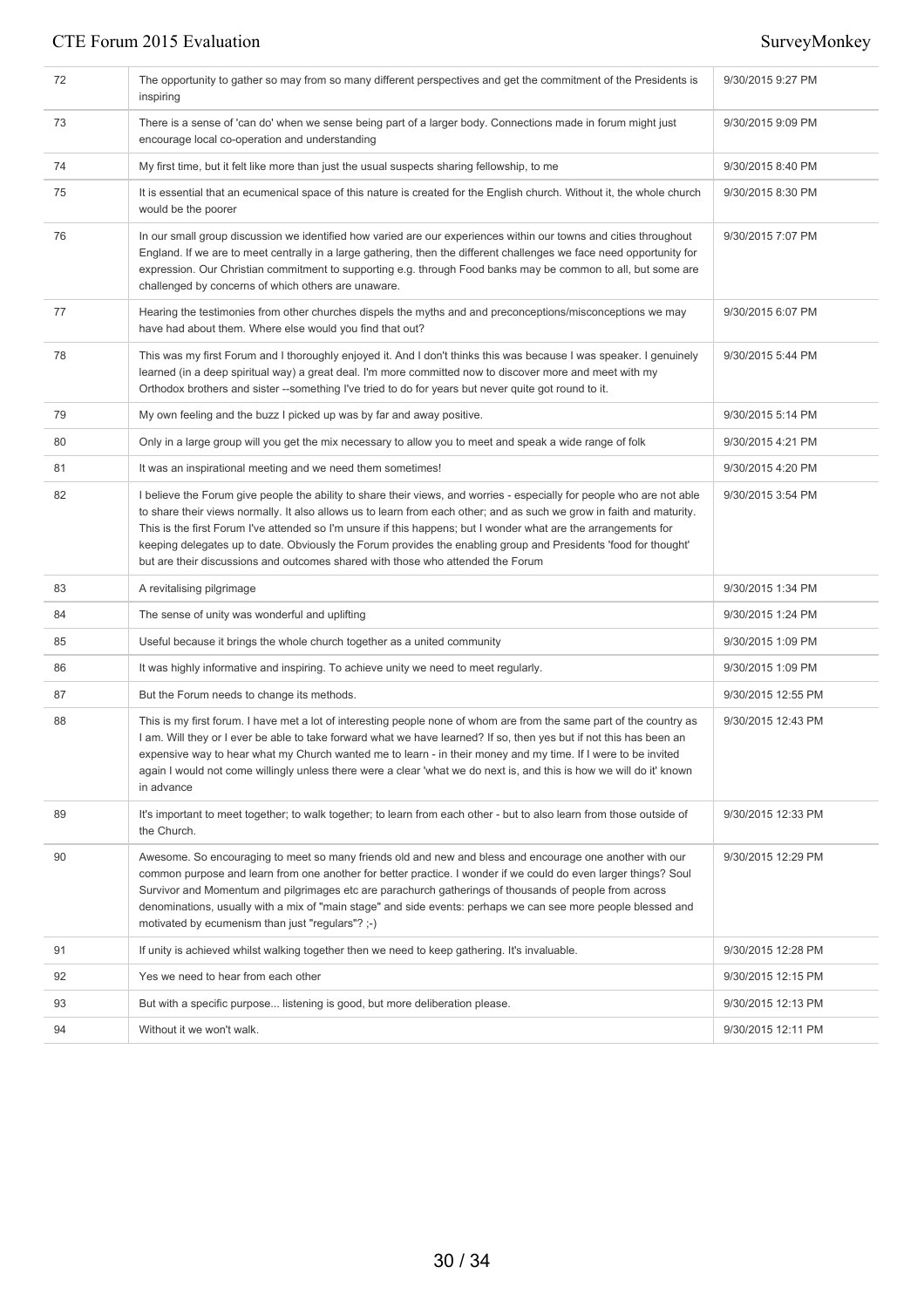# **Q8 Any other comments?**

**Answered: 95 Skipped: 25**

| #  | <b>Responses</b>                                                                                                                                                                                                                                                                                                                                                                                                                                                                                                                                                                                                                                                                                                 | <b>Date</b>         |
|----|------------------------------------------------------------------------------------------------------------------------------------------------------------------------------------------------------------------------------------------------------------------------------------------------------------------------------------------------------------------------------------------------------------------------------------------------------------------------------------------------------------------------------------------------------------------------------------------------------------------------------------------------------------------------------------------------------------------|---------------------|
| 1  | Just a huge thank you to the team; a task which must have seemed daunting at times. Very well done!!                                                                                                                                                                                                                                                                                                                                                                                                                                                                                                                                                                                                             | 10/27/2015 11:49 AM |
| 2  | The time between registration on the day and the first session could be reduced to achieve more                                                                                                                                                                                                                                                                                                                                                                                                                                                                                                                                                                                                                  | 10/24/2015 12:29 PM |
| 3  | I was not aware that the event was covered or reported on by religious press or media. As a consequence the<br>event passes almost unnoticed by the vast swathe of active Christians in this country.                                                                                                                                                                                                                                                                                                                                                                                                                                                                                                            | 10/23/2015 8:58 PM  |
| 4  | Jenny and Lorraine both deserve a holiday now - I told David so!                                                                                                                                                                                                                                                                                                                                                                                                                                                                                                                                                                                                                                                 | 10/23/2015 5:56 PM  |
| 5  | I think the Tues was a bit empty of content for the people who just came for that day. (When asked to expand on<br>this she said: if people who were only there for the day and were non-denominational and couldn't stay to the<br>evening, I think the afternoon may have sort of drizzled away for them?) Thank you to CTE team for all thought and<br>work behind the scenes.                                                                                                                                                                                                                                                                                                                                | 10/23/2015 12:13 PM |
| 6  | I valued the unexpected opportunity to attend and experience what was a formative experience.                                                                                                                                                                                                                                                                                                                                                                                                                                                                                                                                                                                                                    | 10/22/2015 9:55 PM  |
| 7  | Thank you for the opportunity - for a well run conference - lovely venue and food - well looked after. PS: Perhaps<br>include a walk through peak district next time if you use same venue. It would be nice for visitors like myself who<br>have less opportunity to sight see and explore and it would provide another layer of interest and networking.                                                                                                                                                                                                                                                                                                                                                       | 10/22/2015 11:42 AM |
| 8  | Only 60% of my county has satisfactory mobile coverage and broadband connections. Paperless is not that easy<br>for us.                                                                                                                                                                                                                                                                                                                                                                                                                                                                                                                                                                                          | 10/22/2015 11:40 AM |
| 9  | I find it hard to fill the form in, as I had to spend an evening of the forum away at another conference. However, I<br>would like to say that I found the forum very worthwhile. Being there enabled me to see the ecumenical world in a<br>new way. We have the impression that ecumenism is failing at the local level, and of course this is true when it<br>comes to worship and organisation. I sometimes feel that my work is one of the few opportunities for people to have<br>an ecumenical dimension to their lives. The good news for me is that at the forum I met many people who are<br>engaged both locally and ecumenically in many ways, mostly practical. This is inspiring and very hopeful. | 10/22/2015 11:39 AM |
| 10 | Clearly a lot of work and witness is going on. How do we get to know about that at the pew level and how do we<br>collaborate more?                                                                                                                                                                                                                                                                                                                                                                                                                                                                                                                                                                              | 10/22/2015 11:15 AM |
| 11 | The banner was beautiful! Thank you for all the effort the organisers put in.                                                                                                                                                                                                                                                                                                                                                                                                                                                                                                                                                                                                                                    | 10/22/2015 10:31 AM |
| 12 | It would be good to involve the new churches and youth for future Forums. It would be good to have a brief<br>newsletter how the event went so that we can use to go on local CT websites. The challenge is to communicate<br>back at a local level that CT are listening and talking !                                                                                                                                                                                                                                                                                                                                                                                                                          | 10/19/2015 1:13 PM  |
| 13 | Congratulations to all involved in the planning and running of the Forum.                                                                                                                                                                                                                                                                                                                                                                                                                                                                                                                                                                                                                                        | 10/16/2015 11:45 AM |
| 14 | Lot of work for staff and need to think further about how this piece of work fits with everything else. We were drawn<br>in to a lot of on-going discussion which I would have preferred to cover in weekly conference call.                                                                                                                                                                                                                                                                                                                                                                                                                                                                                     | 10/15/2015 3:41 PM  |
| 15 | I am hoping to read more of the input sessions from David Cornick when it appears on the website. A gripe-IT<br>provision i.e. microphones from Swanwick appeared to be a bit iffy to begin with. Its such a short conference that<br>wasting time whilst we got it right was simply not good enough. Finally - a big thank you to Jenny and Lorraine - the<br>admin on an event such as this is colossal particularly taking into account different traditions and peccadilloes to<br>deadlines.                                                                                                                                                                                                                | 10/12/2015 10:33 AM |
| 16 | We could cope with less food!                                                                                                                                                                                                                                                                                                                                                                                                                                                                                                                                                                                                                                                                                    | 10/11/2015 1:16 PM  |
| 17 | Thank you for all your hard work, care and encouragement. I hope you have recovered! We enjoyed it very much<br>and did appreciate all the effort that went into organising it.                                                                                                                                                                                                                                                                                                                                                                                                                                                                                                                                  | 10/8/2015 3:26 PM   |
| 18 | Overall enjoyable Well organised - thank you                                                                                                                                                                                                                                                                                                                                                                                                                                                                                                                                                                                                                                                                     | 10/8/2015 2:56 PM   |
| 19 | Observers from other faiths should be invited and made welcome. Oikumene should really mean 'the whole world'.                                                                                                                                                                                                                                                                                                                                                                                                                                                                                                                                                                                                   | 10/8/2015 8:56 AM   |
| 20 | EXCELLENTLY organised event.                                                                                                                                                                                                                                                                                                                                                                                                                                                                                                                                                                                                                                                                                     | 10/8/2015 7:04 AM   |
| 21 | A well put together, planned and delivered conference. I just so wish I could have stayed for all of it!                                                                                                                                                                                                                                                                                                                                                                                                                                                                                                                                                                                                         | 10/7/2015 11:39 PM  |
| 22 | The name badges should be shorter and be on both sides if possible (when sitting at the dining tables the badge is<br>below the edge of the table and invariably is on the blank side! (I put a knot in mine to offset this). Venue and food<br>very good / excellent.                                                                                                                                                                                                                                                                                                                                                                                                                                           | 10/7/2015 9:39 AM   |
| 23 | Perhaps each President should meet with his/her constituency instead of/alongside the Denominational meetings.                                                                                                                                                                                                                                                                                                                                                                                                                                                                                                                                                                                                   | 10/6/2015 5:51 PM   |
| 24 | Thanks to Jenny and Lorraine. You are wonderful                                                                                                                                                                                                                                                                                                                                                                                                                                                                                                                                                                                                                                                                  | 10/6/2015 3:39 PM   |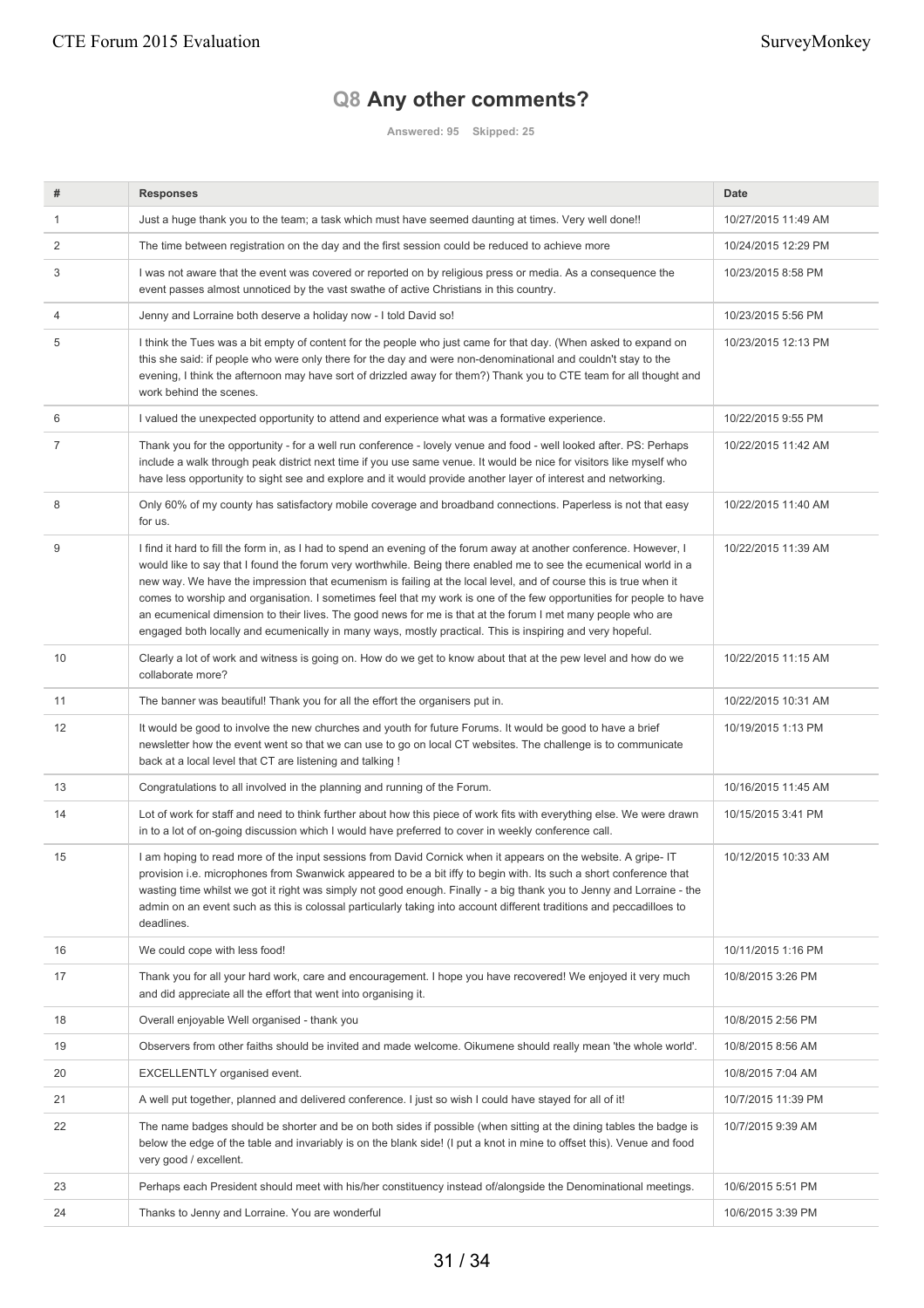| 25 | I'd like more guidance on how to continue the conversation further - i would prefer it wasn't another 3 years before I<br>talk again about these things.                                                                                                                                                                                                                                                                                                                                                                                                                                                                                                                                                                                                                                                                                                                                                                                                                                                                                                                                                                                                                                                                                                                                                                                                                                                                                                                                                                                                                                                                                                                                                                                                                                                                                                                           | 10/6/2015 12:49 PM |
|----|------------------------------------------------------------------------------------------------------------------------------------------------------------------------------------------------------------------------------------------------------------------------------------------------------------------------------------------------------------------------------------------------------------------------------------------------------------------------------------------------------------------------------------------------------------------------------------------------------------------------------------------------------------------------------------------------------------------------------------------------------------------------------------------------------------------------------------------------------------------------------------------------------------------------------------------------------------------------------------------------------------------------------------------------------------------------------------------------------------------------------------------------------------------------------------------------------------------------------------------------------------------------------------------------------------------------------------------------------------------------------------------------------------------------------------------------------------------------------------------------------------------------------------------------------------------------------------------------------------------------------------------------------------------------------------------------------------------------------------------------------------------------------------------------------------------------------------------------------------------------------------|--------------------|
| 26 | As an Ordinand of the Church of England in my third year of training, and after many years of discernment I am<br>very much Church of England. However, after a 48-hour forum I returned to college being rooted in my Christian<br>faith in a way that goes beyond mere denominational boundaries. So often the Church of England is guilty of<br>creating what the last Bishop of Oxford John Pritchard would describe as 'church-craft', as of course other<br>denominations do also. Church-craft is an all-consuming obsession that the Church of England finds itself mercy to,<br>it distracts many from the work of the church. Quinquennials, rotas, parish boundaries, deanery boundaries,<br>diocesan boundaries, licences, meetings and much much more contributes to the life of the church, taking up time<br>and moving the church into a direction that it never intended to go. The forum however gave a very refreshing view<br>that went beyond mere church-craft, and looked to the heart of the gospel. Ecumenism is a wonderful opportunity<br>for all denominations to look beyond the mere functions and in-jokes of its gatherings, and looks to the cause of the<br>gatherings, Jesus Christ; the outcast, the accused, the disenfranchised, the scapegoat. The Christ that binds us, is<br>so often better found in the gaps where our individual denominations fail to meet and sometimes where our<br>denominations overlap. Ecumenism reminds us to look beyond the conventions that our own individual churches<br>create due to the fact that we are only human, and it calls us to look to what we all endeavour to hold but of course<br>can never manage; the mystery of Christ and his call to serve. The act of dialoguing and the practice of ecumenism<br>is essential in order to develop in our theologies and our understandings of God. | 10/6/2015 11:17 AM |
| 27 | A huge big thank you to all those involved in making this event happen.                                                                                                                                                                                                                                                                                                                                                                                                                                                                                                                                                                                                                                                                                                                                                                                                                                                                                                                                                                                                                                                                                                                                                                                                                                                                                                                                                                                                                                                                                                                                                                                                                                                                                                                                                                                                            | 10/6/2015 10:20 AM |
| 28 | Thank you. Immense amount of work being done by very few people these days.                                                                                                                                                                                                                                                                                                                                                                                                                                                                                                                                                                                                                                                                                                                                                                                                                                                                                                                                                                                                                                                                                                                                                                                                                                                                                                                                                                                                                                                                                                                                                                                                                                                                                                                                                                                                        | 10/5/2015 5:43 PM  |
| 29 | Thank you team for all the hard work putting it on.                                                                                                                                                                                                                                                                                                                                                                                                                                                                                                                                                                                                                                                                                                                                                                                                                                                                                                                                                                                                                                                                                                                                                                                                                                                                                                                                                                                                                                                                                                                                                                                                                                                                                                                                                                                                                                | 10/5/2015 11:45 AM |
| 30 | The food was not brilliant.                                                                                                                                                                                                                                                                                                                                                                                                                                                                                                                                                                                                                                                                                                                                                                                                                                                                                                                                                                                                                                                                                                                                                                                                                                                                                                                                                                                                                                                                                                                                                                                                                                                                                                                                                                                                                                                        | 10/5/2015 11:16 AM |
| 31 | Thank you to all who worked so hard to organise the conference.                                                                                                                                                                                                                                                                                                                                                                                                                                                                                                                                                                                                                                                                                                                                                                                                                                                                                                                                                                                                                                                                                                                                                                                                                                                                                                                                                                                                                                                                                                                                                                                                                                                                                                                                                                                                                    | 10/5/2015 11:02 AM |
| 32 | A very worthwhile two days (And I am precious with my time)                                                                                                                                                                                                                                                                                                                                                                                                                                                                                                                                                                                                                                                                                                                                                                                                                                                                                                                                                                                                                                                                                                                                                                                                                                                                                                                                                                                                                                                                                                                                                                                                                                                                                                                                                                                                                        | 10/5/2015 5:58 AM  |
| 33 | I would like to thank all those who worked for months/weeks and during the Forum to make it such a success.                                                                                                                                                                                                                                                                                                                                                                                                                                                                                                                                                                                                                                                                                                                                                                                                                                                                                                                                                                                                                                                                                                                                                                                                                                                                                                                                                                                                                                                                                                                                                                                                                                                                                                                                                                        | 10/4/2015 1:54 PM  |
| 34 | Only to thank all those involved (front of house and behind the scenes) for the hard work they put in to a hugely<br>successful, enlivening, invigorating few days!                                                                                                                                                                                                                                                                                                                                                                                                                                                                                                                                                                                                                                                                                                                                                                                                                                                                                                                                                                                                                                                                                                                                                                                                                                                                                                                                                                                                                                                                                                                                                                                                                                                                                                                | 10/4/2015 12:19 PM |
| 35 | Thank you for all your hard work. I had a wonderful time and was inspired to move faster and harder on relating to<br>New Churches, Pentecostals and Orthodox than previously. I was also inspired by the accounts of church leaders<br>prayign together for the mission of their town, and the integration of some of the newer and more traditional church<br>groups (e.g. Billy Kennedy and the Methodists)                                                                                                                                                                                                                                                                                                                                                                                                                                                                                                                                                                                                                                                                                                                                                                                                                                                                                                                                                                                                                                                                                                                                                                                                                                                                                                                                                                                                                                                                     | 10/3/2015 5:31 PM  |
| 36 | IT a bit clunky. Difficult to find online all the information one needed when one was actually there without scrolling<br>back endlessly through old emails (and sometimes not even then.)                                                                                                                                                                                                                                                                                                                                                                                                                                                                                                                                                                                                                                                                                                                                                                                                                                                                                                                                                                                                                                                                                                                                                                                                                                                                                                                                                                                                                                                                                                                                                                                                                                                                                         | 10/3/2015 3:07 PM  |
| 37 | Desserts few times a day - debauch :)                                                                                                                                                                                                                                                                                                                                                                                                                                                                                                                                                                                                                                                                                                                                                                                                                                                                                                                                                                                                                                                                                                                                                                                                                                                                                                                                                                                                                                                                                                                                                                                                                                                                                                                                                                                                                                              | 10/3/2015 2:15 PM  |
| 38 | None for the moment                                                                                                                                                                                                                                                                                                                                                                                                                                                                                                                                                                                                                                                                                                                                                                                                                                                                                                                                                                                                                                                                                                                                                                                                                                                                                                                                                                                                                                                                                                                                                                                                                                                                                                                                                                                                                                                                | 10/3/2015 12:35 PM |
| 39 | Thank you for all you and your colleagues did to make this one of the best Forums I have attended. I am sure that<br>an enormous amount of hard work went into the preparations for which many thanks.                                                                                                                                                                                                                                                                                                                                                                                                                                                                                                                                                                                                                                                                                                                                                                                                                                                                                                                                                                                                                                                                                                                                                                                                                                                                                                                                                                                                                                                                                                                                                                                                                                                                             | 10/3/2015 12:00 PM |
| 40 | Overall well done, my first forum and enjoyed the opportunity. Sarah Larkin special thanks for her contributions                                                                                                                                                                                                                                                                                                                                                                                                                                                                                                                                                                                                                                                                                                                                                                                                                                                                                                                                                                                                                                                                                                                                                                                                                                                                                                                                                                                                                                                                                                                                                                                                                                                                                                                                                                   | 10/3/2015 9:59 AM  |
| 41 | Perhaps the greatest thing for me was the realisation that, in all the major areas, I could have written any of the<br>papers presented. Of course there are differences but there is more that unites us than separates us. The passion<br>of the speakers spoke more than words - giving a reminder that we should "preach the gospel whenever we can<br>and if necessary use words".                                                                                                                                                                                                                                                                                                                                                                                                                                                                                                                                                                                                                                                                                                                                                                                                                                                                                                                                                                                                                                                                                                                                                                                                                                                                                                                                                                                                                                                                                            | 10/2/2015 8:25 PM  |
| 42 | Being my first CTE Forum, I would rate it around 6.5 out of 10. Well done to all who planned and worked hard for<br>the Forum. Happy to assist if needed for 2018.                                                                                                                                                                                                                                                                                                                                                                                                                                                                                                                                                                                                                                                                                                                                                                                                                                                                                                                                                                                                                                                                                                                                                                                                                                                                                                                                                                                                                                                                                                                                                                                                                                                                                                                 | 10/2/2015 4:03 PM  |
| 43 | Many thanks for all your hard work.                                                                                                                                                                                                                                                                                                                                                                                                                                                                                                                                                                                                                                                                                                                                                                                                                                                                                                                                                                                                                                                                                                                                                                                                                                                                                                                                                                                                                                                                                                                                                                                                                                                                                                                                                                                                                                                | 10/2/2015 1:18 PM  |
| 44 | However, I suggest you consider: A Forum held in the NORTH, and another in the SOUTH, alternately every 2<br>years. More work for you, but probably more profitable for delegates!                                                                                                                                                                                                                                                                                                                                                                                                                                                                                                                                                                                                                                                                                                                                                                                                                                                                                                                                                                                                                                                                                                                                                                                                                                                                                                                                                                                                                                                                                                                                                                                                                                                                                                 | 10/2/2015 12:27 PM |
| 45 | Well done those who organised this. I have to say the admin seemed flawless to me.                                                                                                                                                                                                                                                                                                                                                                                                                                                                                                                                                                                                                                                                                                                                                                                                                                                                                                                                                                                                                                                                                                                                                                                                                                                                                                                                                                                                                                                                                                                                                                                                                                                                                                                                                                                                 | 10/2/2015 12:00 PM |
| 46 | Good to see all the bodies in association and the churches now participating from 16 to 40+. Plan to encourage<br>new delegates especially the young.                                                                                                                                                                                                                                                                                                                                                                                                                                                                                                                                                                                                                                                                                                                                                                                                                                                                                                                                                                                                                                                                                                                                                                                                                                                                                                                                                                                                                                                                                                                                                                                                                                                                                                                              | 10/2/2015 11:31 AM |
| 47 | Huge thanks! God bless you.                                                                                                                                                                                                                                                                                                                                                                                                                                                                                                                                                                                                                                                                                                                                                                                                                                                                                                                                                                                                                                                                                                                                                                                                                                                                                                                                                                                                                                                                                                                                                                                                                                                                                                                                                                                                                                                        | 10/2/2015 11:23 AM |
| 48 | I love to the last contributor's "I have lost shape"                                                                                                                                                                                                                                                                                                                                                                                                                                                                                                                                                                                                                                                                                                                                                                                                                                                                                                                                                                                                                                                                                                                                                                                                                                                                                                                                                                                                                                                                                                                                                                                                                                                                                                                                                                                                                               | 10/2/2015 11:20 AM |
| 49 | Thank you                                                                                                                                                                                                                                                                                                                                                                                                                                                                                                                                                                                                                                                                                                                                                                                                                                                                                                                                                                                                                                                                                                                                                                                                                                                                                                                                                                                                                                                                                                                                                                                                                                                                                                                                                                                                                                                                          | 10/2/2015 11:17 AM |
| 50 | Just thank you                                                                                                                                                                                                                                                                                                                                                                                                                                                                                                                                                                                                                                                                                                                                                                                                                                                                                                                                                                                                                                                                                                                                                                                                                                                                                                                                                                                                                                                                                                                                                                                                                                                                                                                                                                                                                                                                     | 10/2/2015 11:05 AM |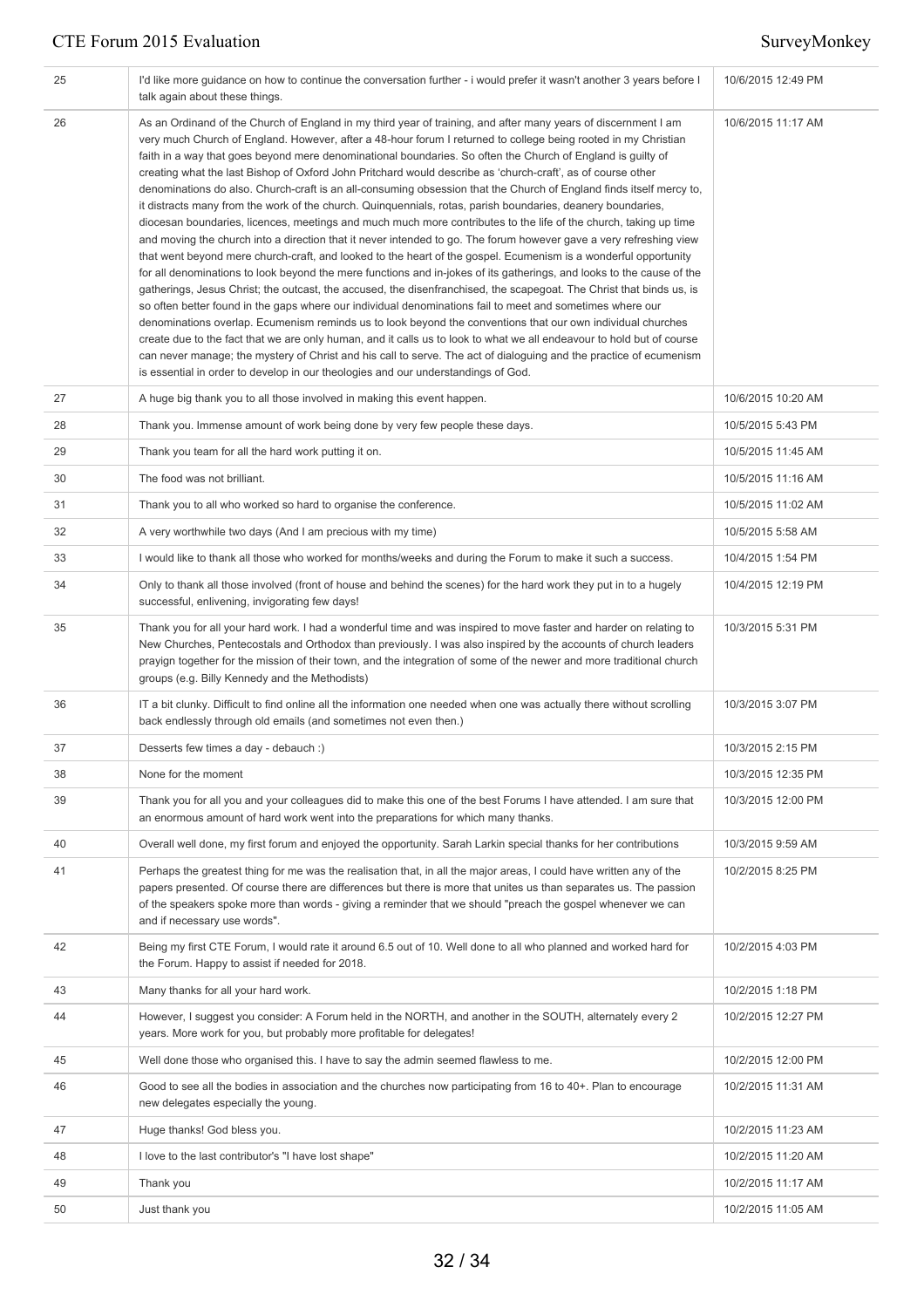| 51 | Just a big THANK YOU!                                                                                                                                                                                                                                                                                                                                                                                                                                                                                                                                                                                                                                                                                                                                                                                                                                                                                                                                                                                                                                                                                                                                                                                                                                                                                                                                                                                                                                                                                                                                                                                                                                                                                                                                                                                                                                                                                                                                                                                                                                                                                                                                                                                                                       | 10/2/2015 9:43 AM  |
|----|---------------------------------------------------------------------------------------------------------------------------------------------------------------------------------------------------------------------------------------------------------------------------------------------------------------------------------------------------------------------------------------------------------------------------------------------------------------------------------------------------------------------------------------------------------------------------------------------------------------------------------------------------------------------------------------------------------------------------------------------------------------------------------------------------------------------------------------------------------------------------------------------------------------------------------------------------------------------------------------------------------------------------------------------------------------------------------------------------------------------------------------------------------------------------------------------------------------------------------------------------------------------------------------------------------------------------------------------------------------------------------------------------------------------------------------------------------------------------------------------------------------------------------------------------------------------------------------------------------------------------------------------------------------------------------------------------------------------------------------------------------------------------------------------------------------------------------------------------------------------------------------------------------------------------------------------------------------------------------------------------------------------------------------------------------------------------------------------------------------------------------------------------------------------------------------------------------------------------------------------|--------------------|
| 52 | disappointing number attended my worship session considering number in conference                                                                                                                                                                                                                                                                                                                                                                                                                                                                                                                                                                                                                                                                                                                                                                                                                                                                                                                                                                                                                                                                                                                                                                                                                                                                                                                                                                                                                                                                                                                                                                                                                                                                                                                                                                                                                                                                                                                                                                                                                                                                                                                                                           | 10/1/2015 9:02 PM  |
| 53 | The forum seemed to go very well; if there were problems they didn't impact on most of us. Well done! It has<br>energised me to try to energise the denominational and local groups I am on.                                                                                                                                                                                                                                                                                                                                                                                                                                                                                                                                                                                                                                                                                                                                                                                                                                                                                                                                                                                                                                                                                                                                                                                                                                                                                                                                                                                                                                                                                                                                                                                                                                                                                                                                                                                                                                                                                                                                                                                                                                                | 10/1/2015 7:28 PM  |
| 54 | Only to underline the necessity of high level national events. We need, also, to continue with the agenda of getting<br>to know one another - and to know what we really mean by what we say. For instance, the Orthodox love for Mary<br>Theotokos was thought by some to be a form of worship or adoration, which it simply isn't, however strong the<br>emotions involved. We need space, therefore, to ask with respect, hard questions and the humility to be able to<br>hear the answers. A facilitated conversation on these lines may be useful.                                                                                                                                                                                                                                                                                                                                                                                                                                                                                                                                                                                                                                                                                                                                                                                                                                                                                                                                                                                                                                                                                                                                                                                                                                                                                                                                                                                                                                                                                                                                                                                                                                                                                    | 10/1/2015 5:57 PM  |
| 55 | Thank you for the hard work of CTE staff.                                                                                                                                                                                                                                                                                                                                                                                                                                                                                                                                                                                                                                                                                                                                                                                                                                                                                                                                                                                                                                                                                                                                                                                                                                                                                                                                                                                                                                                                                                                                                                                                                                                                                                                                                                                                                                                                                                                                                                                                                                                                                                                                                                                                   | 10/1/2015 4:50 PM  |
| 56 | A very encouraging, even inspiring time that has enthused my own ecumenical work. A great few days that the<br>organisers should be proud of.                                                                                                                                                                                                                                                                                                                                                                                                                                                                                                                                                                                                                                                                                                                                                                                                                                                                                                                                                                                                                                                                                                                                                                                                                                                                                                                                                                                                                                                                                                                                                                                                                                                                                                                                                                                                                                                                                                                                                                                                                                                                                               | 10/1/2015 4:32 PM  |
| 57 | Thank you! Have a holiday now                                                                                                                                                                                                                                                                                                                                                                                                                                                                                                                                                                                                                                                                                                                                                                                                                                                                                                                                                                                                                                                                                                                                                                                                                                                                                                                                                                                                                                                                                                                                                                                                                                                                                                                                                                                                                                                                                                                                                                                                                                                                                                                                                                                                               | 10/1/2015 3:29 PM  |
| 58 | Just a big thank you to Jenny and Lorraine for all their preparation for the Conference and work during it.                                                                                                                                                                                                                                                                                                                                                                                                                                                                                                                                                                                                                                                                                                                                                                                                                                                                                                                                                                                                                                                                                                                                                                                                                                                                                                                                                                                                                                                                                                                                                                                                                                                                                                                                                                                                                                                                                                                                                                                                                                                                                                                                 | 10/1/2015 2:29 PM  |
| 59 | Definitely the best of the 4 Forums I have been to. Really excellent vision and implementation. A big thank you to<br>Jenny, Lorraine, Jim, Bishop Doye, Ruth Gee and all others who were the key to making it such a great event.                                                                                                                                                                                                                                                                                                                                                                                                                                                                                                                                                                                                                                                                                                                                                                                                                                                                                                                                                                                                                                                                                                                                                                                                                                                                                                                                                                                                                                                                                                                                                                                                                                                                                                                                                                                                                                                                                                                                                                                                          | 10/1/2015 1:16 PM  |
| 60 | Thank you for the attention taken to dietary needs. It is so good to feel that we are catered for, and that we don't<br>simply need to 'make do' from what is provided.                                                                                                                                                                                                                                                                                                                                                                                                                                                                                                                                                                                                                                                                                                                                                                                                                                                                                                                                                                                                                                                                                                                                                                                                                                                                                                                                                                                                                                                                                                                                                                                                                                                                                                                                                                                                                                                                                                                                                                                                                                                                     | 10/1/2015 12:57 PM |
| 61 | More sensitivity is needed towards Churches which are not going down the path of aggorniamento. We Orthodox<br>appreciated our opportunity to tell a little about ourselves, although the time was very limited (it could have been<br>expanded slightly if the music had been omitted) but it would have been good to have had a follow-up question<br>session. Perhaps you should have only one Church presentation like this at each Forum, and not try to squash two<br>into one morning.                                                                                                                                                                                                                                                                                                                                                                                                                                                                                                                                                                                                                                                                                                                                                                                                                                                                                                                                                                                                                                                                                                                                                                                                                                                                                                                                                                                                                                                                                                                                                                                                                                                                                                                                               | 10/1/2015 12:40 PM |
| 62 | If only more of the senior leadership of the larger denominations could be encouraged to attend; those who may be<br>so absorbed in their own ecclesiastical structures that they don't appreciate there is this amazing Christian diversity<br>out there. So, some work to do with the Presidents! Finally, thanks to everyone at CTE who had the vision for what<br>the Forum might be and who did the work to ensure that that is what it became.                                                                                                                                                                                                                                                                                                                                                                                                                                                                                                                                                                                                                                                                                                                                                                                                                                                                                                                                                                                                                                                                                                                                                                                                                                                                                                                                                                                                                                                                                                                                                                                                                                                                                                                                                                                        | 10/1/2015 11:41 AM |
| 63 | Always impressed with the range and quantity of things happening across the country - how can we get better at<br>sharing the information about all these things?                                                                                                                                                                                                                                                                                                                                                                                                                                                                                                                                                                                                                                                                                                                                                                                                                                                                                                                                                                                                                                                                                                                                                                                                                                                                                                                                                                                                                                                                                                                                                                                                                                                                                                                                                                                                                                                                                                                                                                                                                                                                           | 10/1/2015 11:37 AM |
| 64 | Encourage those who are older and more established to listen more thoughtfully to the musings of those younger<br>and of a different gender. We may be newer to the scene but the church is declining and we are the ones really<br>paying the price as we and our children will be living longer through the lean years than those who are older who,<br>let's face it, have taken us into them. I think this is something all leaders in every denomination need to hear. The<br>voice of the young were prophetic and should be taken seriously. Some of us discussed the need for action<br>following the inclusion of so many new churches regarding doctrinal differences. Conversations held in the past<br>probably need to be revisited with the new voices that are now being included in CT in E. Some of us would like<br>these conversations to be continued and moved on. If each generation can move them forward a little then<br>although it will take time we may actually reach unity about them eventually! We cannot let core issues such as the<br>Table/Eucharist/Communion remain a sore for ever. Also it would be helpful to widen the discussion beyond the<br>conversations held between different denominations (which are also important). It would also be fantastic if more<br>voices could be heard. By asking people to feedback in various ways as you did in the Forum more voices were<br>heard to enlighten and enrich all of us. That was very well done and I hope that will continue as far as possible in all<br>aspects of our learning to listen and gatherings together. As this is one of our core Baptist principles ('We follow<br>Jesus, who is revealed in the Bible as God in human form and is the absolute authority in all matters related to faith<br>and practice. Our churches, guided by His Holy Spirit, have the freedom to interpret what He says, and put this into<br>practice in their own contexts.') than, as a Baptist, I very much felt at home with everyone there as we gathered to<br>listen and discern together. Thank you to everyone for all your hard work and the wisdom and good humour shown<br>through out the Forum. Just wish it could happen every year! | 10/1/2015 10:51 AM |
| 65 | There is a tension for delegates because these gatherings enthuse, and reinforce our belief in ecumenism for<br>mission - but we return to a church scene where church leaders and even denominations are less enthusiastic, ev<br>en writing off ecumenical bodies/LEPs etc. How many of us will communicate to our constituencies with the<br>enthusiasm and conviction that the young people shared!? We need to help the sceptics see beyong their derision<br>of LEPs to see the exciting potential of local ecumenical partnership in a multitude of ways!                                                                                                                                                                                                                                                                                                                                                                                                                                                                                                                                                                                                                                                                                                                                                                                                                                                                                                                                                                                                                                                                                                                                                                                                                                                                                                                                                                                                                                                                                                                                                                                                                                                                            | 10/1/2015 10:30 AM |
| 66 | There is no question about the Presidents Panel. That too for me was a highlight. Although it was difficult to hear<br>Archbishop Gregorious he communicated a lot, I found the Cardinal very human and entertaining and I wonder if<br>the Archbishop of Canterbury could be encouraged to attend. His was a very noticeable absence. You advertised<br>'video links'. They were not and therefore slightly disappointing. I was pleased that the poetry happened. It added<br>to the last session.                                                                                                                                                                                                                                                                                                                                                                                                                                                                                                                                                                                                                                                                                                                                                                                                                                                                                                                                                                                                                                                                                                                                                                                                                                                                                                                                                                                                                                                                                                                                                                                                                                                                                                                                        | 10/1/2015 9:38 AM  |
| 67 | What were the specific, concrete outcomes from this conference? There must be powerful/inspiring stories people<br>can share of things they did when they went to their own communities.                                                                                                                                                                                                                                                                                                                                                                                                                                                                                                                                                                                                                                                                                                                                                                                                                                                                                                                                                                                                                                                                                                                                                                                                                                                                                                                                                                                                                                                                                                                                                                                                                                                                                                                                                                                                                                                                                                                                                                                                                                                    | 10/1/2015 9:36 AM  |